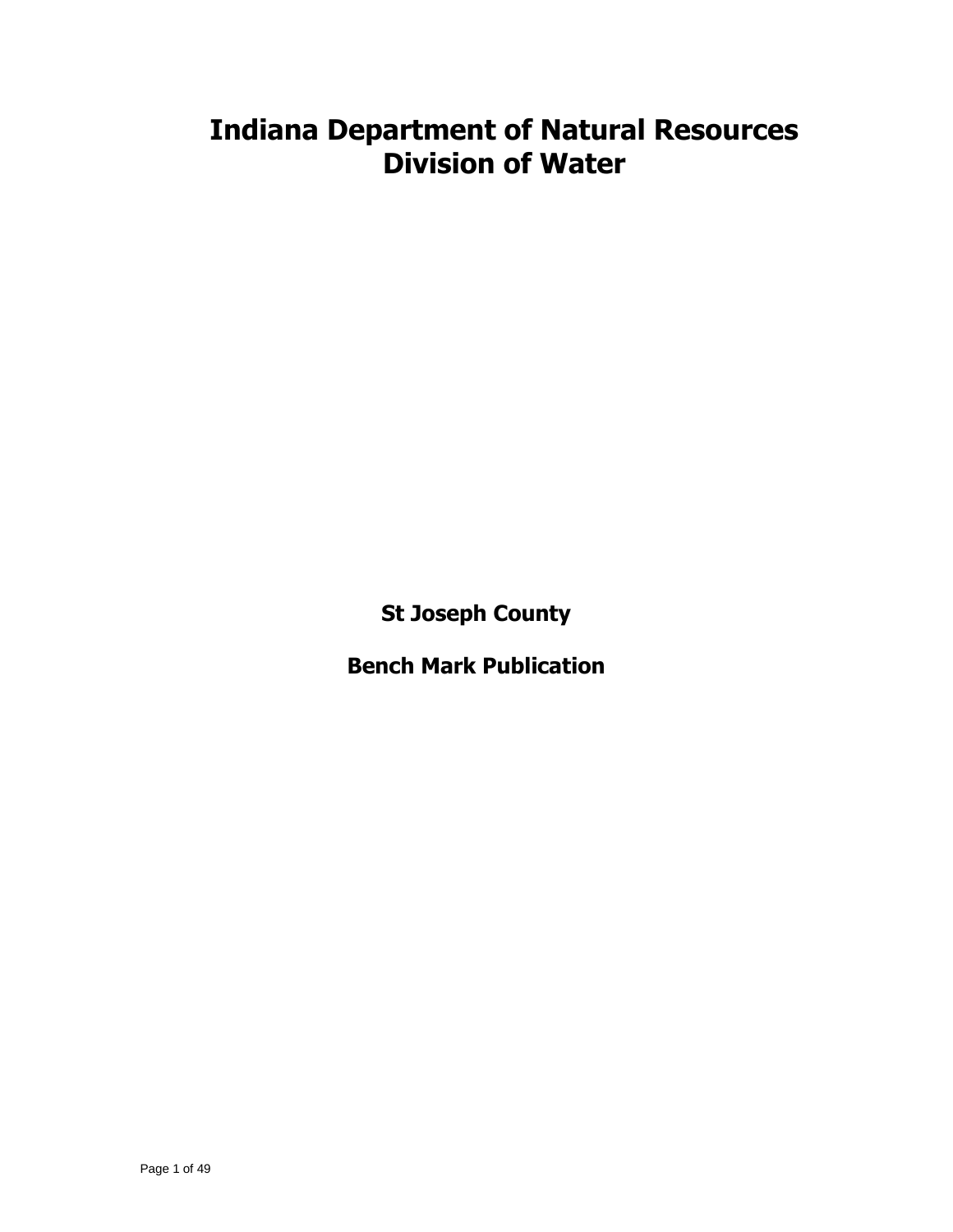# ST. JOSEPH COUNTY

### USC&GS BM MISHAWAKA 1934

In St. Joseph County, South Bend East Quad., in the NW ¼ of Sec. 16, T. 37 N., R. 3 E., 2<sup>nd</sup> PM.; at Mishawaka; at Lincoln Park; about 25 yards northwest of the intersection of South Cleveland Street and Lincoln Way East; set in the top of a concrete post, about 30 yards southwest of the flagpole in the park, about 15 yards west of the centerline of the center entrance to the park, about 13 yards north of the centerline of Lincoln Highway, about 3.5 yards north of the north edge of the walk on the north side of the highway; a US Coast & Geodetic Survey bronze disk, stamped "Mishawaka 1934". 715.829 feet N.G.V.D. 1929

### IFC&WRC BM SJ 8, 1950

In St. Joseph County, South Bend East Quad., in the SW ¼ of Sec. 10, T. 37 N., R. 3 E., 2<sup>nd</sup> PM.; at Mishawaka; at the Mishawaka Avenue concrete bridge over the St. Joseph River; set on the north concrete handrail, 2.5 feet of the west end, 0.75 foot of the north edge, 3.4 feet above the sidewalk; a Indiana Flood Control and Water Resources Commission bronze bench mark tablet, stamped "SJ 8 1950". 715.319 feet N.G.V.D. 1929

# USC&GS BM H 20, 1934

In St. Joseph County, South Bend East Quad., in the NE ¼ of Sec. 13, T. 37 N., R. 2 E., 2<sup>nd</sup> PM.; at South Bend; at the intersection of the New York Central Railroad and the Grand Trunk Railway, in the northwest angle of the intersection of Keasey Street and High Street, about 60 yards southwest of the south end of the South Bend Toy Manufacturing Co., at the bridge over High Street; set in the west abutment of the retaining wall, about 2 yards north of the south end of the abutment, level with the top of the rail, a US Coast & Geodetic Survey bronze disk, stamped "H 20 1934". 735.438 feet N.G.V.D.'29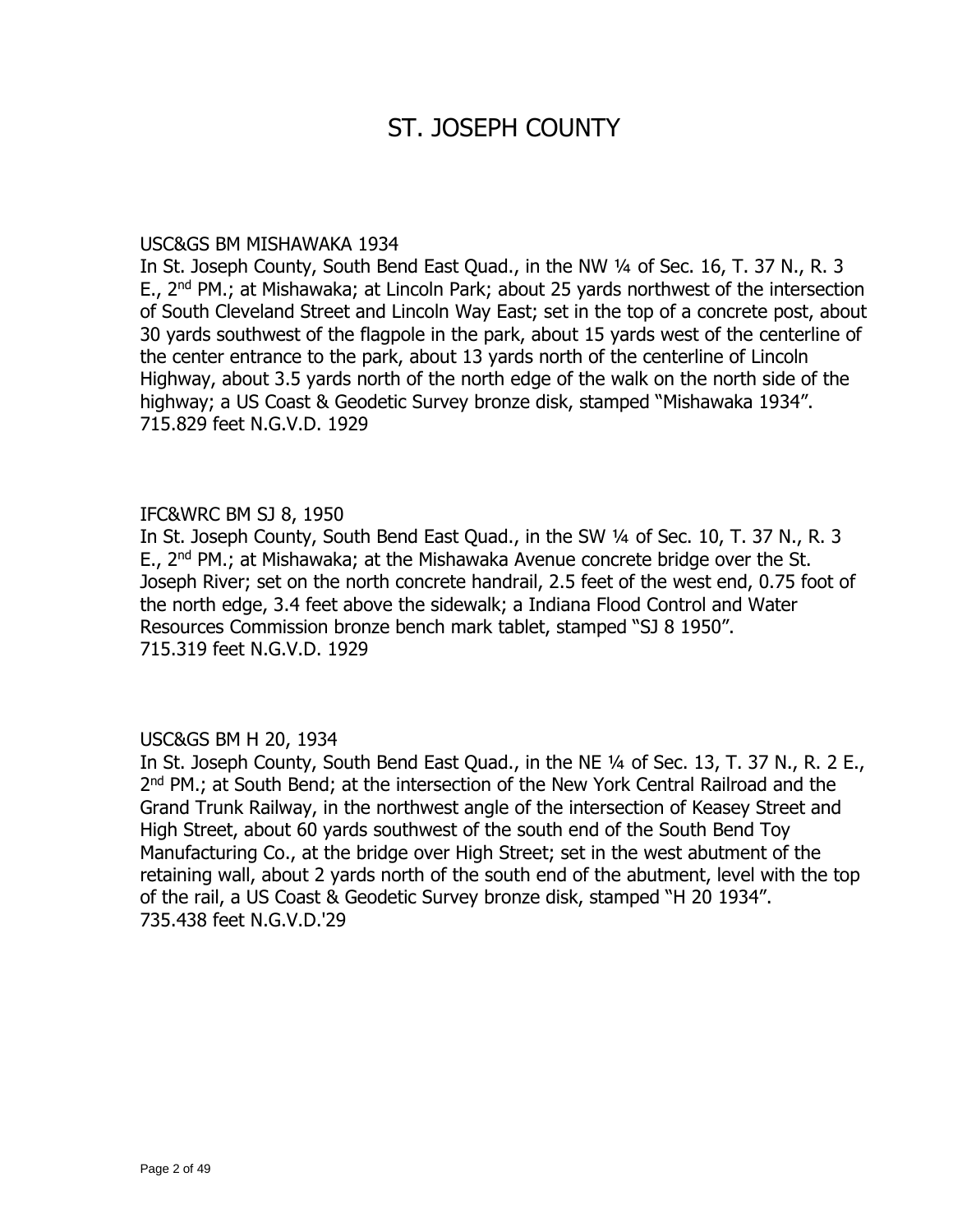### IFC&WRC BM SJ 7, 1950

In St. Joseph County, South Bend East Quad., in the NE 1/4 of Sec. 18, T. 37 N., R. 3 E., 2<sup>nd</sup> PM.; at South Bend; at the Ironwood Drive (Twyckenham Drive) concrete arch bridge over the St. Joseph River; set on the east guardrail, 32 feet east of the centerline of the road, 3.6 feet above the sidewalk, 3.2 feet north of a 7 foot by 7 foot concrete post, 0.6 foot from the north end, 0.6 foot from the west edge; a Indiana Flood Control and Water Resources Commission bronze bench mark tablet, stamped "SJ 7 1950".

715.565 feet N.G.V.D. 1929

### IFC&WRC BM SJ 10, 1950

In St. Joseph County, South Bend East Quad., in the SE ¼ of Sec. 12, T. 37 N., R. 2 E., 2<sup>nd</sup> PM.; at South Bend; at the Sample Street bridge over the St. Joseph River; set on the southeast stone abutment, 0.8 foot south of the east end of the south steel handrail, 1 foot from streamward face of abutment, at the level of the sidewalk; a Indiana Flood Control and Water Resources Commission bronze bench mark tablet, stamped "SJ 10 1950".

699.711 feet N.G.V.D. 1929

# USC&GS BM SOUTH BEND 1934

In St. Joseph County, South Bend West Quad., in the NW 1/4 of Sec. 12, T. 37 N., R. 2 E., 2<sup>nd</sup> PM.; at South Bend; on Main Street, at the southeast corner of the courthouse lawn, on the north side of the Soldiers and Sailors Monument, in the top step and about 1 yard higher then the lawn; a US Coast & Geodetic Survey bronze disk, stamped "SOUTH BEND 1934".

716.206 ft. N.G.V.D.'29

# IFC&WRC BM SJ 12, 1950

In St. Joseph County, South Bend East Quad., in the NE 1/4 of Sec. 12, T. 37 N., R. 2 E., 2<sup>nd</sup> PM.; at South Bend; at the Jefferson Street concrete bridge over the St. Joseph River; set on the west end of the south sidewalk of the bridge, 0.5 foot west of the west end of the south concrete handrail; a Indiana Flood Control and Water Resources Commission bronze bench mark tablet, stamped "SJ 12 1950".

Destroyed LJS 8/13/74

700.731 feet N.G.V.D. 1929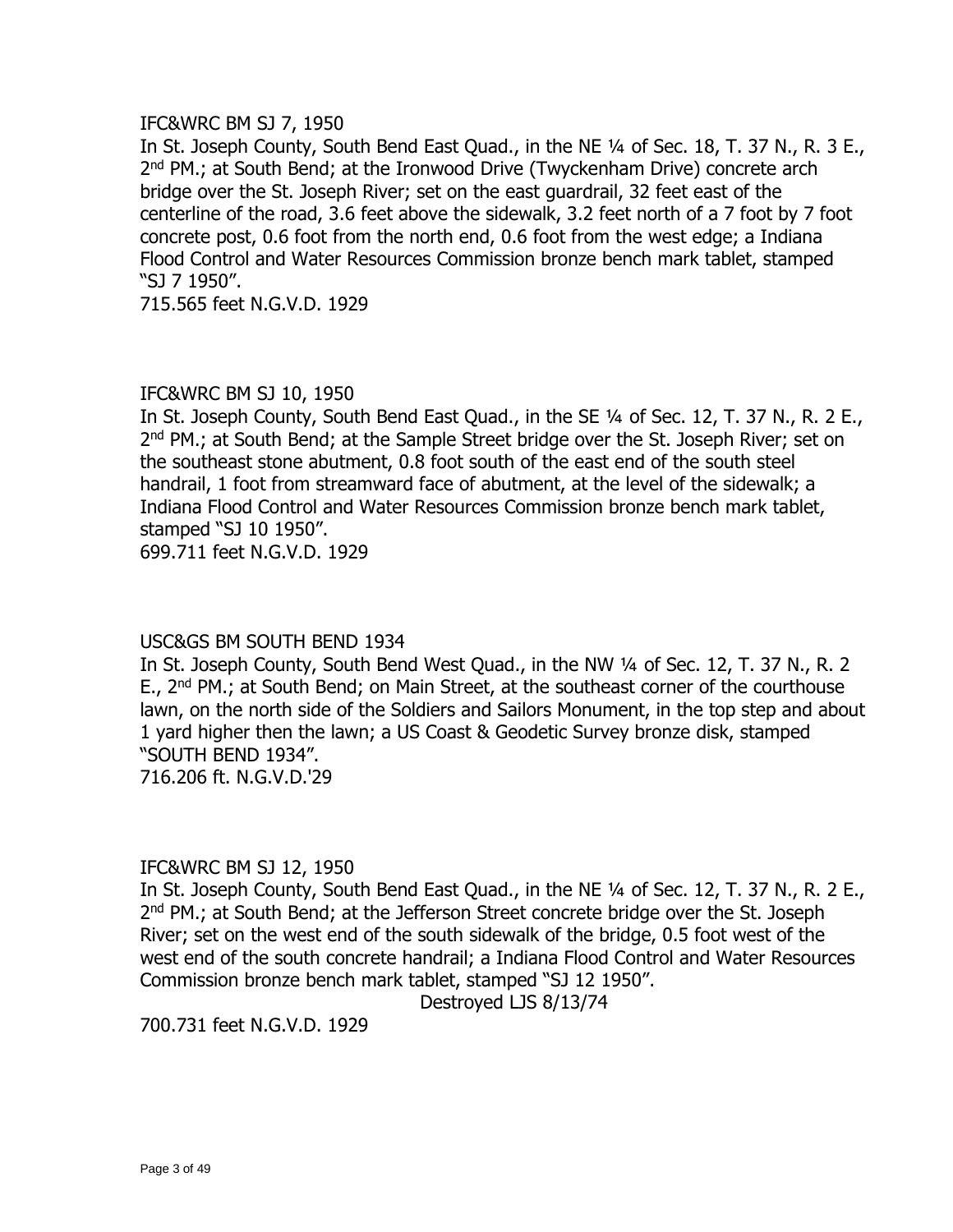### IFC&WRC BM SJ 14, 1950

In St. Joseph County, South Bend East Quad., in the NW 1/4 of Sec. 12, T. 37 N., R. 2 E., 2<sup>nd</sup> PM.; at South Bend; at the East LaSalle Avenue concrete arch bridge over the St. Joseph River; set on the north concrete handrail, 2.1 feet west of the east end, 0.8 foot of the north edge of the sidewalk, 3.9 feet above the sidewalk; a Indiana Flood Control and Water Resources Commission bronze bench mark tablet, stamped "SJ 14 1950".

Destroyed LJS 8/13/74

695.611 feet N.G.V.D. 1929

# IFC&WRC BM SJ 15, 1950

In St. Joseph County, South Bend East Quad., in the NW ¼ of Sec. 12, T. 37 N., R. 2 E., 2<sup>nd</sup> PM.; at South Bend; at the Michigan Street concrete arch bridge over the St. Joseph River; set on the west handrail, 2 feet north of the south lamp-post, 1.5 feet east of the west edge of the handrail, 3.9 feet above the sidewalk; a Indiana Flood Control and Water Resources Commission bronze bench mark tablet, stamped "SJ 15 1950".

689.377 feet N.G.V.D. 1929

# IFC&WRC BM SJ 16, 1950

In St. Joseph County, South Bend West Quad., in the NE ¼ of Sec. 2, T. 37 N., R. 2 E., 2<sup>nd</sup> PM.; at South Bend; at the Angela Boulevard concrete arch bridge over the St. Joseph River; set on the south handrail, directly above the east abutment, 28 feet south of the centerline of Angela Boulevard, 4.2 feet above the sidewalk; a Indiana Flood Control and Water Resources Commission bronze bench mark tablet, stamped "SJ 16 1950".

684.316 feet N.G.V.D. 1929

# IFC&WRC BM SJ 17

In St. Joseph County, South Bend West Quad., in the NW 1/4 of Sec. 23, T. 38 N., R. 2 E., 2<sup>nd</sup> PM.; at South Bend; at the Darden Road two-span steel truss bridge over the St. Joseph River; set on the north end of the east pier cap, one foot north of the north edge of the bridge floor, 4.5 feet below the bridge floor; a Indiana Flood Control and Water Resources Commission bronze bench mark tablet, stamped "SJ 17".

DESTROYED BY CONSTRUCTION 4/23/96 JAK

672.649 feet N.G.V.D. 1929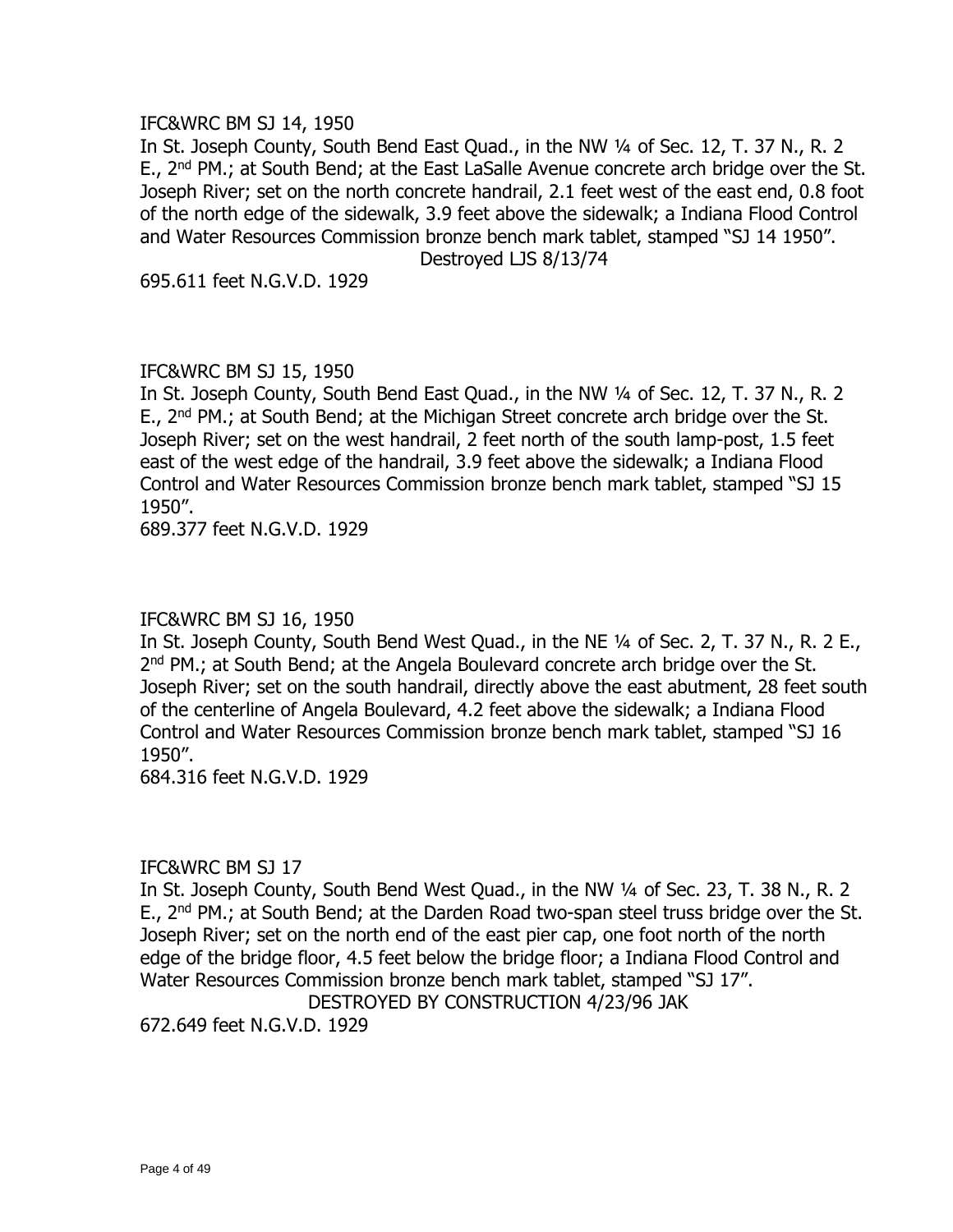# IFC&WRC BM SJ 18

In St. Joseph County, South Bend West Quad., in the SW 1/4 of Sec. 26, T. 38 N., R. 2 E., 2<sup>nd</sup> PM.; at South Bend; at the intersection of Colfax Road and Riverside Drive; 150 feet west of the St. Joseph River, 400 feet south of Colfax Road (gravel), at the extreme northeast corner of the north loop of Pinhook Lake, 20 feet west of the west edge of the Riverside Drive, 8 feet below the road, on the outlet control structure which forms the west headwall of a 4-foot corrugated culvert that empties into the St. Joseph River, about two feet north of the south edge of the headwall; a Indiana Flood Control and Water Resources Commission bronze bench mark tablet, stamped "SJ 18". 666.802 feet N.G.V.D. 1929

# IFC&WRC BM SJ 19

In St. Joseph County, Niles West Quad., on the Indiana-Michigan state line, about 0.9 mile west along the State Line Road from its intersection with U.S. Highway 31, at the intersection of Laurel Road and State Line Road, 24 feet northeast of a signpost bearing the signs "St. Joseph County, Indiana" and "State Line Road, 1148 W. St. Joseph Co. Ind.", 4 feet west of a power line brace pole; a Indiana Flood Control and Water Resources Commission bronze bench mark tablet, stamped "SJ 19". 696.765 feet N.G.V.D. 1929

# USC&GS BM P 154, 1946

In St. Joseph County, North Liberty Quad., in the SW ¼ of Sec. 25, T. 36 N., R. 1 W., 2<sup>nd</sup> PM.; about 2.0 miles west of North Liberty; at the intersection of State Road 4 and Walnut Road; set in the top of a concrete post, 82 feet west of and across Walnut Road from the southwest corner of Glenn Snyder's cement block house (formerly District 11 School House), 47 feet north of the centerline of the highway, 17 feet west of the centerline of Walnut Road, 13 feet north of a fence corner, 2 feet south of a white wooden witness post, about 1.5 feet above the centerline of the highway, projecting 5 inches above the ground; a US Coast & Geodetic Survey bronze tablet, stamped "P 154 1946".

706.485 feet N.G.V.D. 1929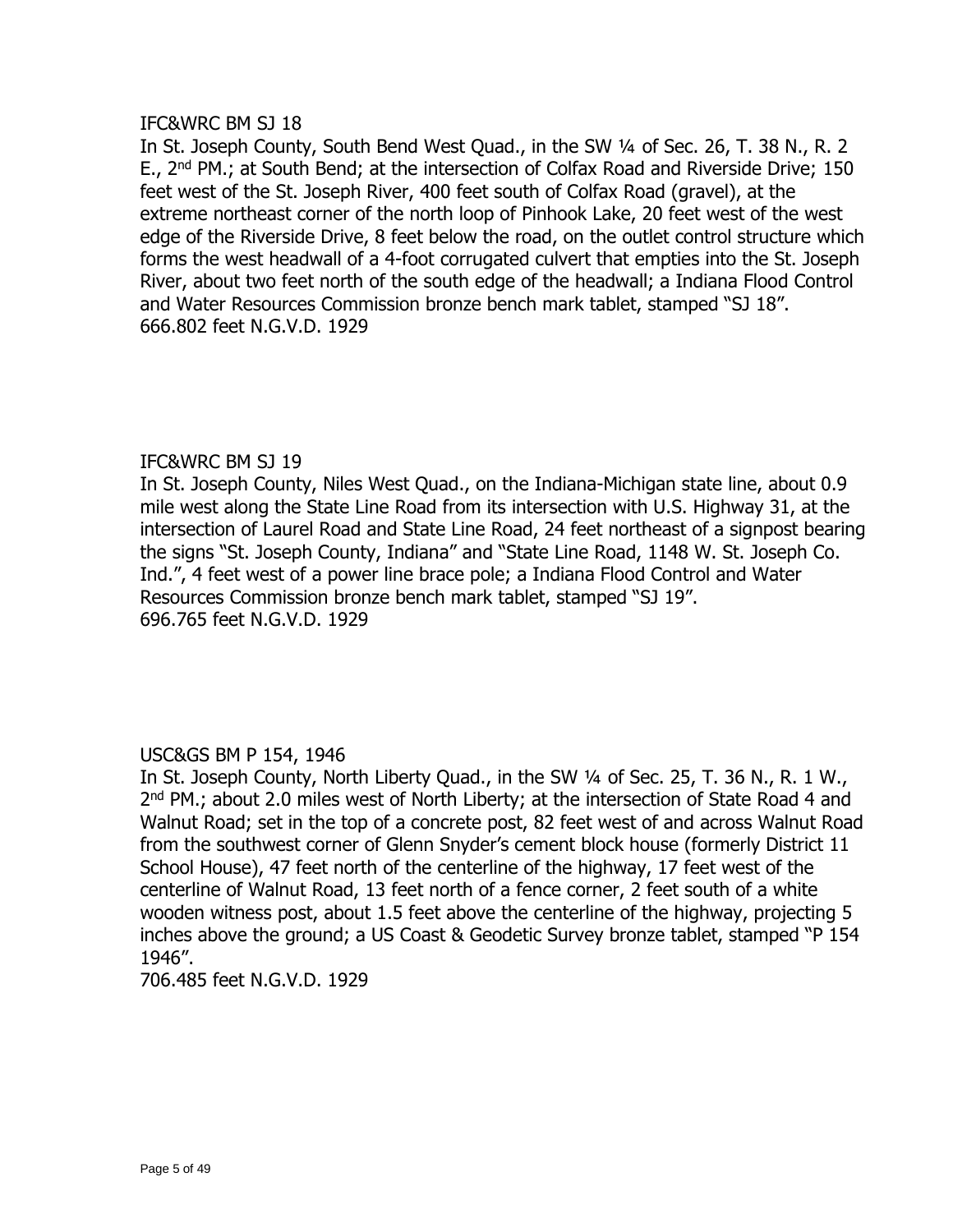### IFC&WRC TBM K 59 E-1

In St. Joseph County, North Liberty Quad., in the SE ¼ of Sec. 26, T. 36 N., R. 1 W., 2<sup>nd</sup> PM.; about 3.0 miles west of North Liberty; on the St. Joseph-La Porte County Line, about 3.2 miles west along State Road 4 from its junction with State Road 23 at North Liberty to a right angle turn in State Road 4 to the north and a gravel road leading west, thence 0.6 mile west on the gravel road, at a 30-foot concrete bridge over the Kankakee River; set on top of the southwest edge of the southeast concrete wingwall, 15 feet south of the centerline of the road; a chiseled square. 686.042 feet N.G.V.D. 1929

### USC&GS BM P 167, 1946

In LaPorte County, Stillwell Quad., in the NW  $\frac{1}{4}$  of Sec. 22, T. 36 N., R. 1 W., 2<sup>nd</sup> PM.; at the "T"-road intersection of 925 East Road and 300 South Road, set in the southeast angle of the junction, 34 feet south of the centerline of 300 South Road, 21 feet east of the centerline of 925 East Road, 13 feet south of a fence corner, 1 foot west of a fence line, about level with 925 East Road; a US Coast & Geodetic Survey bronze tablet, stamped "P 167 1946". 693.293 feet N.G.V.D. 1929

# IFC&WRC TBM K 61-1

In St. LaPorte County, North Liberty Quad., in the NE ¼ of Sec. 23, T. 36 N., R. 1 W., 2<sup>nd</sup> PM.; about 3.0 miles northwest of North Liberty; at the St. Joseph-LaPorte County Line, at the 300 South Road (New Road) 75-foot pony truss bridge over the Kankakee River; set on top of the northeast corner of the southwest wingwall, 1.9 feet south of the west end of the south guardrail, 0.8 foot below the roadway; a chiseled square. 690.569 feet N.G.V.D. 1929

#### IFC&WRC TBM K 61-2

In St. Joseph County, North Liberty Quad., in the SE 1/4 of Sec. 14, T. 36 N., R. 1 W., 2<sup>nd</sup> PM.; about 3.0 miles northwest of North Liberty; at the St. Joseph-LaPorte County Line, at the 300 South Road (New Road) 75-foot pony truss bridge over the Kankakee River; set on top of the northeast wingwall, 4 feet north of and 3 feet east of the east end of the north guardrail; a chiseled square. 690.374 feet N.G.V.D. 1929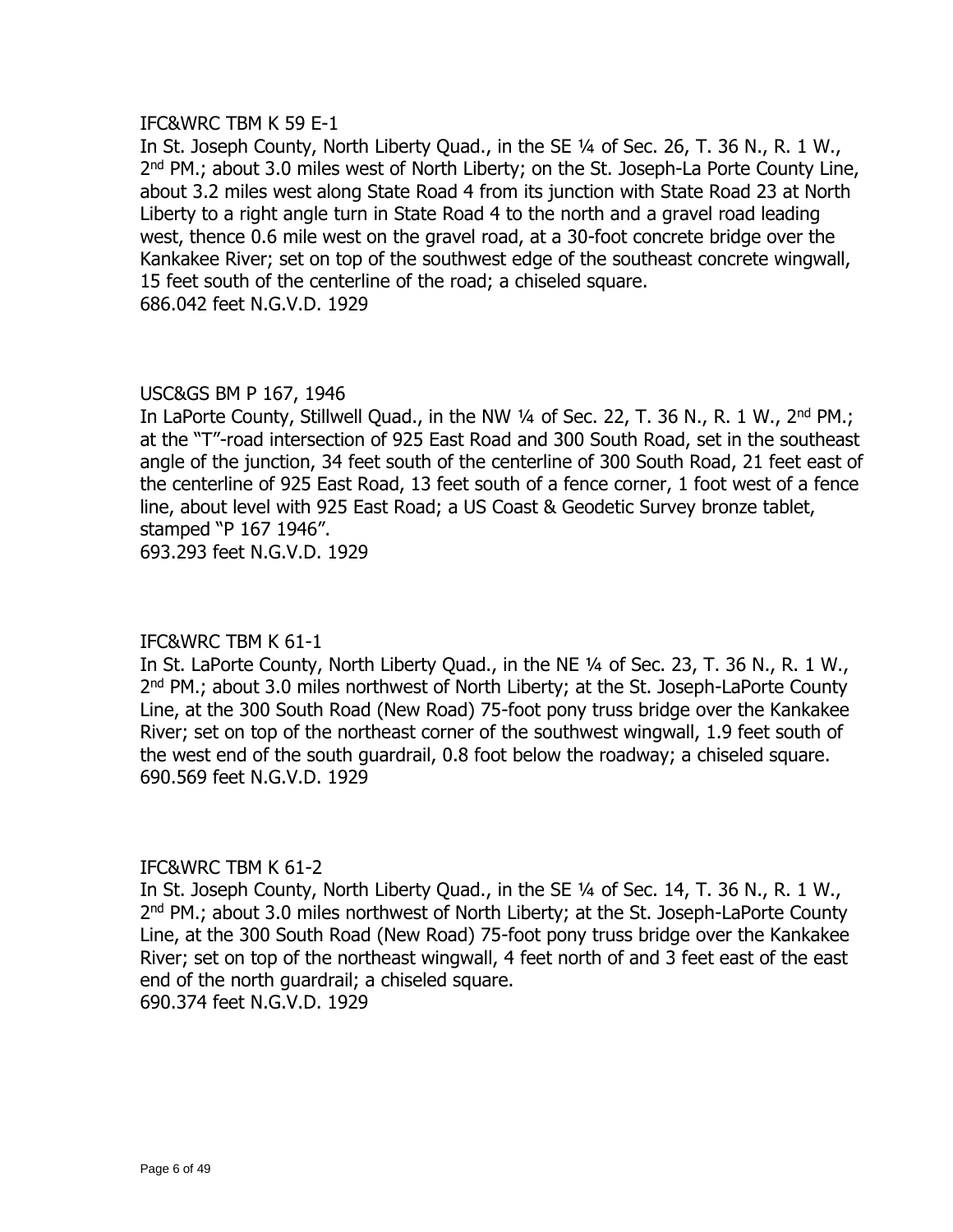# IFC&WRC BM SJ 1, 1950

In St. Joseph County, North Liberty Quad., in the NE ¼ of Sec. 23, T. 36 N., R. 1 W., 2<sup>nd</sup> PM.; about 3.0 miles northwest of North Liberty; at the St. Joseph-LaPorte County Line, at the 300 South Road (New Road) 75-foot pony truss bridge over the Kankakee River; set in the top of the south end of the east abutment, 11 feet south of and 1 foot below the centerline of the road, 1.7 feet south of the east end of the south steel guardrail; a Indiana Flood Control and Water Resources Commission bronze bench mark tablet, stamped "SJ 1 1950".

See DNR BM SJ 1 RESET 1996

690.428 feet N.G.V.D. 1929

# INDIANA GEODETIC SURVEY BM 132

In St. Joseph County, 7.0 miles southwest along the New York Central Railroad from the station at South Bend, at the Steenburg farms (in 1934); set in the top of a concrete post projecting 5 inches above the ground, 75 feet northeast of a two-story storage house, in the west angle of a dirt road crossing, 24 feet north-west of the northwest rail, 19.5 feet southwest of the centerline of the road, 9 feet north of a power pole; a Indiana Geodetic Survey bronze tablet, stamped "132". 718.516 feet N.G.V.D. 1929

# IFC&WRC TBM K 62-1

In St. Joseph County, North Liberty Quad., in the NE  $\frac{1}{4}$  of Sec. 4, T. 36 N., R. 1 E., 2<sup>nd</sup> PM.; about 1.1 miles south of Crumstown; at the State Road 223 40-foot concrete bridge over Dixon West Place Ditch; set on top of the southeast wingwall, 1.9 feet north of and 0.7 foot east of the south end of the east concrete guardrail, 0.2 foot from the streamward edge of the wingwall, level with the highway; a chiseled square. 700.788 feet N.G.V.D. 1929

# ISHC BM L 43

In St. Joseph County, North Liberty Quad., in the NE  $\frac{1}{4}$  of Sec. 4, T. 36 N., R. 1 E., 2<sup>nd</sup> PM.; about 1.1 miles south of Crumstown; at the State Road 223 40-foot concrete bridge over Dixon West Place Ditch; set in the top of the southwest wingwall, 1.3 feet west of the south end of the west concrete guardrail; a Indiana State Highway Commission bronze tablet, stamped "L 43". 703.003 feet N.G.V.D. 1929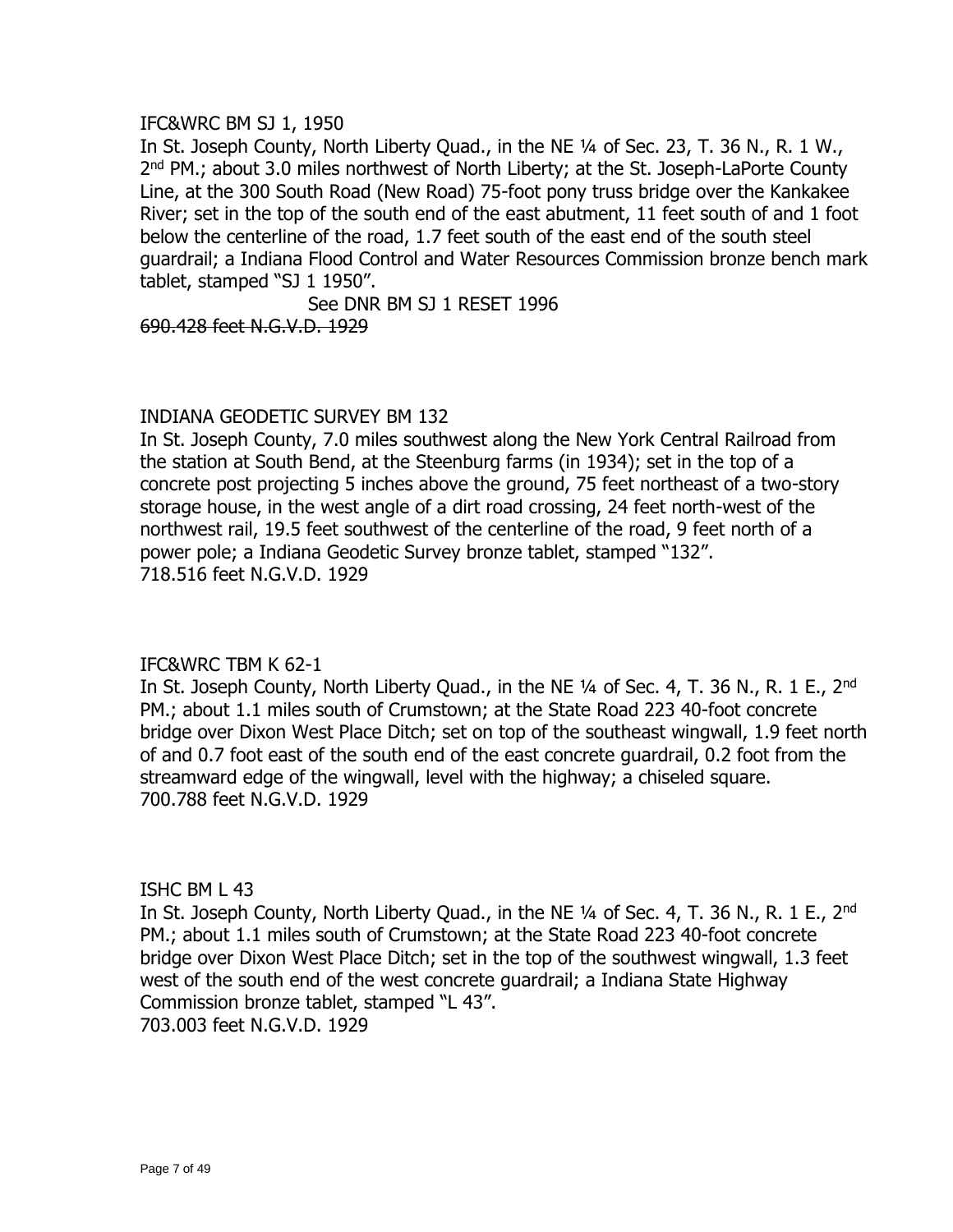# IFC&WRC TBM K 3

In St. Joseph County, North Liberty Quad., in the SW 1/4 of Sec. 27, T. 37 N., R. 1 E., 2<sup>nd</sup> PM.; about 0.15 mile south of Crumstown; at the "T" road intersection of State Road 223 and Jackson Road, in the northeast angle of the intersection; set in the south side of a 40-inch Oak tree, 250 feet east of the centerline of State Road 223, 40 feet north of the centerline of Jackson Road, 1.6 feet above the ground; a railroad spike. 712.104 feet N.G.V.D. 1929

# IFC&WRC TBM K 2

In St. Joseph County, North Liberty Quad., in the SW ¼ of Sec. 26, T. 37 N., R. 1 E., 2<sup>nd</sup> PM.; about 1.25 mile east-southeast of Crumstown; about 1.25 miles east along Jackson Road from its intersection with State Road 223; set in the north side of a 36 inch Elm tree, 20 feet south of the centerline of Jackson Road, 1.2 feet above the ground; a railroad spike.

706.836 feet N.G.V.D. 1929

# IFC&WRC TBM K 63-1

In St. Joseph County, Lakeville Quad., in the SE  $\frac{1}{4}$  of Sec. 26, T. 37 N., R. 1 E., 2<sup>nd</sup> PM.; about 5.0 miles West of South Bend; at the Jackson Road 35-foot steel truss bridge over Dixon West Place Ditch; set on the northwest end of the southwest lower chord, on the head of the first rivet southeast of the northwest end post, 0.9 foot below the bridge floor; a chiseled cross.

704.286 feet N.G.V.D. 1929

#### IFC&WRC TBM K 64-1

In St. Joseph County, Lakeville Quad., in the SE  $\frac{1}{4}$  of Sec. 26, T. 37 N., R. 1 E., 2<sup>nd</sup> PM.; about 4.5 miles West of South Bend; at the Peach Road 45-foot steel pony truss bridge over Dixon West Place Ditch; set on top of the west end of the south abutment, 1.3 feet east of the west end of the abutment, 2.0 feet west of and 0.5 foot south of the south end of the west steel guardrail; a chiseled square. 704.950 feet N.G.V.D. 1929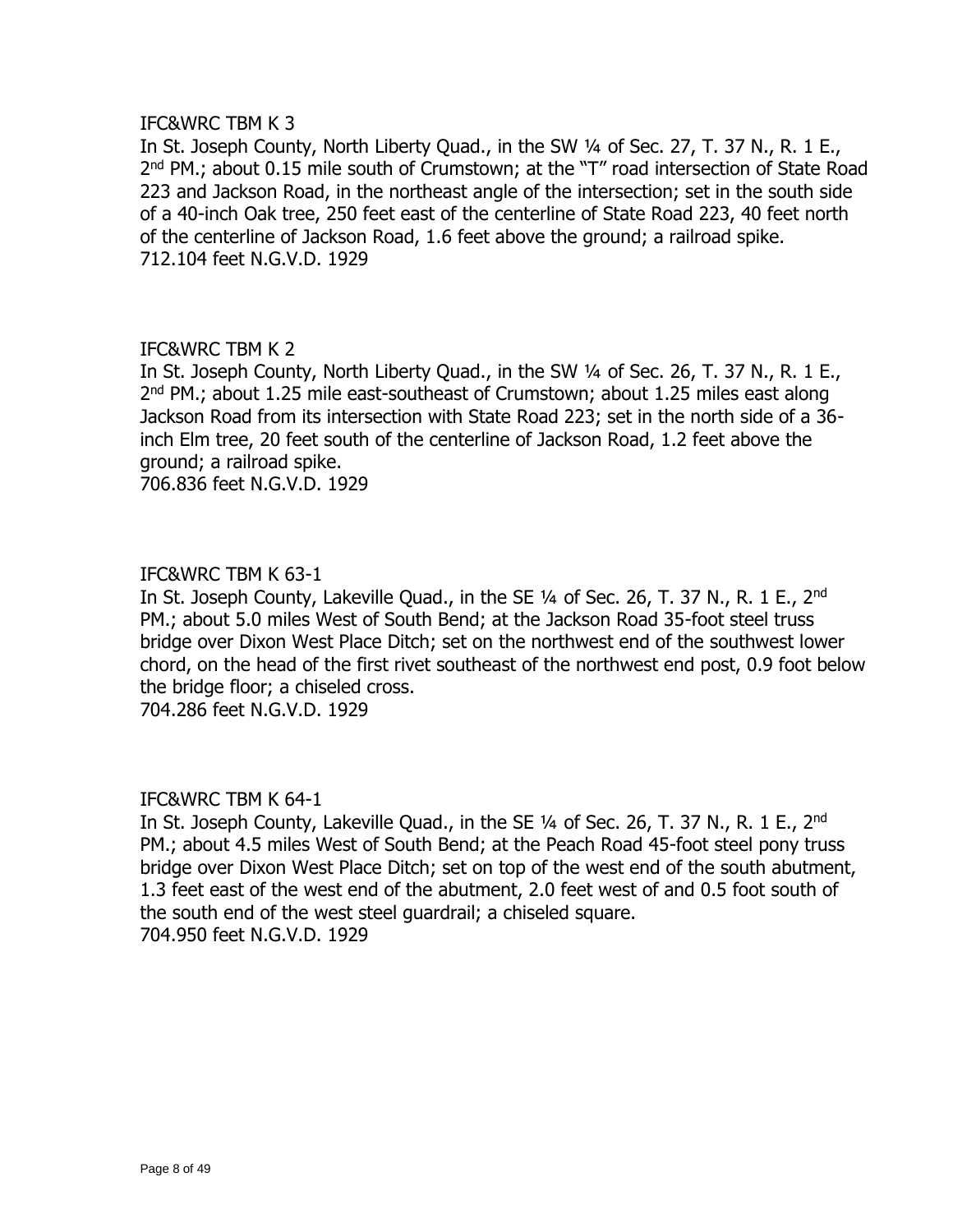# IFC&WRC BM SJ 2, 1950

In St. Joseph County, Lakeville Quad., in the SW 1/4 of Sec. 25, T. 37 N., R. 1 E., 2<sup>nd</sup> PM.; about 4.5 miles West of South Bend; at the Peach Road 45-foot steel pony truss bridge over Dixon West Place Ditch; set in the top of the east end of the south concrete abutment, 1.2 feet east of the southeast end post, 1.0 foot from the east end and 0.7 foot from the streamward edge of the abutment; a Indiana Flood Control and Water Resources Commission bronze bench mark tablet, stamped "SJ 2 1950". 705.066 feet N.G.V.D. 1929

# USC&GS BM M 23 RESET 1936

In St. Joseph County, South Bend West Quad., in the NW 1/4 of Sec. 20, T. 37 N., R. 2 E., 2<sup>nd</sup> PM.; at South Bend; at the State Road 123 27-foot concrete bridge over Dixon West Place Ditch; set in the top of the northeast end of the southwest wingwall, 14 feet west of and level with the centerline of the highway; a US Coast & Geodetic Survey bronze tablet, stamped "M 23 RESET 1936". 712.676 feet N.G.V.D. 1929

#### BM SJ 4

In St. Joseph County at Mishawaka, Ind., on top right downstream (northwest) abutment of a concrete arch bridge over the St. Joseph River of North Cedar, at right end of downstream guardrail 19 feet downstream from center line of street and at same elevation as sidewalk. An Ind. Flood Control and Water Resources Commission Bench Mark tablet, stamped "SJ 4 1950."

712.227 feet N.G.V.D. 1929 See SJ 4 RESET 1991

#### IFC&WRC BM SJ 5, 1950

In St. Joseph County, South Bend East Quad., in the NW ¼ of Sec. 16, T. 37 N., R. 3 E., 2<sup>nd</sup> PM.; at Miskawaka; at the Logan Street concrete arch bridge over the St. Joseph River; set on the top left upstream (southeast) concrete guardrail of the bridge, 3.8 feet from the left end of the left upstream concrete guardrail, 3.9 feet above the sidewalk, 20 feet upstream of the centerline of the road; a Indiana Flood Control and Water Resources Commission bench mark tablet, stamped "SJ 5 1950." 714.008 feet N.G.V.D. 1929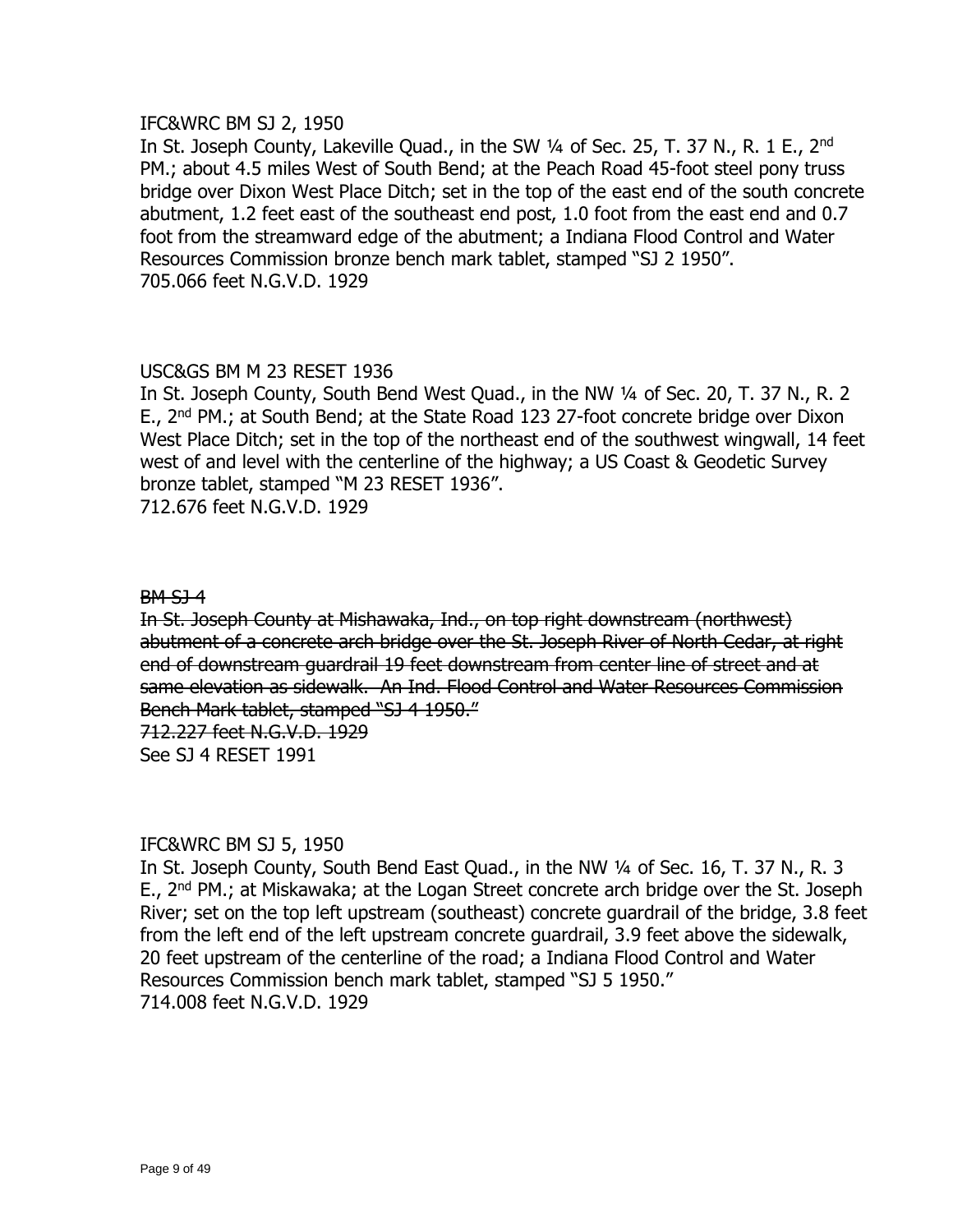#### BALL BAND BM #1

In St. Joseph County, South Bend East Quad., in the NE ¼ of Sec. 16, T. 37 N., R. 3 E., 2<sup>nd</sup> PM.; at Mishawaka; set in the sidewalk at the entrance to the engineering office of the Ball Band plant, 10 feet east of the centerline of North Hill Street, 1 foot north of the concrete curb along the north side of Water Street; a bronze tablet stamped "Ball Band Bench Mark."

691.637 feet N.G.V.D. 1929

# BALL BAND BM #4

In St. Joseph County, South Bend East Quad., in the NE ¼ of Sec. 16, T. 37 N., R. 3 E., 2<sup>nd</sup> PM.; at Mishawaka; set in the sidewalk at the southeast corner of the Ball Band plant building located in the northwest corner of the intersection of north Main Street and Water Street; a bronze tablet stamped, "Ball Band Bench Mark." 698.627 feet N.G.V.D. 1929

### BALL BAND BM

In St. Joseph County, South Bend East Quad., in the NE ¼ of Sec. 16, T. 37 N., R. 3 E., 2<sup>nd</sup> PM.; at Mishawaka; set in the top of the left (southwest) abutment of the dam in the St. Joseph River at the north end of Race Street; a bronze tablet stamped, "Ball Band Bench Mark." 701.365 feet N.G.V.D. 1929

# BALL BAND BM

In St. Joseph County, South Bend East Quad., in the NW ¼ of Sec. 15, T. 37 N., R. 3 E.,  $2^{nd}$  PM.; at Mishawaka; set in the top of the right (northeast) abutment of the dam in the St. Joseph River at the north end of Race Street; a bronze tablet stamped "Ball Band Bench Mark."

702.243 feet N.G.V.D. 1929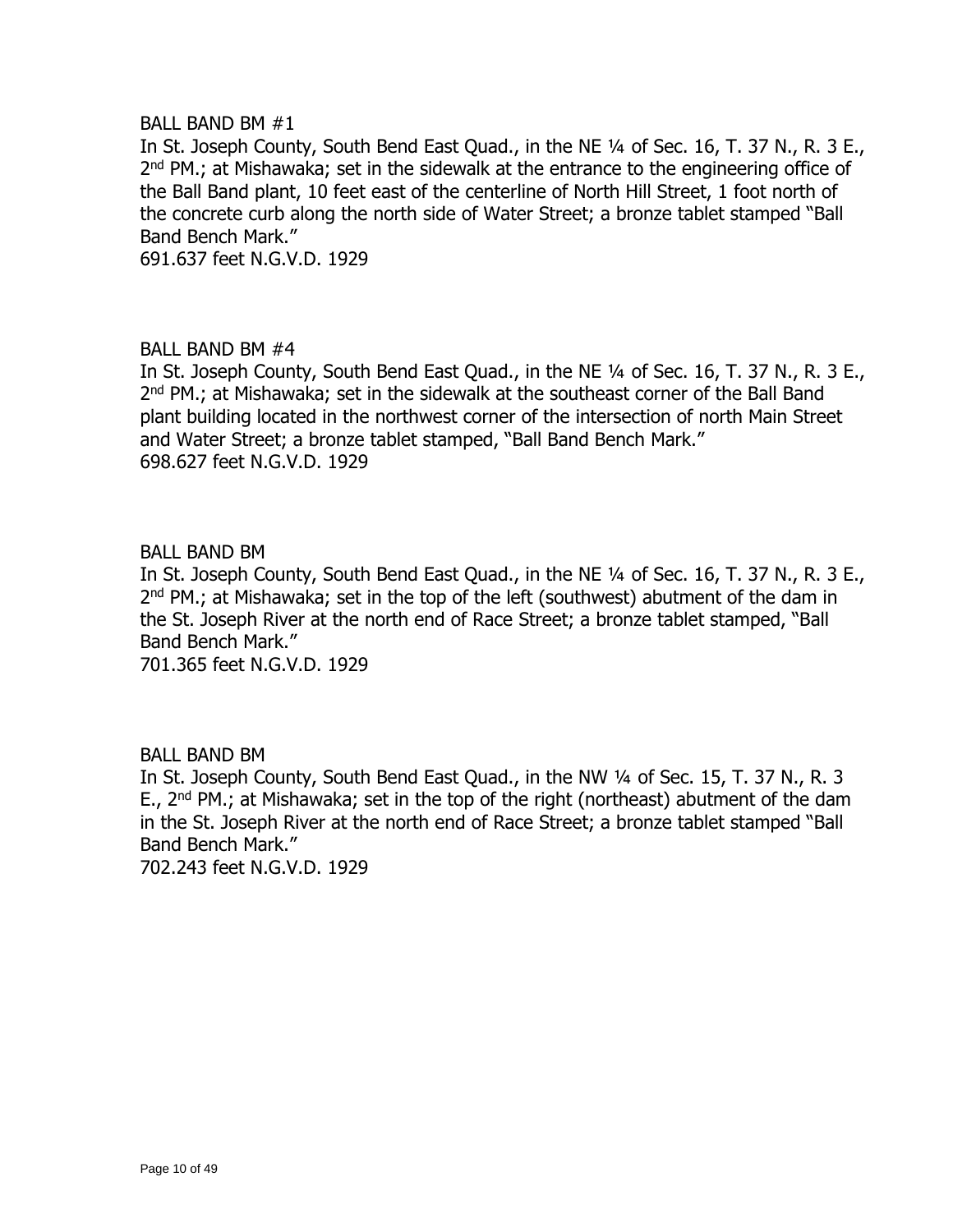#### USC&GS BM Y 155, 1946

In Marshall County, Walkerton Quad., in the SE 1/4 of Sec. 25, T. 35 N., R. 1 W., 2<sup>nd</sup> PM.; about 0.5 mile southeast of Walkerton; about 1.2 miles southeast along U.S. Highway 6 from the post office at Walkerton, about 0.4 mile northwest of the crossing of the New York, Chicago and Saint Louis Railroad at the intersection of Spruce Road (Saint Joseph-Marshall County Line), at an 18-inch pipe culvert under the highway; set in the center of the top of the southwest headwall, 25 feet east of the centerline of the road, 24 feet southwest of the centerline of the highway, about 1 foot lower than the highway; a US Coast & Geodetic Survey bronze tablet, stamped "Y 155 1946". 710.783 feet N.G.V.D. 1929

# USC&GS BM Z 155, 1946

In Marshall County, Walkerton Quad., in the SE 1/4 of Sec. 30, T. 35 N., R. 1 E., 2<sup>nd</sup> PM.; about 1.2 miles southeast of Walkerton; about 2.0 miles southeast along U.S. Highway 6 from the post office at Walkerton; about 0.4 mile east of the crossing of the New York, Chicago and Saint Louis Railroad, at a 15-inch pipe culvert; set in the center of the top of the north concrete headwall, 23 feet north of the centerline of the highway, about 0.5 foot lower than the highway; a U.S. Coast & Geodetic Survey bronze tablet, stamped "Z 155 1946".

718.293 feet N.G.V.D. 1929

# IFC&WRC BM SJ 30, 1955

In St. Joseph County, Walkerton Quad., in the NE 1/4 of Sec. 25, T. 35 N., R. 1 W., 2<sup>nd</sup> PM.; about 1.2 miles southeast of Walkerton; at the Saint Joseph-Marshall County Line Road Bridge number 185 over Pine Creek; set in the top of the west end of the north pier base, 10 feet west of the centerline of the road, 10 feet below the road, 0.9 foot east of the west edge and 0.9 foot north of the south edge of the north pier base; a Indiana Flood Control and Water Resources Commission bronze bench mark tablet, stamped "SJ 30 1955". 704.641 feet N.G.V.D. 1929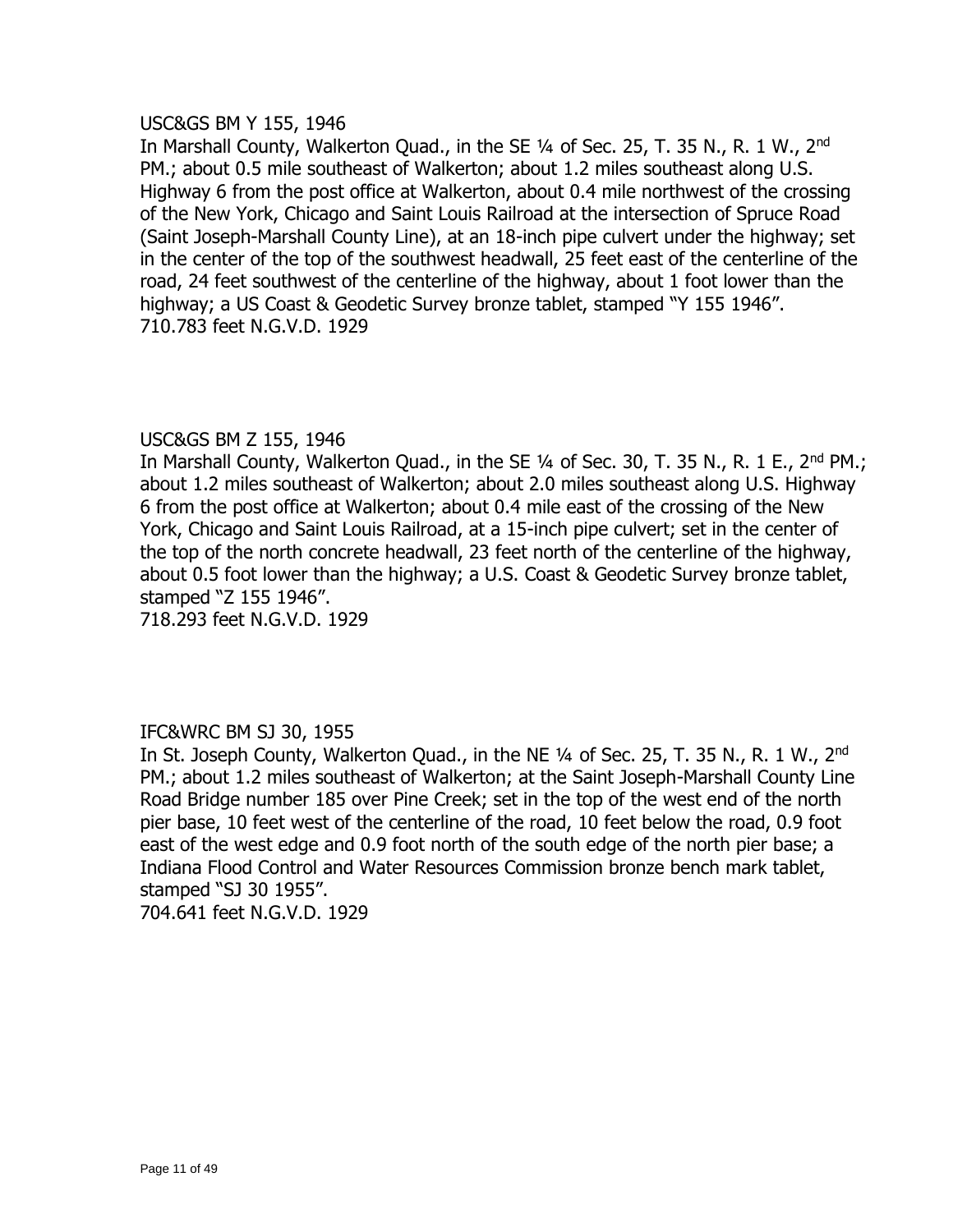#### USC&GS BM X 155, 1946

In St. Joseph County, Walkerton Quad., in the SW 1/4 of Sec. 24, T. 35 N., R. 1 W., 2<sup>nd</sup> PM.; at Walkerton; at the east corner of the intersection of U.S. Highway 6 (Roosevelt Road) and Illinois Street, across the street southeast of the Post Office; set vertically in the southwest brick wall of the city band stand, 59 feet southeast of the southeast edge of the southeast sidewalk along Illinois Street, 25 feet northeast of the northeast curb of Roosevelt Road, 2.2 feet above the ground, 1.1 feet northwest of the south corner of the stand; a U.S. Coast & Geodetic Survey bronze tablet, stamped "X 155 1946". 726.472 feet N.G.V.D. 1929

# IFC&WRC BM SJ 27, 1955

In St. Joseph County, Walkerton Quad., in the NW 1/4 of Sec. 24, T. 35 N., R. 1 W., 2<sup>nd</sup> PM.; at Walkerton; at the State Road 23 Bridge over Pine Creek; set in the top of the west end of the south abutment, 17 feet west of the centerline of the road, 1.0 foot below the road, 0.5 foot south of the north face of the south abutment; a Indiana Flood Control and Water Resources Commission bronze bench mark tablet, stamped "SJ 27 1955".

707.215 feet N.G.V.D. 1929

# USC&GS BM U 23, 1934

In St. Joseph County, Walkerton Quad., in the NE  $1/4$  of Sec. 23, T. 35 N., R. 1 W., 2<sup>nd</sup> PM.; at Walkerton; on the New York Central Railroad, 11 rails southwest of the station; set in the top of a concrete post projecting 4 inches above the ground, 102 feet northeast of a semaphore, 49 feet southeast across the track from the east corner of the Peowty County Onion Warehouse (it has burned to the foundation, but foundation still in place), in the south angle of the crossing of U.S. Highway 6, 151 feet southwest of the centerline of the highway, 19 feet southeast of the southeast rail, 20 feet northwest of the centerline of a blacktop street paralleling the track, about 2 feet higher than the track; a U.S. Coast & Geodetic Survey bronze tablet, stamped "U 23 1934". 714.517 feet N.G.V.D. 1929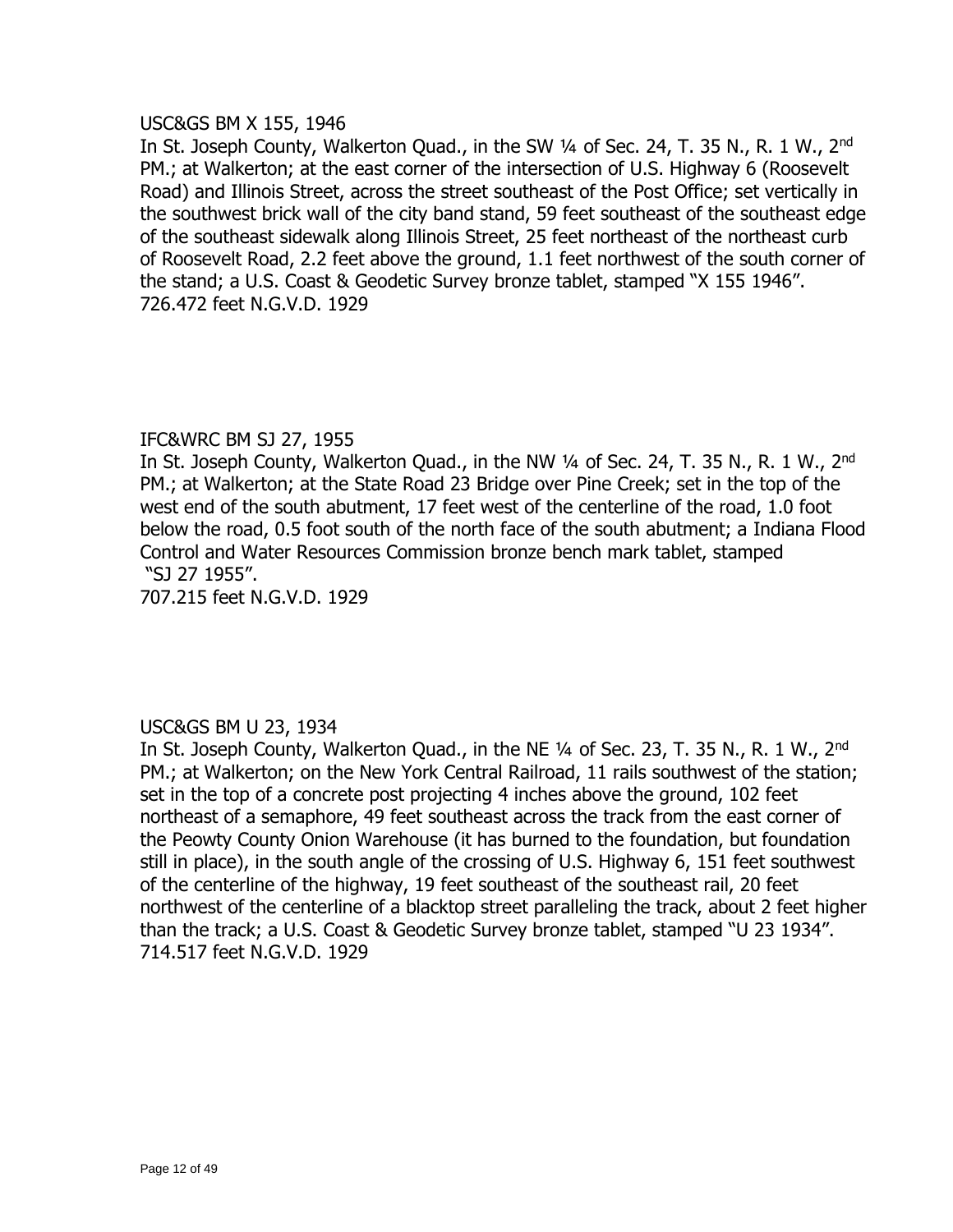USC&GS BM S 23, 1934

In St. Joseph County, Walkerton Quad., in the NE 1/4 of Sec. 23, T. 35 N., R. 1 W., 2<sup>nd</sup> PM.; at Walkerton; on the New York Central Railroad, 5 rails northeast of the station, 67 feet north across the track from switch tower KN, in the west angle of the crossing of the New York, Chicago and Saint Louis Railroad; set in the top of a concrete post level with the ground, 91 feet northeast of the northeast rail of the west bound track of the Baltimore & Ohio Railroad, 30 feet southwest of the southwest rail of the New York Central & Saint Louis Railroad track, 24 feet northwest of the northwest rail of the New York Central Railroad track, 16 feet south of a fire hydrant, 1 foot southeast of a white wooden witness post and about 1.5 feet higher than the crossing; a U.S. Coast & Geodetic Survey bronze tablet, stamped "S 23 1934".

713.233 feet N.G.V.D. 1929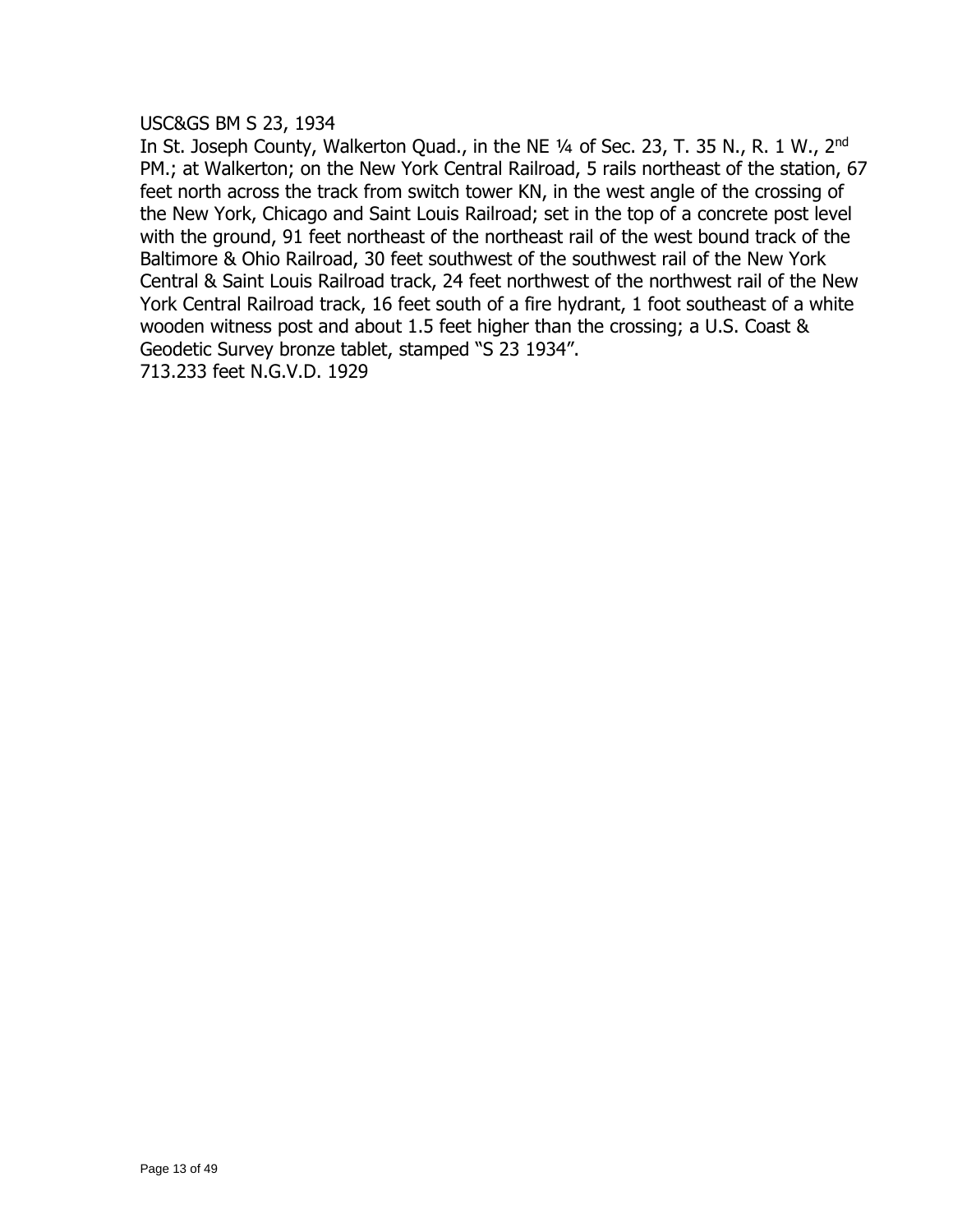### IFC&WRC TBM P & PC 18 1955

In St. Joseph County, Walkerton Quad., in the SW 1/4 of Sec. 13, T. 35 N., R. 1 W., 2<sup>nd</sup> PM.; about 0.5 mile north of Walkerton; at the "T" road intersection of Tyler Road and State Road 23; set in the east side of NIPSCO power pole No. 271-482, 96 feet north of the extended centerline of Tyler Road, 27 feet west of the centerline of State Road 23; a railroad spike driven through a brass plate, stamped "TBM P & PC 18 1955". 713.981 feet N.G.V.D. 1929

### IFC&WRC BM SJ 25, 1955

In St. Joseph County, Walkerton Quad., in the NE  $\frac{1}{4}$  of Sec. 13, T. 35 N., R. 1 W., 2<sup>nd</sup> PM.; about 1.0 mile north of Walkerton; at the Walnut Road Bridge over Yellow Bank Creek; set in the top of the west end of the north abutment of the bridge, 9 feet west of the centerline of the road, 0.5-foot from the face of the abutment, 0.5-foot west of the west edge of the bridge, 0.2-foot below the top of the road; a Indiana Flood Control and Water Resources Commission bronze bench mark tablet, stamped "SJ 25 1955".

To be destroyed 4/3/74 LJS

702.422 feet N.G.V.D. 1929

# IFC&WRC TBM P & PC 17 1955

In St. Joseph County, Walkerton Quad., in the SE  $1/4$  of Sec. 12, T. 35 N., R. 1 W., 2<sup>nd</sup> PM.; about 1.5 miles north of Walkerton; at the "T" road intersection of Shively Road and Walnut Road; set in the west side of a 32-inch Red Oak tree, 30 feet east of the centerline of Walnut Road, 15 feet north of the extended centerline of Shively Road, 15 feet north of the centerline of a private lane leading east to the F.M. Burkett farm, 1 foot above ground; a railroad spike driven through a brass plate, stamped "TBM P & PC 17 1955".

708.002 feet N.G.V.D. 1929

#### IFC&WRC BM SJ 24, 1955

In St. Joseph County, Walkerton Quad., in the NW 1/4 of Sec. 13, T. 35 N., R. 1 W., 2<sup>nd</sup> PM.; about 1.5 miles north of Walkerton; at the Shively Road Bridge over Pine Creek; set in the top of the south end of the east abutment, 13 feet south of the centerline of the road, 1.7 feet west of the east end of the south handrail, 1.2 feet south of the south edge of the bridge; a Indiana Flood Control and Water Resources Commission bronze bench mark tablet, stamped "SJ 24 1955". 693.432 feet N.G.V.D. 1929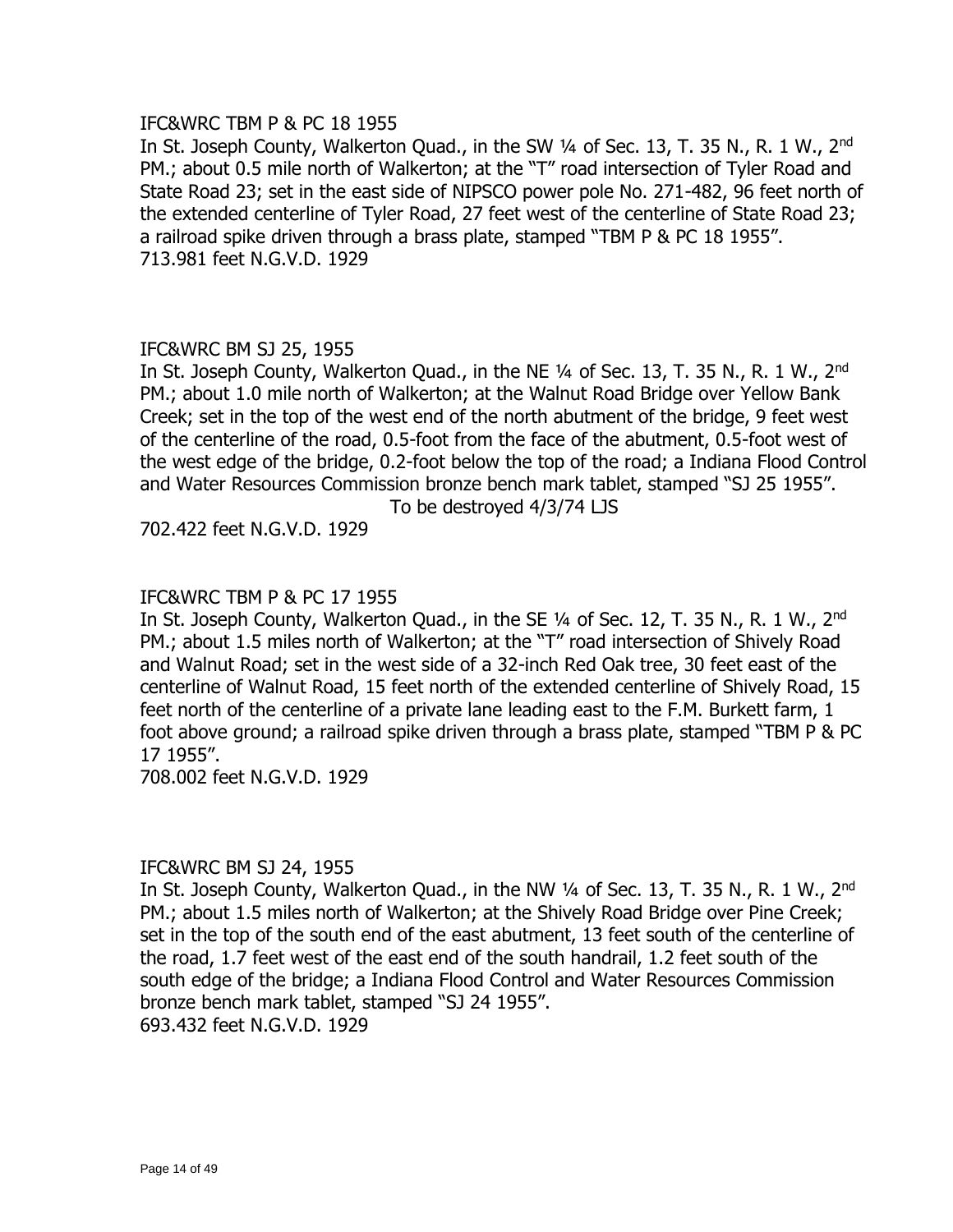# IFC&WRC TBM P & PC 16 1955

In St. Joseph County, Walkerton Ouad., in the NE 1/4 of Sec. 12, T. 35 N., R. 1 W., 2<sup>nd</sup> PM.; about 2.0 miles north of Walkerton; about 0.25 mile north along Walnut Road from its intersection with Rockstroh Road; set in the east side of a power pole, 20 feet south and 75 feet west of the southwest corner of a red-shingled home, 18 feet west of the centerline of Walnut Road, 2.5 feet above the top of the road; a railroad spike driven through a brass plate, stamped "TBM P & PC 16 1955". 707.860 feet N.G.V.D. 1929

# IFC&WRC TBM P & PC 15 1955

In St. Joseph County, North Liberty Quad.; in the NE ¼ of Sec. 12, T. 35 N., R. 1 W., 2<sup>nd</sup> PM.; about 3.2 miles south-southwest of North Liberty; at the "T" road intersection of Walnut Road and Riley Road; set in the southwest side of a 22-inch Hickory tree, 16 feet south of the extended centerline of Riley Road, 16 feet east of the centerline of Walnut Road; 0.4 foot above ground, a railroad spike driven through a brass plate, stamped "TBM P & PC 15 1955".

698.854 feet N.G.V.D.'29

# IFC&WRC BM SJ 23, 1955

In St. Joseph County, North Liberty Quad.; in the SW ¼ of Sec. 1, T. 35 N., R. 1 W., 2<sup>nd</sup> PM.; about 3.5 miles west-southwest of North Liberty; at the Riley Road Bridge over Pine Creek; set in the top of a concrete post, 10 feet north of the centerline of the road, 2 feet west of a post, 1.1 feet east of the east end of the north truss of the bridge, 1.0 foot north of the north face of the bridge, projecting 0.1 foot above the ground; a Indiana Flood Control and Water Resources Commission bronze bench mark tablet stamped "SJ 23 1955". To be Destroyed 4/3/74 LJS 689.696 feet N.G.V.D. 1929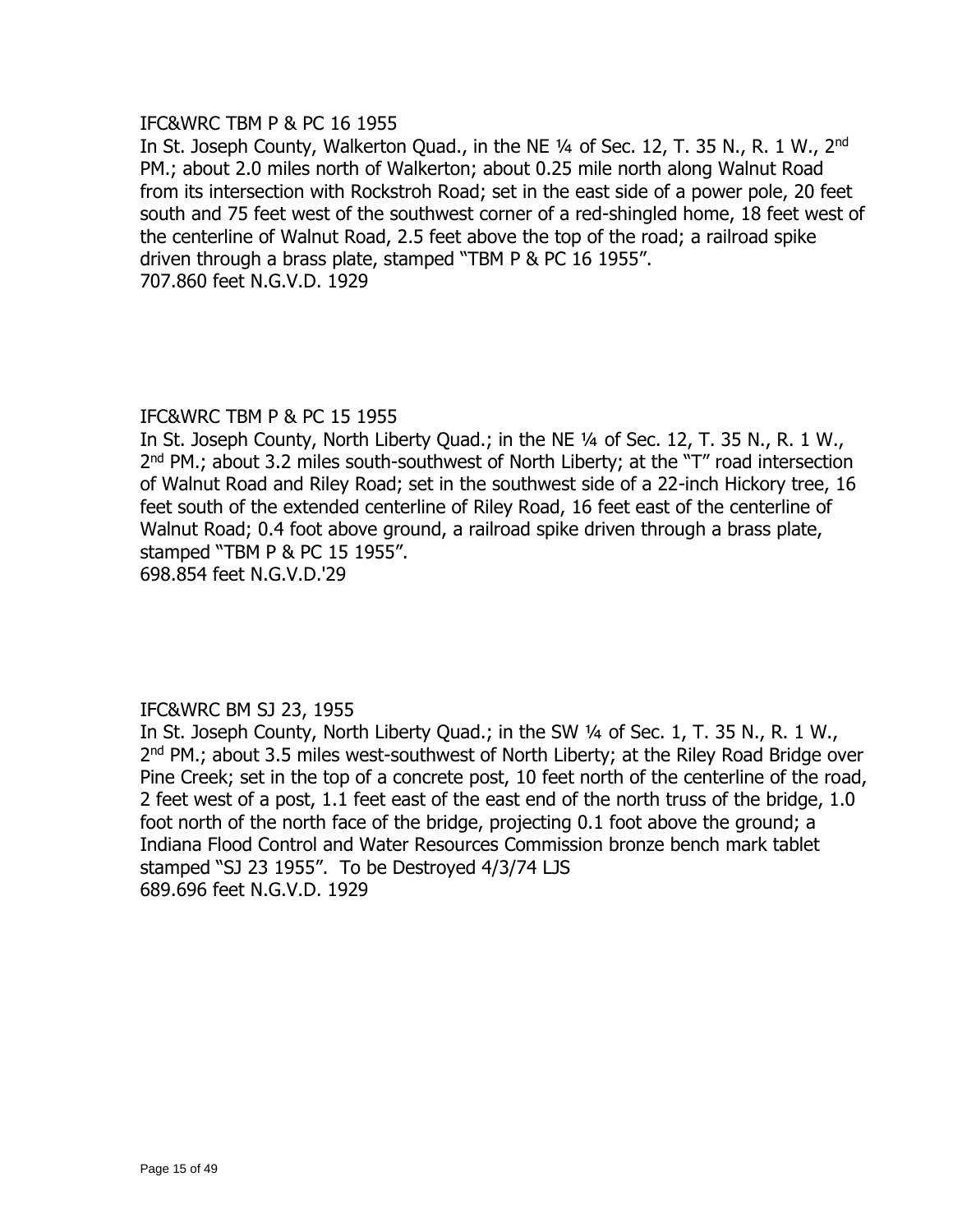# IFC&WRC TBM P & PC 14 1955

In St. Joseph County, North Liberty Quad.; in the SW ¼ of Sec. 1, T. 35 N., R. 1 W., 2<sup>nd</sup> PM.; about 3.0 mile south-southeast of North Liberty; about 1.63 miles south along Walnut Road from its intersection with State Road 4 to the Fred W. Ballinger farm, across the road from the white 2-story farm house with green trim, gray roof, and enclosed red brick front porch; set in the east side of a 24-inch Black Wild Cherry tree, 20 feet south of a 24-inch Black Walnut tree, 14 feet west of the centerline of the road, 1 foot above ground; a railroad spike driven through a brass plate, stamped "TBM P & PC 14 1955".

711.160 feet N.G.V.D. 1929

# IFC&WRC TBM P &PC 13 1955

In St. Joseph County, North Liberty Quad.; in the NW ¼ of Sec. 1, T. 35 N., R. 1 W., 2<sup>nd</sup> PM.; about 2.8 miles east-southeast of North Liberty; at the intersection of Walnut and Quinn Roads; set in the southeast side of a power pole, 12 feet west of the centerline of Walnut Road, 12 feet south of the centerline of Quinn Road, 1 foot above ground; a railroad spike driven through a brass plate, stamped "TBM P & PC 13 1955". 702.486 feet N.G.V.D. 1929

# IFC&WRC BM SJ 22, 1955

In St. Joseph County, North Liberty Quad.; in the NW ¼ of Sec. 1, T. 35 N., R. 1 W., 2<sup>nd</sup> PM.; about 2.8 miles east-southeast of North Liberty; at the Quinn Road Bridge over Pine Creek; set in the top of the south end of the east abutment, 13 feet south of the centerline of the road, 0.8 foot south of the south edge of the bridge, 0.5 foot east of the east end of the south handrail, level with the top of the road; a Indiana Flood Control and Water Resources Commission bronze bench mark tablet, stamped "SJ 22 1955".

687.659 feet N.G.V.D. 1929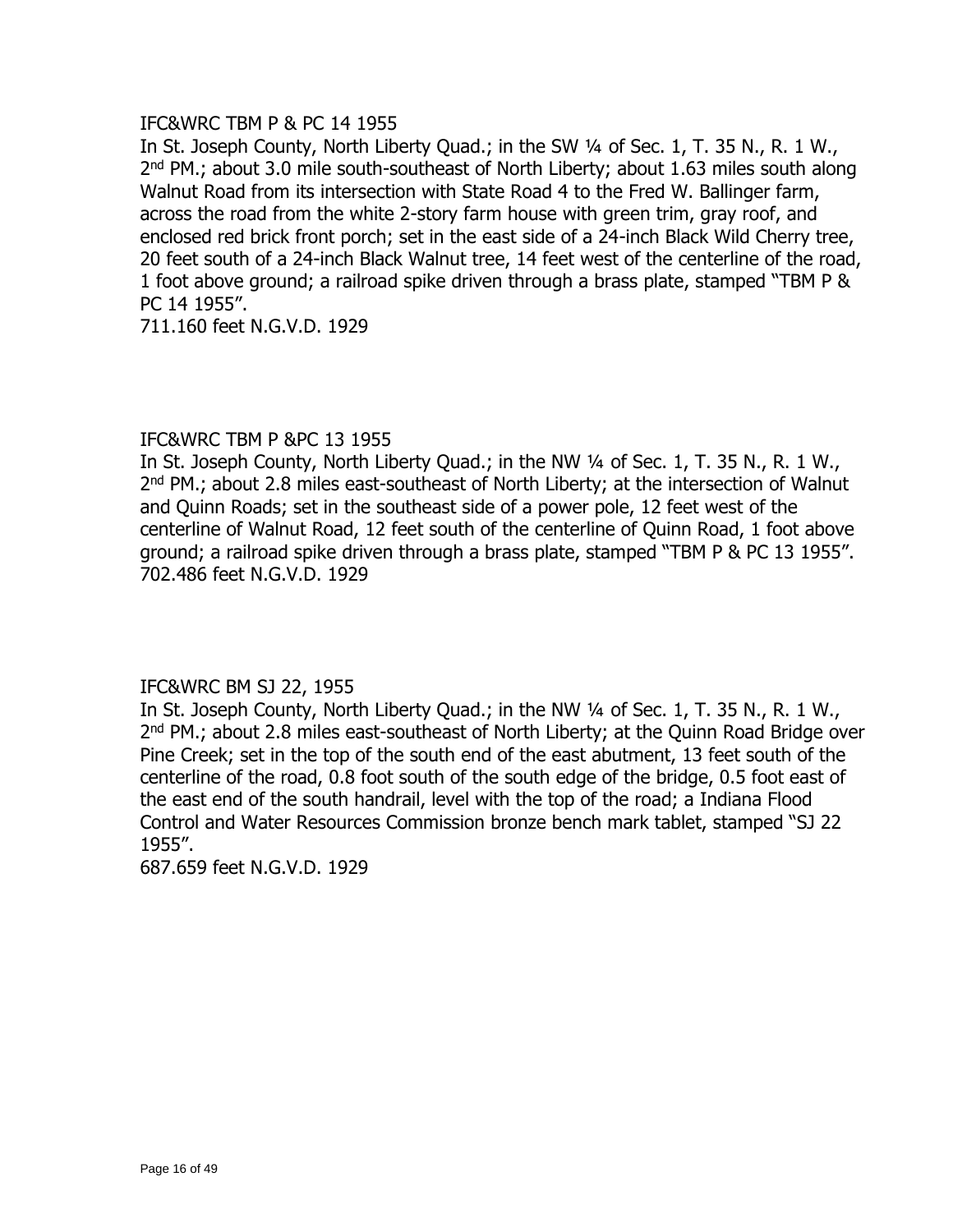# IFC&WRC BM SJ 3A, 1955

In St. Joseph County, North Liberty Quad.; in the SW 1/4 of Sec. 36, T. 36 N., R. 1 W., 2<sup>nd</sup> PM.; about 2.7 miles east-southeast of North Liberty; at the Walnut Road Bridge over Potato Creek; set in the top of the west end of the south bridge seat, 10 feet west of the centerline of the road, 0.6 foot south of the face of the south abutment, 0.9 foot below the top of the road; a Indiana Flood Control and Water Resources Commission bronze bench mark tablet, stamped "SJ 3 1955". 693.143 feet N.G.V.D. 1929

### IFC&WRC TBM P & PC 12 1955

In St. Joseph County, North Liberty Quad.; in the SE ¼ of Sec. 25, T. 36 N., R. 1 W., 2<sup>nd</sup> PM.; about 1.7 miles west of North Liberty; about 2.2 miles west along State Road 4 from its intersection with State Road 23 at North Liberty; across the highway from a weathered 2-story frame farm house with 2<sup>nd</sup> story windows boarded over with corrugated roofing material, about 0.1 mile west of a group of farm buildings with a brown shingled house; set in the south side of a 20-inch Box Elder Tree, 18 feet north of the centerline of the road, 1 foot above the ground; a railroad spike driven through a brass plate, stamped "TBM P & PC 12 1955". 708.596 feet N.G.V.D. 1929

#### USC&GS BM N 154

In St. Joseph County, North Liberty Quad.; in the NW ¼ of Sec. 31, T. 36 N., R. 1 E., 2<sup>nd</sup> PM.; about 1.1 miles west of North Liberty; about 1.7 miles west along State Road 4 from its intersection with State Road 23 at North Liberty; about 1.0 mile west of the West Lawn Cemetery; set in the top of a concrete post, 75 feet northeast of the northeast corner of a house, 33 feet east of a power pole, 1.0 foot north of a fence line, 2 feet west of a white wooden witness post, about 2 feet above the highway, level with the ground; a U.S. Coast & Geodetic Survey bronze tablet, stamped "N 154 1945". 723.368 feet N.G.V.D. 1929

#### IFC&WRC TBM P & PC 1

In St. Joseph County, North Liberty Quad.; in the SE 1/4 of Sec. 30, T. 36 N., R. 1 E., 2<sup>nd</sup> PM.; about 0.8 mile west of North Liberty; at the State Road 4 Bridge over Potato Creek; set in the south side of a 22-inch tree, 58 feet west of the west end of the bridge, 14 feet north of the centerline of the road, 1.2 feet above ground, level with the top of the road; a railroad spike.

703.339 feet N.G.V.D. 1929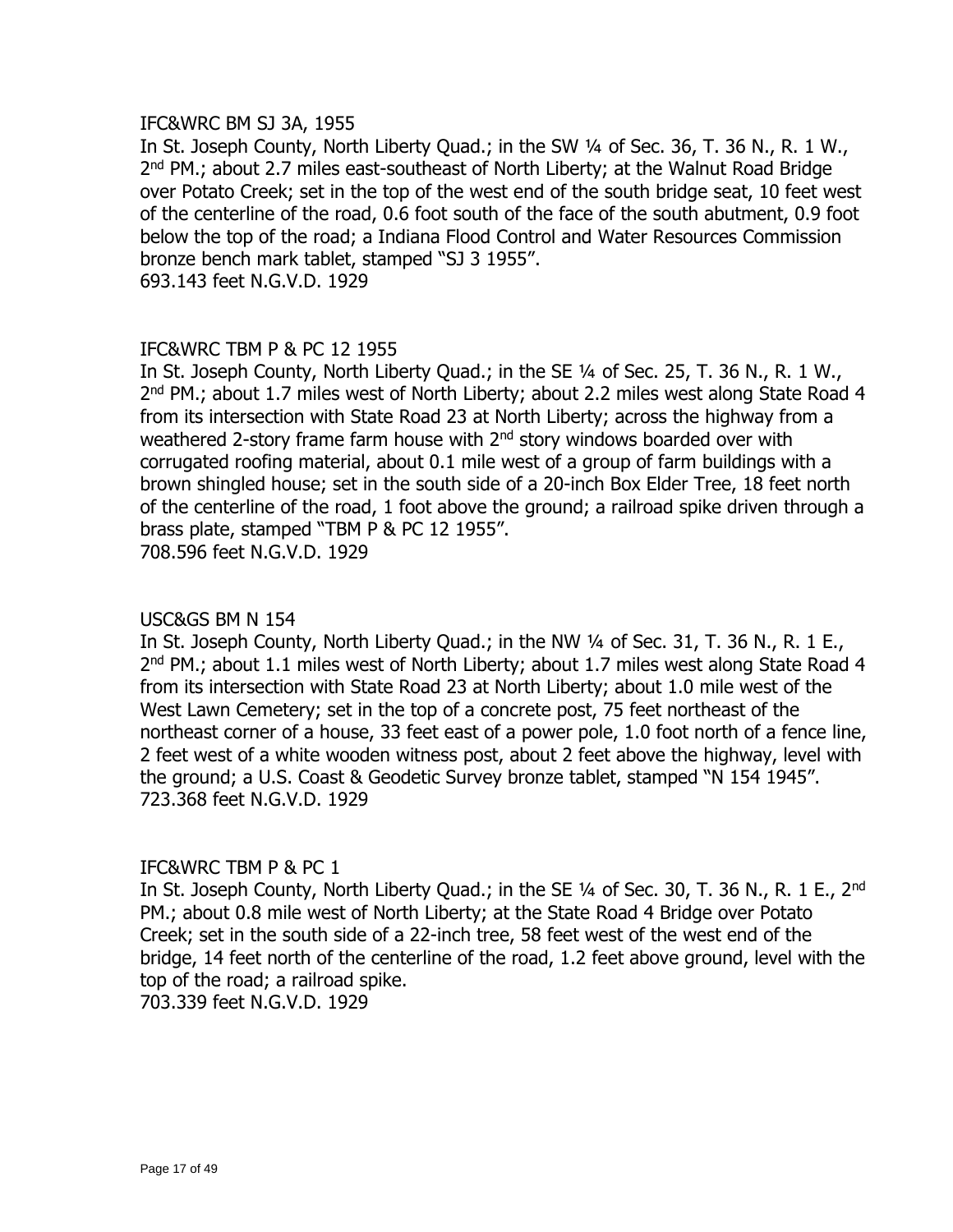### IFC&WRC TBM P & PC 11 1955

In St. Joseph County, North Liberty Quad.; in the SW ¼ of Sec. 29, T. 36 N., R. 1 E., 2<sup>nd</sup> PM.; about 0.5 mile west of North Liberty; at the intersection of State Road 4 and Smilax Road; set in the southeast side of a telephone pole, 70 feet north of the centerline of State Road 4, 21 feet east of the centerline of Smilax Road, 1 foot above ground; a railroad spike driven through a brass plate, a stamped "P & PC 11 1955". 723.205 feet N.G.V.D. 1929

# IFC&WRC BM SJ 4A, 1955

In St. Joseph County, North Liberty Quad.; in the SE 1/4 of Sec. 30, T. 36 N., R. 1 E., 2<sup>nd</sup> PM.; about 0.5 mile west of North Liberty; at the Smilax Road bridge over Potato Creek; set in the top of the west end of the south abutment, 11 feet west of the center line of the road, 0.6 foot from the face of the south abutment, level with the top of the road; a Indiana Flood Control and Water Resources Commission bronze bench mark tablet, stamped "SJ 4 1955".

708.889 feet N.G.V.D. 1929

### USC&GS BM M 154, 1946

In St. Joseph County, North Liberty Quad.; in the SW ¼ of Sec. 29, T. 36 N., R. 1 E., 2<sup>nd</sup> PM.; about 0.2 mile west of North Liberty; at the Westlawn Cemetery; set in the top of a concrete post, 41 feet southwest of a 2-inch pipe well, 28 feet west of the centerline of the entrance to the cemetery, 21 feet east of a 15-inch Oak tree in the fence line, 19 feet north of the centerline of State Road 4, 1 foot south of the fence line, about level with the top of the highway, projecting 4-inches above the ground; a U.S. Coast & Geodetic Survey bronze tablet, stamped "M 154 1946". 729.900 feet N.G.V.D. 1929

#### IFC&WRC TBM P & PC 10 1955

In St. Joseph County, North Liberty Quad.; in the SW 1/4 of Sec. 28, T. 36 N., R. 1 E., 2<sup>nd</sup> PM.; at North Liberty; at the intersection of North Main Street (State Road 23) and Harrison Street, 13 feet north of the north curb of Harrison Street, 6 feet east of the east curb of north Mair Street; the upper most point of a fire hydrant. 733.000 feet N.G.V.D. 1929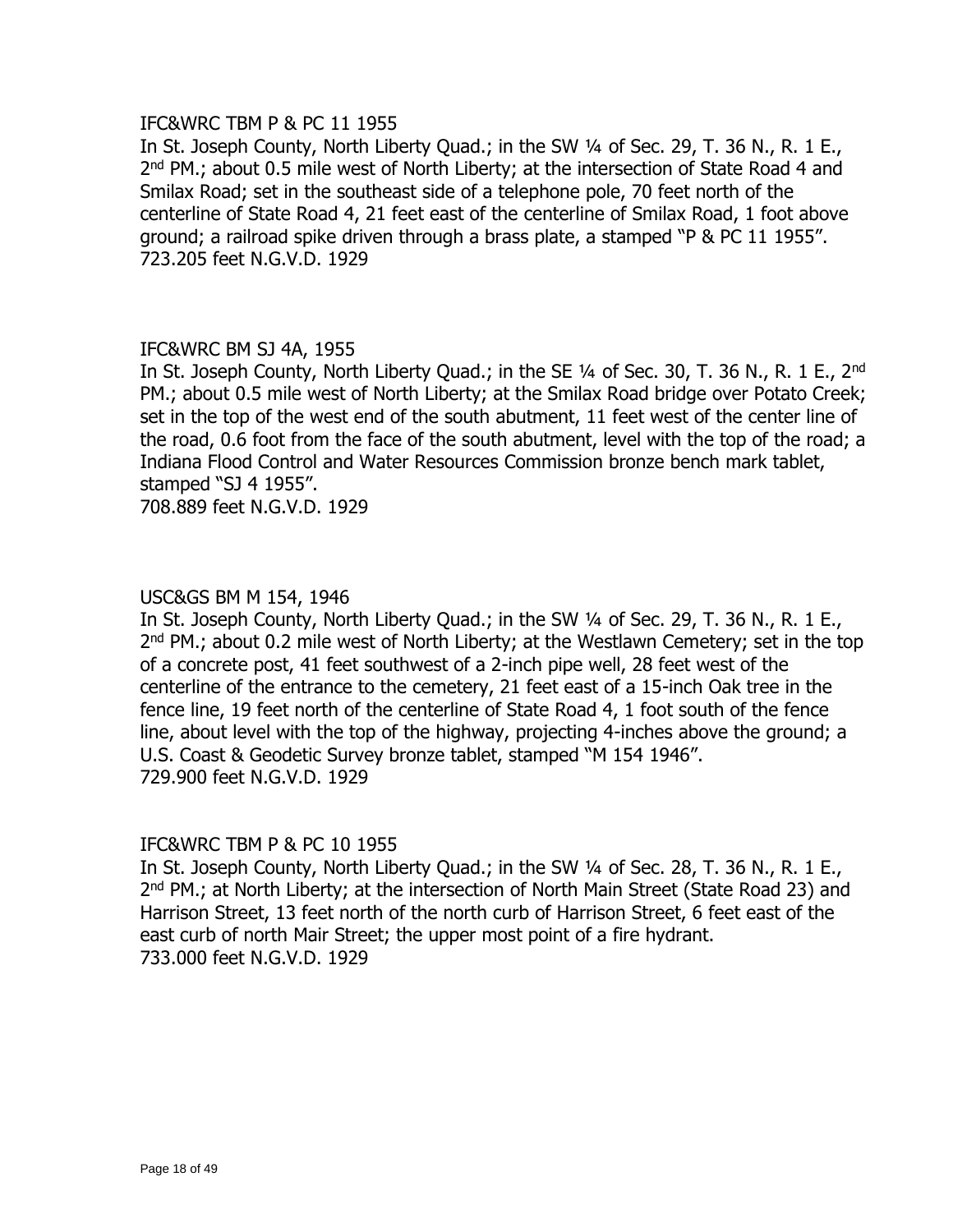#### IFC&WRC TBM P & PC 2

In St. Joseph County, North Liberty Quad.; in the SW 1/4 of Sec. 28, T. 36 N., R. 1 E., 2<sup>nd</sup> PM.; at North Liberty; at the State Road 23 Bridge over Potato Creek; set on top of the south end of the base of the east handrail, 15 feet east of the centerline of the road, 0.8-foot west of the east face of the bridge, 0.6-foot south of the face of the south abutment; a painted circle marked "721.9 VE". 721.948 feet N.G.V.D. 1929

# IFC&WRC BM SJ 5A, 1955

In St. Joseph County, North Liberty Quad.; in the SE 1/4 of Sec. 29, T. 36 N., R. 1 E., 2<sup>nd</sup> PM.; at North Liberty; at the State Road 23 Bridge over Potato Creek; set in the top of the south end of the base of the west handrail, 15 feet west of the centerline of the road, 0.3-foot north of the face of the south abutment, 0.6-foot above the top of the road; a Indiana Flood Control and Water Resources Commission bronze bench mark tablet, stamped "SJ 5 1955".

721.978 feet N.G.V.D. 1929

# USC&GS BM 123 (Indiana Geodetic Survey)

In St. Joseph County, North Liberty Quad.; in the NW ¼ of Sec. 33, T. 36 N., R. 1 E.,  $2<sup>nd</sup>$  PM.; at North Liberty; on the Wabash Railroad, 6  $\frac{1}{2}$  rails west of Switch tower QN, at the crossing of the New York Central Railroad; set in the top of a concrete post, 128 feet southeast of a semaphore, 39 feet south of the south rail of the Wabash Railroad, 10 feet north of the right-of-way fence, about 0.5-foot above the track, 8-inches above the ground; a U.S. Coast & Geodetic Survey State Survey bronze tablet, stamped "123". 734.654 feet N.G.V.D. 1929

# USC&GS BM Q 23, 1934

In St. Joseph County, North Liberty Quad.; in the NW 1/4 of Sec. 33, T. 36 N., R. 1 E., 2<sup>nd</sup> PM.; at North Liberty; on the New York Central Railroad, 45 feet west of and across the track from the northwest corner of switch tower QN, at the crossing of the Wabash Railroad; set in the top of a concrete post, 35 feet north of the north rail of the Wabash Railroad, 27 feet west of the west rail of the New York Central Railroad, 14 feet southeast of pole 13/30 and UE SS, 1 foot east of a white wooden witness post, level with the top of the ground; a U.S. Coast & Geodetic Survey bronze tablet, stamped "Q 23 1934".

732.518 feet N.G.V.D. 1929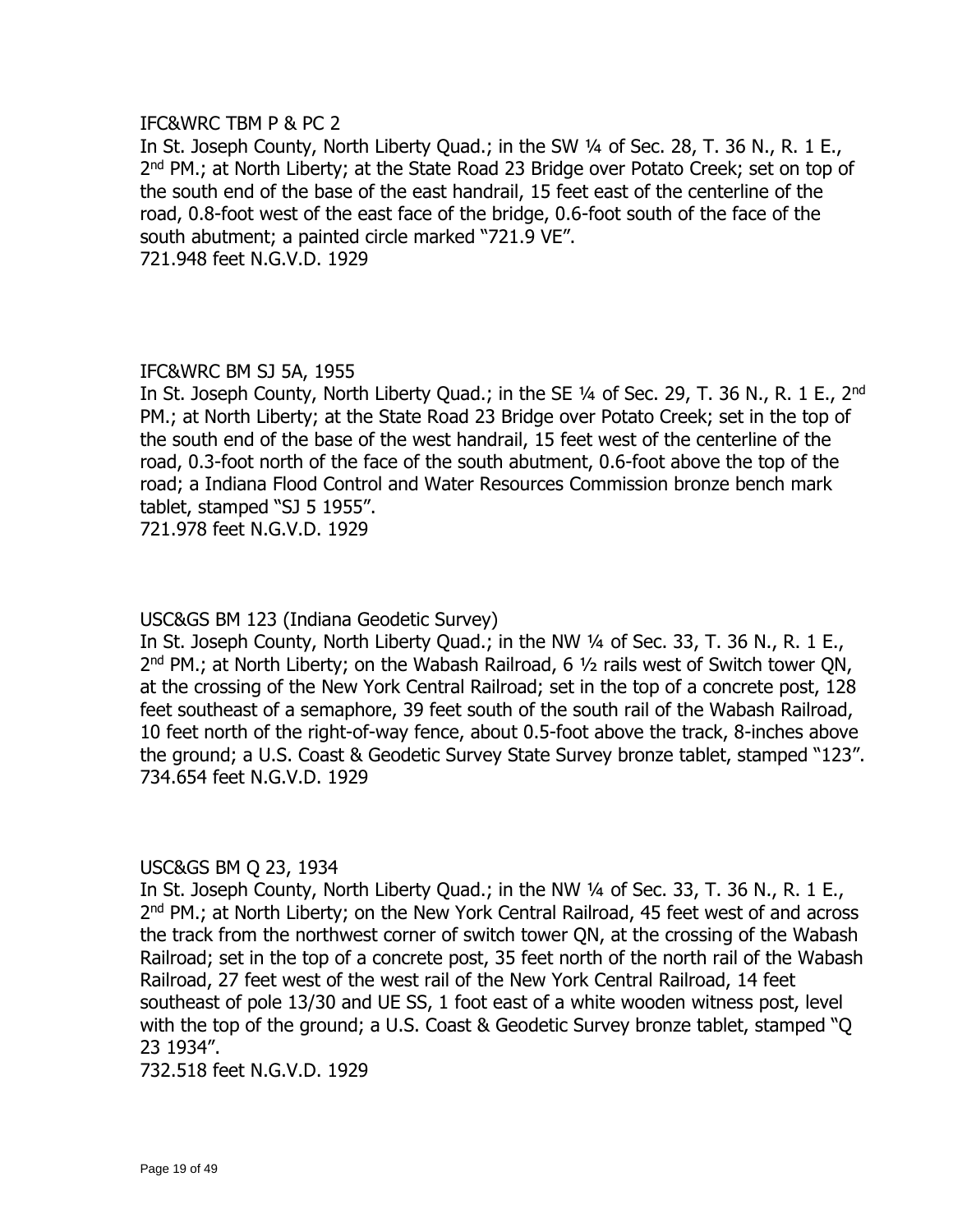#### IFC&WRC TBM KK 86 1955

In St. Joseph County, North Liberty Quad.; in the NW  $\frac{1}{4}$  of Sec. 6, T. 36 N., R. 1 E., 2<sup>nd</sup> PM.; about 3.0 miles west-southwest of Crumstown; 0.45 mile south along State Road 223 from the railroad station at Crumstown to the junction of Johnson Road (1132 South Saint Joseph County) leading west, thence 1.3 miles west along Johnson Road (1132 South Saint Joseph County) to the junction of Crumstown Trail leading southwest, thence 1.1 mile southwest and 0.9 mile west along Crumstown Trail to a bend in the road to the south, thence 0.2 mile south, 300 feet north and across the road from a windmill in a group of farm buildings; set in the west side of a 14-inch Walnut tree, 14 feet west of the centerline of the road, 1 foot above ground; a railroad spike driven through a brass plate, stamped "TBM KK 86 1955". 713.251 feet N.G.V.D. 1929

# IFC&WRC TBM KK 85, 1955

In St. Joseph County, North Liberty Quad.; in the NE  $\frac{1}{4}$  of Sec. 6, T. 36 N., R. 1 E., 2<sup>nd</sup> PM.; about 2.8 miles west-southwest of Crumstown; 0.45 mile south along State Road 223 from the railroad station at Crumstown to the junction of Johnson Road (1132 South Saint Joseph County) leading west, thence 1.3 miles west along Johnson Road (1132 South Saint Joseph County) to the junction of Crumstown Trail leading southwest thence 1.1 mile southwest and 0.5 mile west along Crumstown Trail, at the junction of a north-south fence with the east-west fence line on the south side of the road, 15 feet south of the center line of the road, 6 feet east of the junction of two fence lines, in the north side of power pole J 360-22, 1 foot above ground; a railroad spike driven through a brass plate, stamped "TBM KK 85 1955". 710.082 feet N.G.V.D. 1929

# IFC&WRC BM SJ 21, 1955

In St. Joseph County, North Liberty Quad.; in the NW  $\frac{1}{4}$  of Sec. 5, T. 36 N., R. 1 E., 2<sup>nd</sup> PM.; about 2.2 miles south-southwest of Crumstown; at the "T"-road intersection of Reed Road and Crumstown Trail; set in the top of a concrete post, 40 feet southwest of the extended center line of Reed Road, 14 feet northwest of the centerline of Crumstown Trail, projecting 0.4-foot above ground; a Indiana Flood Control and Water Resources Commission bronze bench mark tablet, stamped "SJ 21 1955". 697.943 feet N.G.V.D. 1929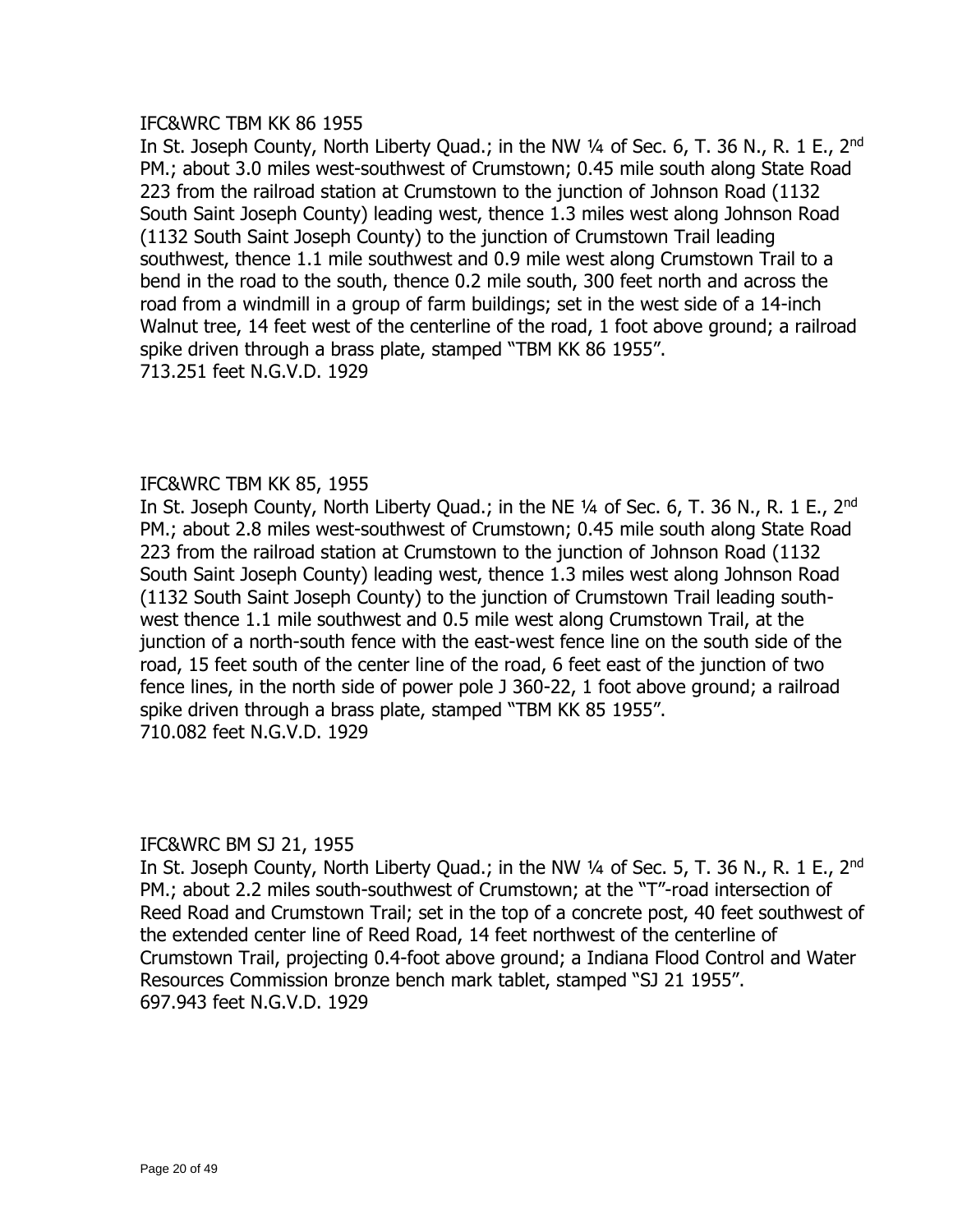#### IFC&WRC TBM KK 84 1955

In Saint Joseph County, North Liberty Quad.; in the SE 1/4 of Sec. 32, T. 37 N., R. 1 E., 2<sup>nd</sup> PM.; about 1.6 miles south-southwest of Crumstown, about 0.4 mile southwest along Crumstown trail from its intersection with Johnson Road (1132 South Saint Joseph County) to a single span steel truss bridge over Laskowski Ditch; set in the northwest side of a 16-inch Wild Cherry tree, 24 feet southwest from the southwest end of the bridge, 12 feet southeast of the centerline of the road; a railroad spike driven through a plate, stamped "TBM KK 84 1955". 701.805 feet N.G.V.D. 1929

### USGS BM 57 WSM 1954

In St. Joseph County, North Liberty Quad.; in the NW 1/4 of Sec. 33, T. 37 N., R. 1 E., 2<sup>nd</sup> PM.; about 1.2 miles west-southwest of Crumstown; at the "T" road intersection of Johnson Road (1132 South Saint Joseph County) and Tamarack Road; set in the top of a concrete post, 24 feet south of the centerline of Johnson Road, 27 feet east of the centerline of Tamarack Road, 0.2-foot above ground, witnessed by a railroad tie fence post marked with white paint; a U.S. Geological Survey bench mark tablet, stamped "702 feet 57 WSM 1954".

702.491 feet N.G.V.D. 1929

# IFC&WRC TBM KK 83 1955

In St. Joseph County, North Liberty Quad.; in the NW ¼ of Sec. 33, T. 37 N., R. 1 E., 2<sup>nd</sup> PM.; about 0.8 mile southwest of Crumstown; 0.45 mile south along State Road 223 from the railroad station at Crumstown to the junction of Johnson Road (1132 South Saint Joseph County) leading west, thence 0.7 mile west along Johnson Road, 0.1 mile east of the Johnson Road (1132 South Saint Joseph County) 45 foot concrete bridge over Geyer Ditch; set in the south side of power pole J 340-25, 20 feet north of the centerline of the road, 1 foot above ground; a railroad spike driven through a brass plate, stamped "TBM KK 83 1955". 699.233 feet N.G.V.D. 1929

# ISHC BM L 13 ST. J

In St. Joseph County, North Liberty Quad.; in the NE  $\frac{1}{4}$  of Sec. 4, T. 36 N., R. 1 E., 2<sup>nd</sup> PM.; about 1.3 miles south-southwest of Crumstown; about 1.4 miles south and southwest along State Road 223 from the railroad station at Crumstown, 1.2 miles north along State Road 223 from its junction with State Road 23, at a 40-foot concrete bridge over the Dixon West Place Ditch; set in the top of the southwest concrete guardrail; a Indiana State Highway Commission bronze tablet, stamped "L 13 ST. J". 703.003 feet N.G.V.D. 1929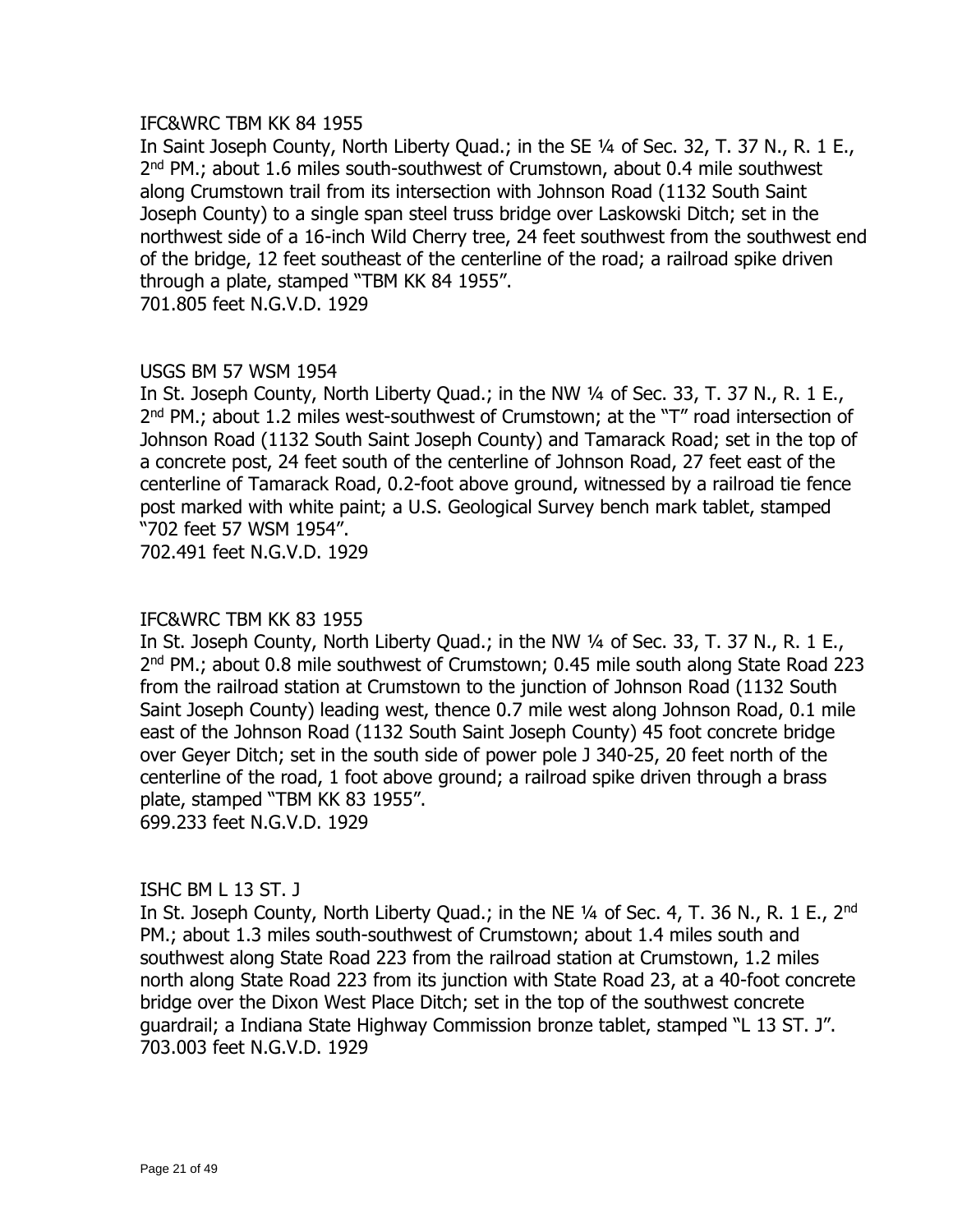### IFC&WRC TBM KK 82, 1955

In St. Joseph County, North Liberty Quad.; in the NW 1/4 of Sec. 34, T. 37 N., R. 1 E., 2<sup>nd</sup> PM.; about 0.5 mile south of Crumstown; at the "T" road intersection of State Road 223 and Johnson Road (1132 South Saint Joseph County); set in the west side of a power pole, 36 feet east of the centerline of Johnson Road, 1 foot above ground; a railroad spike driven through a brass plate, stamped "TBM KK 82 1955". 714.721 feet N.G.V.D. 1929

# IFC&WRC BM SJ 20, RESET 1958

In St. Joseph County, North Liberty Quad.; in the SE 1/4 of Sec. 6, T. 36 N., R. 1 E., 2<sup>nd</sup> PM.; about 3.0 miles west-southwest of Crumstown; 0.45 mile south along State Road 223 from the railroad station at Crumstown to the junction of Johnson Road (1132 South Saint Joseph County) leading west, thence 1.3 miles west along Johnson Road to the junction of Crumstown Trail leading southwest, thence 1.1 miles southwest and 0.9 mile west to a road leading south, thence 0.7 mile generally south and 0.2 mile east along a farm lane to the end of the road, in the farm yard; set in the top of a concrete post, 87 feet southwest of the southwest corner of the house, 77 feet south of the center line of the farm road, 3.6 feet west of power pole J 360-35, level with the ground; a Indiana Flood Control and Water Resources Commission bronze bench mark tablet, stamped "SJ 20 1955 RESET 1958". 707.359 feet N.G.V.D. 1929

# IFC&WRC BM SJ 3, 1950 RESET 1960

In St. Joseph County, South Bend East Quad., in the NE 1/4 of Sec. 16, T. 37 N., R. 3 E., 2<sup>nd</sup> PM.; at Mishawka; at the North Main Street bridge over St. Joseph River; set in top at the south end of the west sidewalk of the bridge, 39 feet west of the center line of the bridge, 11.9 feet southeast of the northeast corner of the Ball Band brick building, 0.9 foot north of the south end of the west sidewalk, 0.3 foot east of the east face of the west guardrail; a Indiana Flood Control and Water Resources Commission bronze bench mark tablet, stamped "SJ3 1950 RESET 1960". 703.20 feet N.G.V.D. 1929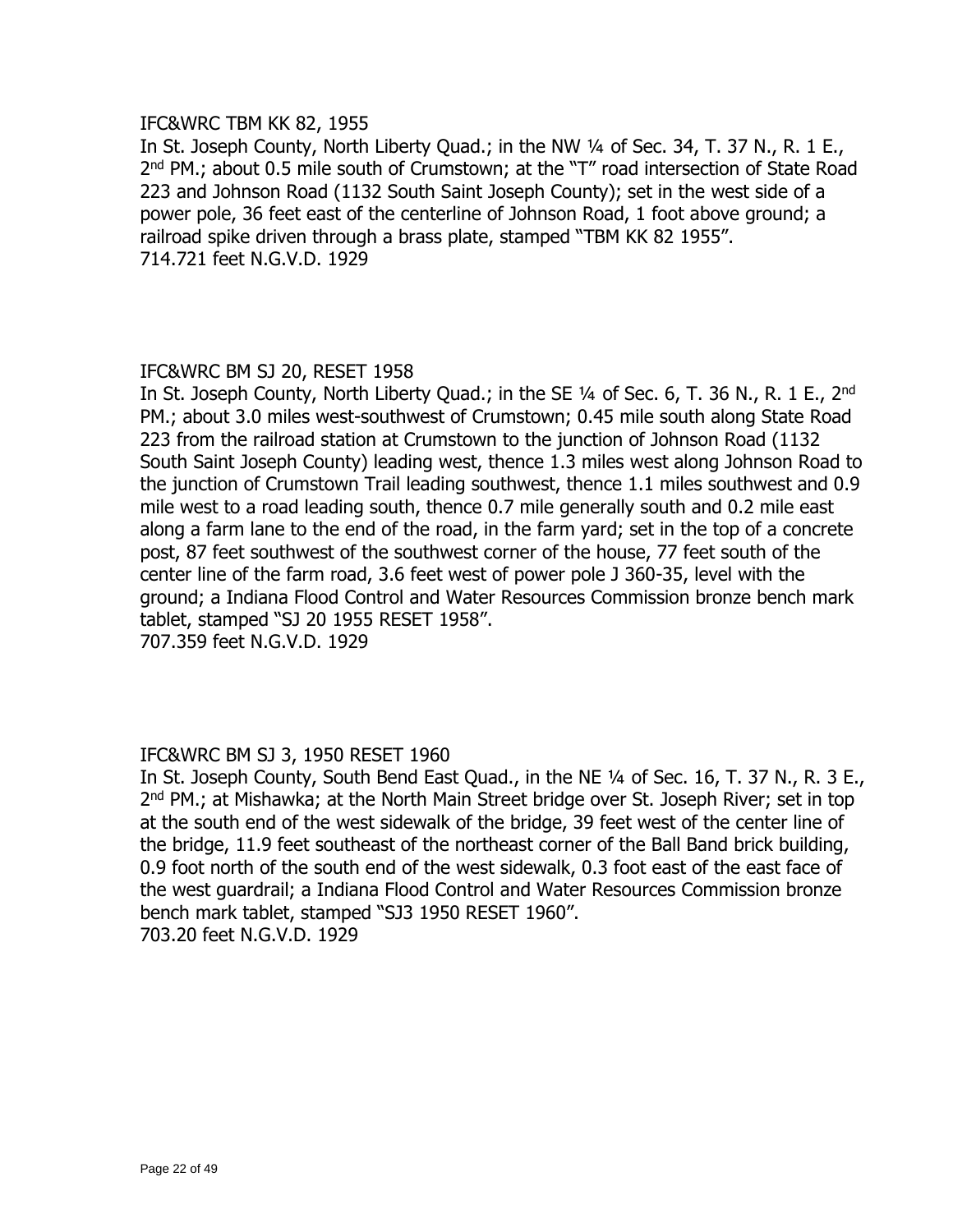#### USC&GS BM P 155 1946

In St. Joseph County, New Carlisle Quad., in the NW ¼ of Sec. 14, T. 37 N., R. 1 W., 2<sup>nd</sup> PM.; about 3.15 miles south of New Carlisle; at the Olive Chapel Cemetery; 3.15 miles south along Timothy Road from its intersection with U.S. Highway 20 in New Carlisle to a T-road east (Marshall Road); set in the top of a concrete post in the southeast quarter of the junction, 23.0 feet east of the centerline of the T-road east, 19.0 feet south of the centerline of the north-south road, 1.5 feet west of a wooden witness post, 1.5 feet north of a fence line; a U.S. Coast and Geodetic Survey bench mark tablet, stamped "P 155 1946."

807.941 feet N.G.V.D. 1929

### USC&GS BM G 155 1946

In St. Joseph County, New Carlisle Quad., in the W  $\frac{1}{2}$  of Sec. 11, T. 37 N., R. 1 W., 2<sup>nd</sup> PM, about 2.4 miles south of New Carlisle; at the intersection of Timothy Road and State Road 2; set in the top of a concrete post in the northeast quarter of the intersection, 77 feet east of the centerline of the Timothy Road, 47.5 feet north of the centerline of the west bound lanes of State Road 2, 2.5 feet west of power pole #J246- 74, 0.5 foot above the ground; a U.S. Coast and Geodetic Survey bench mark tablet, stamped "G 155 1946". 852.219 feet N.G.V.D. 1929

#### DNR TBM SL 1 1973

In St. Joseph County, New Carlisle Quad., in the E  $1/2$  of Sec. 3, T. 37 N., R. 1 E., 2<sup>nd</sup> PM, about 1.35 miles south of New Carlisle; at the intersection of Timothy Road and Early Road; set in the west side of a power pole in the southwest quarter of the intersection, 43 feet south of the centerline of the Early Road, 20.5 feet west of the centerline of Timothy Road, 0.6 foot above the ground; a railroad spike driven thru an aluminum tag, stamped "DNR TBM SL 1 1973". 824.603 feet N.G.V.D. 1929

#### DNR TBM SL 2 1973

In St. Joseph County, New Carlisle Quad., in the W  $\frac{1}{2}$  Sec. 3, T. 37 N., R. 1 W., 2<sup>nd</sup> PM, about 1.69 miles southwest of New Carlisle; at the intersection of Early Road and the LaPorte-St. Joseph County Line Road; set in the east side of power pole #J2215, in the southeast quarter of the junction, 23.7 feet east of the centerline of County Line Road, 22.5 feet south of the centerline of Early Road, 0.7 foot above the ground; a railroad spike driven thru an aluminum tag, stamped "DNR TBM SL 2 1973". 823.025 feet N.G.V.D. 1929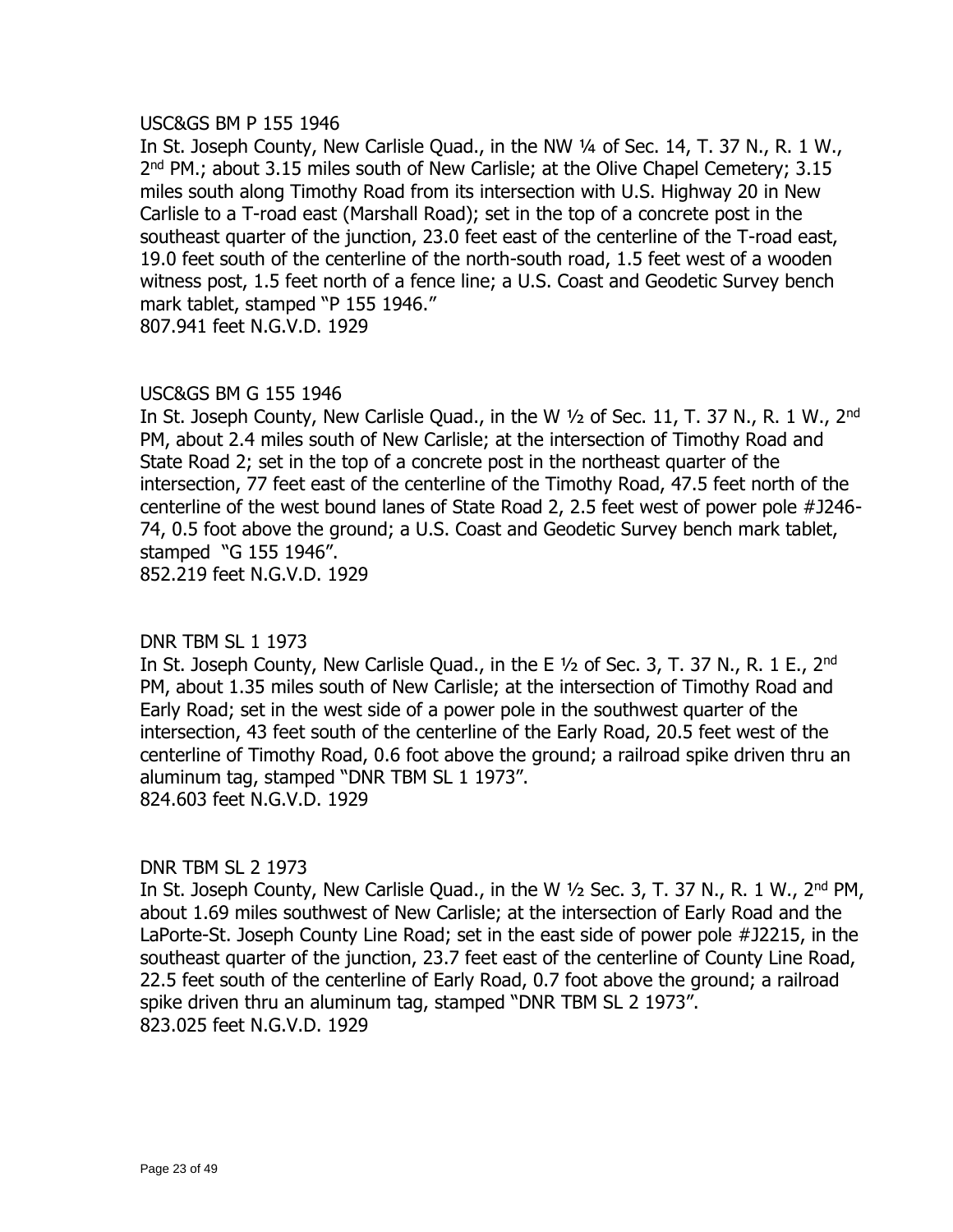#### DNR TBM SL 3 1973

In St. Joseph County, New Carlisle Quad., in the NW 1/4 Sec. 34, T. 38 N., R. W., 2<sup>nd</sup> PM, in New Carlisle; at the intersection of U.S. Highway 20 and the LaPorte-St. Joseph County Line Road; set in the south side of power pole J197-27, in the southeast quarter of the intersection, 325 feet south of the centerline of the highway, 22 feet east of the centerline of County Line Road, 0.5 foot above the ground; a railroad spike driven through an aluminum tag, stamped "DNR TBM SL 3 1973". 819.507 feet N.G.V.D. 1929

# IFC&WRC BM SJ 13, 1950 RESET 1987

In St. Joseph County, South Bend East Quad., in the SW ¼ of Sec. 1, T. 37 N., R. 2 E., 2<sup>nd</sup> PM.; at South Bend; at the Colfax Avenue bridge over the St. Joseph River; set in the top of the northeast concrete wingwall of the bridge, 33.7 feet north of the centerline of the bridge, 0.9 feet west of the east face of the wingwall, 0.9 feet south of the north face of the wingwall, level with the sidewalk; a Indiana Flood Control and Water Resources bench mark tablet, stamped, "SJ 13 1950 RESET 1987." 689.054 feet N.G.V.D. 1929

# IFC&WRC BM SJ 6 1950 RESET 1987

In St. Joseph County, South Bend East Quad., in the NW ¼ of Sec. 17, T. 37 N., R. 3 E., 2<sup>nd</sup> PM.; at South Bend; at the Ironwood Drive bridge over the St. Joseph River; set in the top of the southeast concrete wingwall of the bridge, 32.8 feet east of the centerline of Ironwood Drive, 6.4 feet north of a power pole, 1.3 feet west of a wire fence, 0.5 foot above the road, 0.4 foot north of the south end of the wingwall, a Indiana Flood Control and Water Resources bench mark tablet stamped "SJ 6 1950 RESET 1987."

708.880 feet N.G.V.D. 1929

# ISHC BM ST JO L 502

In St. Joseph County, North Liberty Quad, in the SW 1/4 of Sec. 28, T. 36 N., R. 1 E., 2<sup>nd</sup> PM, at North Liberty; at the State Road 23 bridge over Potato Creek; set in the southeast corner of the bridge, 22.5 feet east of the centerline of State Road 23, 1.4 feet south of an aluminum guardrail post, 0.6 foot north of the south end of the bridge, 0.3 foot west of the east edge of the bridge, about level with the road; a Indiana State Highway Commission bench mark tablet, stamped "ST JO L 502". 721.846 feet N.G.V.D. 1929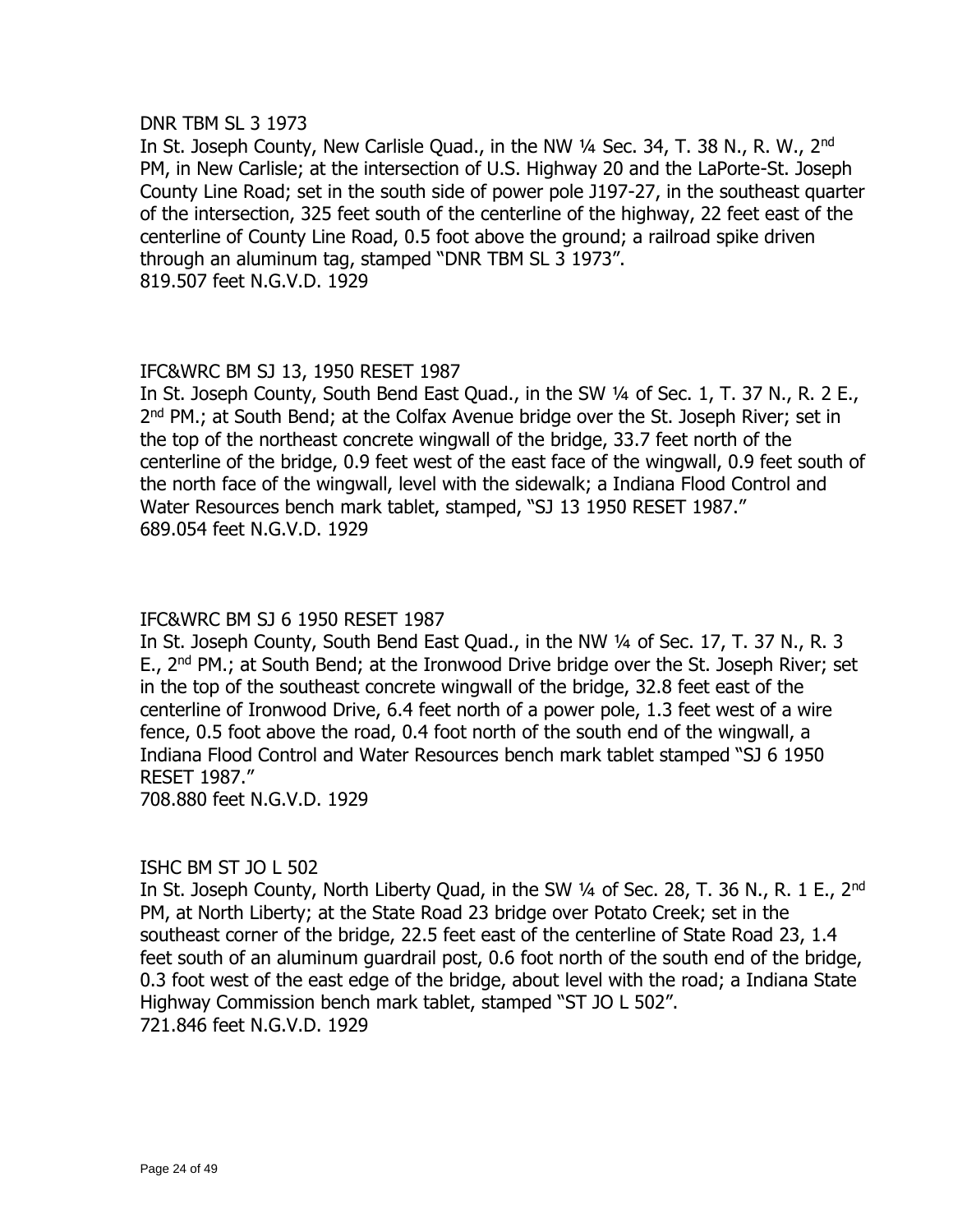# USGS 56 WSM 1954

In St. Joseph County, North Liberty Quad, in the SW 1/4 of Sec. 21, T. 36 N., R. 1 E., 2<sup>nd</sup> PM, about 0.5 mile north of North Liberty; at the intersection of State Road 23 and Osborne Road, in the northeast quarter of the intersection; set in the top of a "L" shaped concrete roadside ditch headwall, 23.2 feet southeast of power pole # 779/862, 22.0 feet east of the centerline of State Road 23, 17.6 feet north of the centerline of Osborne Road; a U.S. Geological Survey bench mark tablet, stamped "56 WSM 1954 733".

732.730 feet N.G.V.D. 1929

# DNR BM SJ 31, 1982

In St. Joseph County, North Liberty Quad, in the NE  $\frac{1}{4}$  of Sec. 20, T. 36 N., R 1 E., 2<sup>nd</sup> PM, about 0.5 mile south of Sousley Lake; at the intersection of State Road 23 and New Road, in the southwest quarter of the intersection; set in the top of a concrete post, level with the ground, 59.3 feet south of the centerline of State Road 23, 27.6 feet west of the centerline of State Road 23, 2.9 feet east of a two strand barbed wire fence; a Department of Natural Resources brass control station tablet, stamped "SJ 31 1982." 729.494 feet N.G.V.D. 1929

# DNR BM SJ 32, 1982

In St. Joseph County, North Liberty Quad., in the NW ¼ of Sec. 16, T. 36 N., R. 1 E., 2<sup>nd</sup> PM.; at Sousley Lake; about 0.8 mile north along State Road 23 from its intersection with New Road, on the east side of State Road 23, across the road from the north end of Goose Lake; set in the top of a concrete post, level with the ground, about 150 feet southeast of a white frame house, 54.7 feet northeast of a 20.0 inch Cottonwood tree, 47.0 feet north-northwest of a power pole # 777/340, 23.3 feet east of the centerline of State Road 23, 2.5 feet west of a fence line; a Department of Natural Resources brass control station tablet, stamped "SJ 32 1982." 726.750 feet N.G.V.D. 1929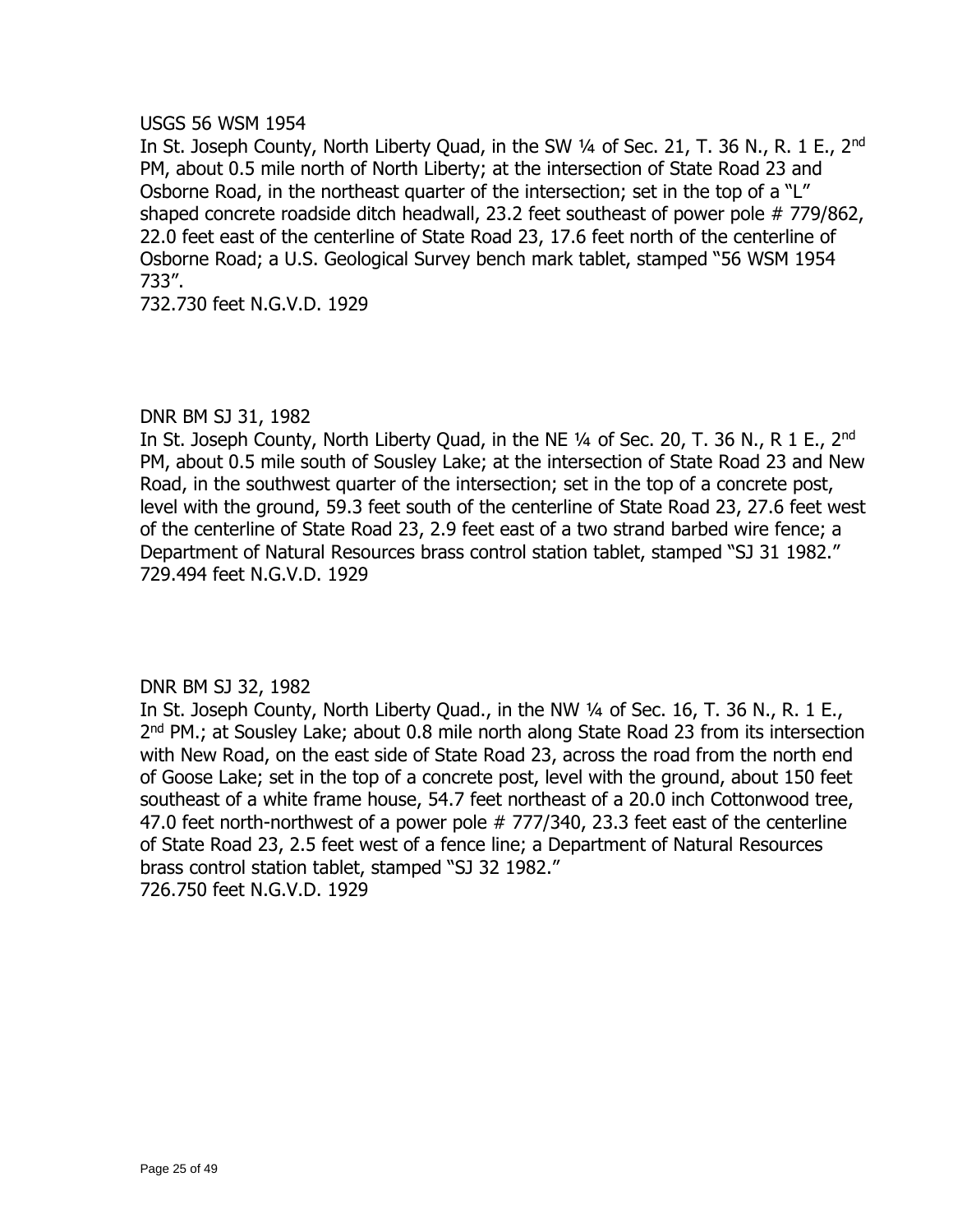#### DNR TBM SLK 26, 07182

In St. Joseph County, North Liberty Quad, in the West ½ of Sec. 16, T. 36 N., R. 1 E., 2<sup>nd</sup> PM, at Sousley Lake; about 0.5 mile north along State Road 23 from its intersection with New Road, on the east side of State Road 23, at a private drive east to a white farmhouse (Ernie Watkins); set in the north side of power pole # 786/310, 96.3 feet east of the centerline of State Road 23, 18.0 feet south of the centerline of the private drive, 0.7 foot above the ground; a railroad spike driven through an aluminum tag, stamped SLK 26 07182."

726.466 feet N.G.V.D. 1929

# DNR TBM SLK 27, 07182

In St. Joseph County, North Liberty Quad., in the West ½ of Sec. 16, T. 36 N., R. 1 E., 2<sup>nd</sup> PM, at Sousley Lake; about 0.5 mile north along State Road 23 from its intersection with New Road, to a private drive east to a white farmhouse (Ernie Watkins), thence 0.1 mile east; set in the southeast side of a 13.0 inch Sassafras tree, 111.0 feet east of a grain bin, 71.5 feet south of a fence line, 0.5 foot above the ground; a railroad spike driven through an aluminum tag, stamped "SLK 27 07182". 728.332feet N.G.V.D. 1929

# USC&GS BM R 168, 1946

In St. Joseph County, Bremen Quad., in the SW  $\frac{1}{4}$  of Sec. 14, T. 35 N., R. 3 E., 2<sup>nd</sup> PM.; about 2.0 miles north of Bremen; at the intersection of State Road 331 and Tyler Road; set in the top of a concrete post, in the northeast 1/4 of the junction, 74 feet north of the centerline of Tyler Road, 40 feet east of the centerline of State Road 331, 9.5 feet north of powerpole #272/582, 1.5 feet west of a fence, 0.5 foot above the ground; a US Coast & Geodetic Survey bench mark tablet, stamped "R 168 1946". 824.877 feet N.G.V.D. 1929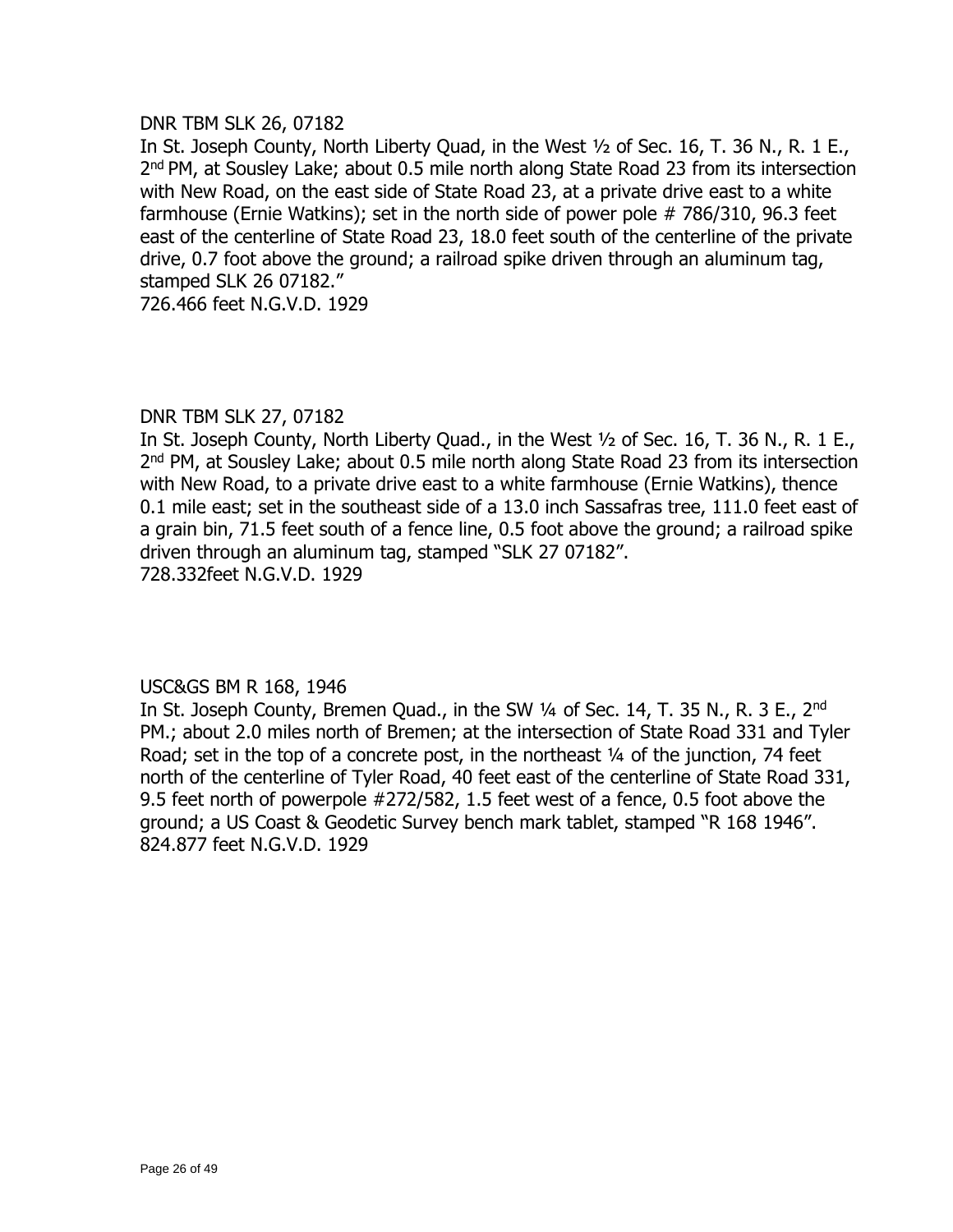#### DNR TBM HW SJR 1-03282, 1983

In St. Joseph County, South Bend West Quad., in the NW ¼ of Section 14, T. 38 N., R. 2 E., 2<sup>nd</sup> PM.; at South Bend; at the Auten Road bridge over the St. Joseph River; set in the west end of the north sidewalk of the bridge, 15.6 feet north of the centerline of Auten Road, 0.8 foot east of the west end of the north sidewalk, excluding the sidewalk along the northwest wingwall of the bridge; a chiseled triangle.

### THIRD ORDER

681.670 feet N.G.V.D. 1929 207.7734 meters N.G.V.D. 1929

# DNR TBM HW SJR 2-03282, 1983

In St. Joseph County, South Bend West Quad., in the NE 1/4 of Section 35, T. 38 N., R. 2 E., 2<sup>nd</sup> PM.; at South Bend; at Keller Park; approximately 0.65 mile southeast along Riverside Drive from its intersection with Woodlawn Blvd., 0.1 mile east of the intersection of Riverside Drive and Riverside Place; set in the northeast side of a 31 inch Hackberry tree, about 110 feet upstream of the boat ramp used by the Fire Department to rescue boats, 39 feet north of the centerline of Riverside Drive, 1.3 feet above the ground; a railroad spike driven thru an aluminum tag, stamped "DNR TBM HW SJR 2- 03282, 1983".

THIRD ORDER

672.907 feet N.G.V.D. 1929 205.1025 meters N.G.V.D. 1929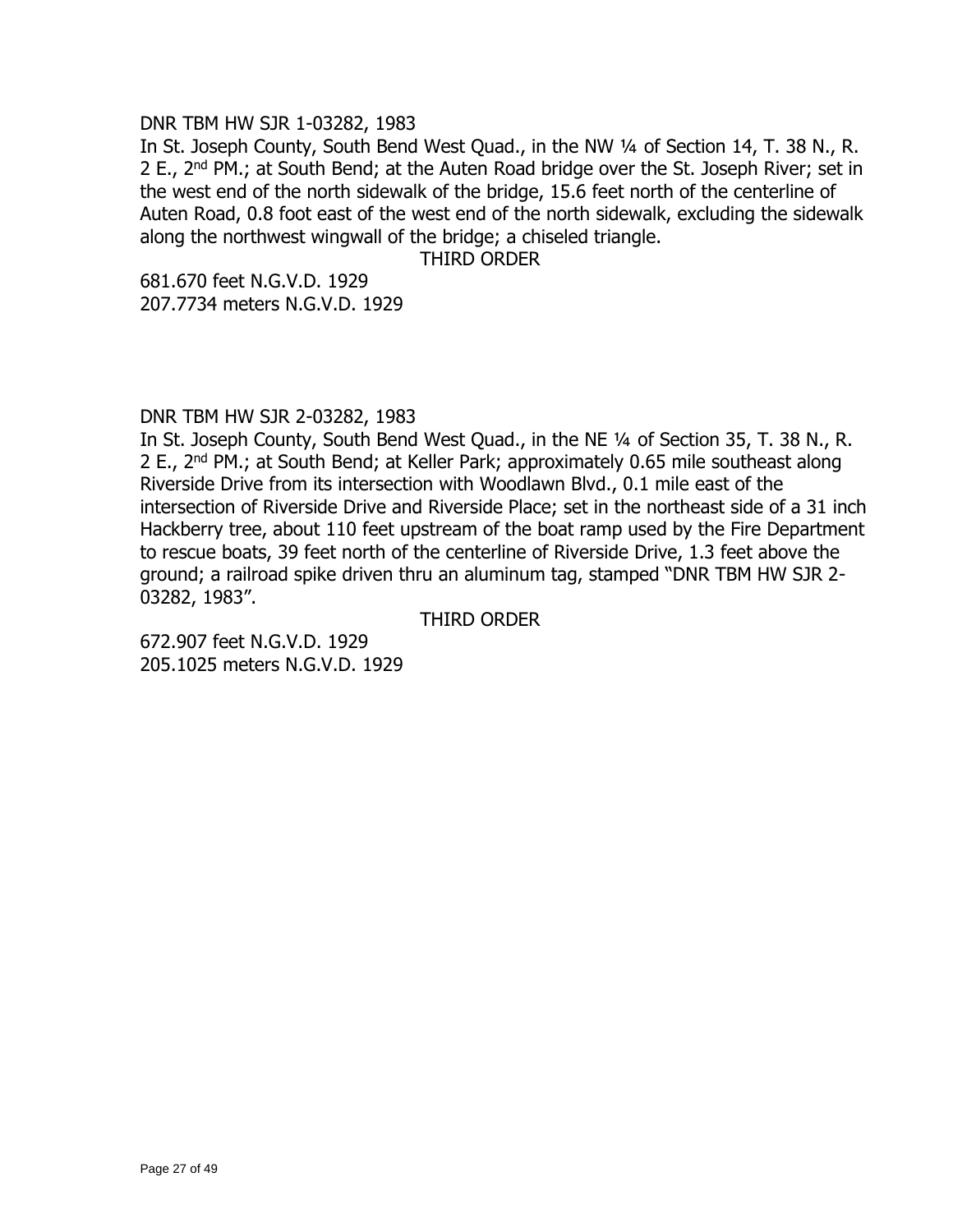#### DNR TBM HW SJR 3-03282

In St. Joseph County, South Bend East Quad., in the SW ¼ of Section 1, T. 37 N., R. 2 E., 2<sup>nd</sup> PM.; at South Bend; at the LaSalle Road bridge over the St. Joseph River; set in the top of the east end of the north side parapet wall of the bridge, 38.7 feet north of the centerline of LaSalle Road, 6.5 feet west of the east end of the parapet wall, 5.5 feet southwest of the southeast support of the 3 support posts for the "Apple General Micro Computer" and "American National Bank" billboard; a chiseled triangle.

THIRD ORDER

692.399 feet N.G.V.D. 1929 211.0436 meters N.G.V.D. 1929

#### DNR TBM HW SJR 4-03282, 1983

In St. Joseph County, South Bend East Quad., in the NE ¼ of Section 12, T. 37 N., R. 2 E., 2<sup>nd</sup> PM.; at South Bend; at the intersection of Jefferson Street and St. Louis Street, at the Howard Park Recreation Center Parking Lot area; set in the west side of a 26 inch Basswood tree, 255 feet south of the centerline of Jefferson Street, 22.0 feet west of the centerline of St. Louis Street, 1.0 foot above the ground; a railroad spike driven thru an aluminum tag, stamped "DNR TBM HW SJR 4-03282, 1983".

THIRD ORDER

700.728 feet N.G.V.D. 1929 213.5823 meters N.G.V.D. 1929

# DNR TBM HW SJR 5-3282, 1982

In St. Joseph County, South Bend East Quad., in the SE ¼ of Section 12, T. 37 N., R. 2 E., 2nd PM.; at South Bend; at the LaSalle Road bridge over the St. Joseph River; set in the top of the southeast wingwall of the bridge, 47.0 feet west of the centerline of North Side Boulevard, 27.5 feet south of the centerline of Sample Street, 12.5 feet west of the northwest corner of the concrete base of a steel monument with a "Sample Street bridge – Reconstructed 1971" plaque; a chiseled triangle.

THIRD ORDER

700.727 feet N.G.V.D. 1929 213.5820 meters N.G.V.D. 1929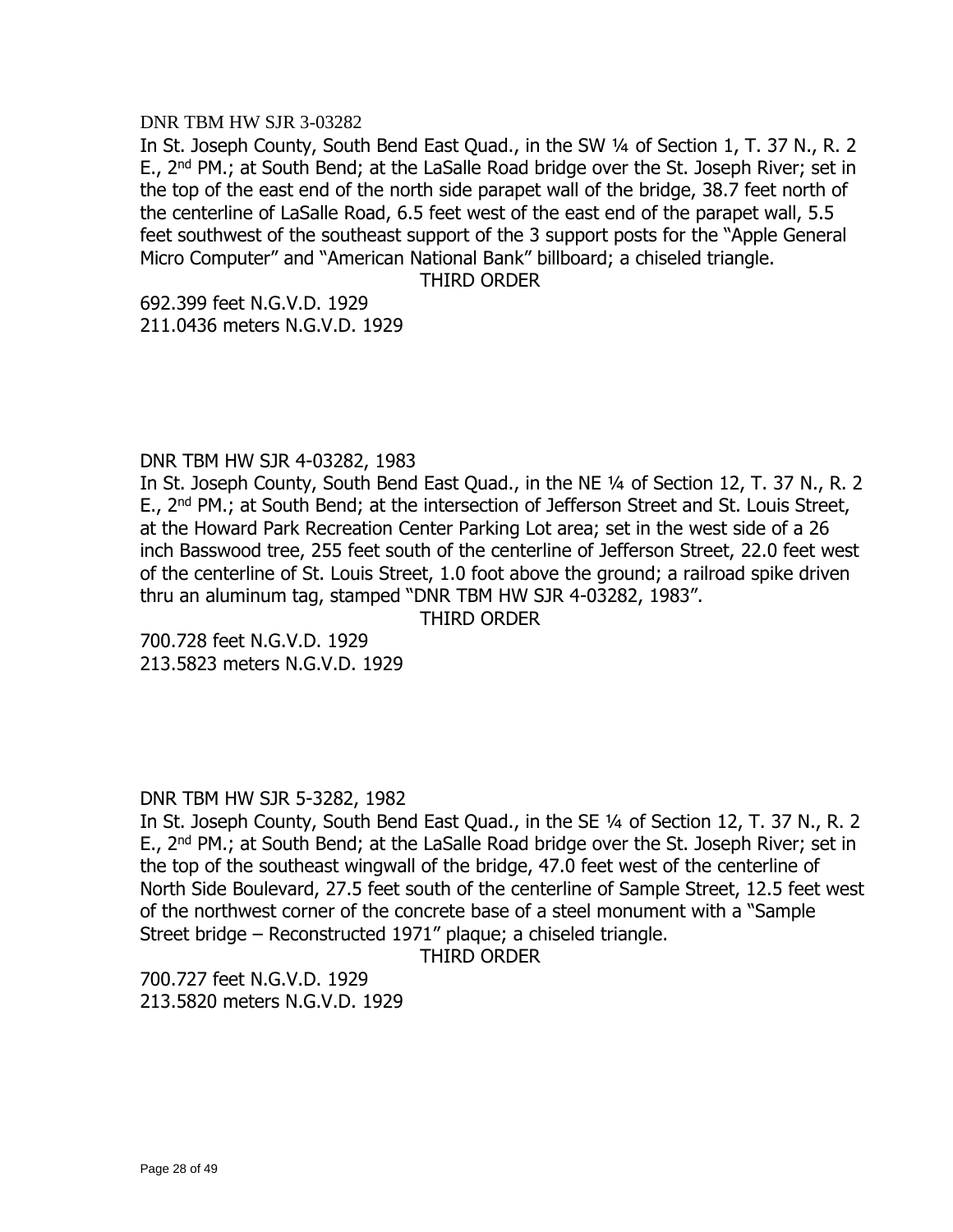DNR TBM HW SJR 6-3282, 1983

In St. Joseph County, South Bend East Quad., in the SW ¼ of Section 10, T. 37 N., R. 3 E.,  $2^{nd}$  PM.; at Mishawaka; at the Mishawaka Avenue bridge over the St. Joseph River; set in the southwest end of the bridge, on the south concrete footing for the railing on the south side of the sidewalk of the bridge, 55 feet east of Edgewater Drive, 22 feet south of the centerline of Mishawaka Avenue, 8.5 feet west of the most westerly of the four light poles along the south side of the sidewalk of the bridge, 3.0 feet northeast of the "WATCH FOR ICE ON BRIDGE" sign post; a chiseled triangle.

THIRD ORDER

713.120 feet N.G.V.D. 1929 217.3594 meters N.G.V.D. 1929

#### DNR TBM HW-SJR 7-3282, 1983

In St. Joseph County, South Bend East Quad., in the SE ¼ of Section 10, T. 37 N., R. 3 E., 2<sup>nd</sup> PM.; at Mishawaka; at the golf course, at the intersection of State Street and Prospect Drive; set in the west side of a 24 inch Oak tree, about 435 feet north of the centerline of Prospect Drive, 70 feet north of the northeast corner of the golf course club house building, 38.2 feet west of the extended centerline of State Street, 1.7 feet above the ground; a railroad spike driven thru an aluminum tag, stamped "DNR TBM HW SJR 7-03282, 1983".

THIRD ORDER

698.121 feet N.G.V.D. 1929 212.7877 meters N.G.V.D. 1929

#### DNR TBM HW SJR 8-3282, 1983

In St. Joseph County, South Bend East Quad., in the SE ¼ of Section 10, T. 37 N., R. 3 E., 2<sup>nd</sup> PM.; at Mishawaka; at Laing Park; set in the top of the southwest corner of the concrete base of a light pole near the northwest end of the Lincoln Highway Inn, 47.0 feet northeast of the northwest end of the parking lot, 34.0 feet east of a drainage chute for the parking lot that discharges into the St. Joseph River, 1.7 feet above the ground; a railroad spike driven thru an aluminum tag, stamped "DNR TBM HW SJR 8- 03282, 1983".

THIRD ORDER

709.101 feet N.G.V.D. 1929 216.1344 meters N.G.V.D. 1929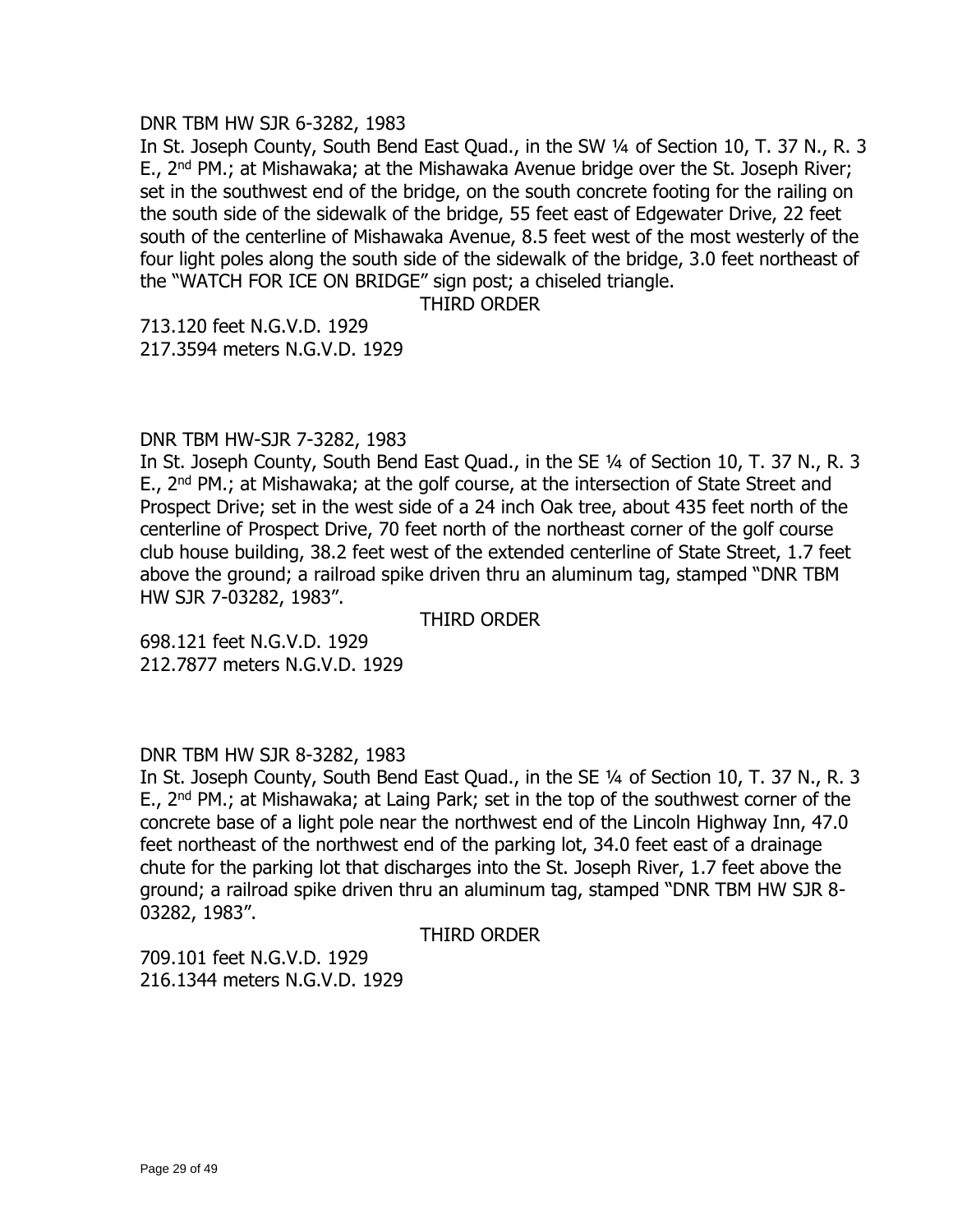#### DNR TBM HW SJR 9-3282, 1983

In St. Joseph County, Osceola Quad., in the SW 1/4 of Section 7, T. 37 N., R. 4 E., 2<sup>nd</sup> PM.; at Mishawaka; at the Bittersweet Road bridge over the St. Joseph River; set in the top of the west concrete handrail at the southwest end of the bridge, 17.0 feet west of the centerline of Bittersweet Road, 2.8 feet above the sidewalk, 1.05 feet north of the south end of the straight portion of the concrete handrail; a chiseled triangle.

#### THIRD ORDER

730.962 feet N.G.V.D. 1929 222.7977 meters N.G.V.D. 1929

#### USC&GS PLACE AZIMUTH

In St. Joseph County, Hamlet Quad., in the NW  $\frac{1}{4}$  of Section 15, T. 35 N., R. 1 W., 2<sup>nd</sup> PM.; approximately 7.0 miles northeast of Hamlet; at the intersection of State Road 104 and the St. Joseph – LaPorte County Line Road; set in the top of a concrete post, 81.0 feet southeast of the centerline-centerline of the intersection, 59.0 feet east of the centerline of County Line Road, 17.3 feet southwest of State Road 104, 13.5 feet north of a stop sign post; a U.S. Coast and Geodetic Survey azimuth mark brass disk, stamped "PLACE 1952".

Elevation not available.

#### DNR BM SJ 1 RESET 1996

In LaPorte County, North Liberty Quad, in the SE ¼ of Section 14, T. 36 N., R. 1 W., 2<sup>nd</sup> P.M.; about 3.0 miles northwest of North Liberty; at the 300 South Road (New Road) bridge over the Kankakee River; set on top of the northwest concrete bridge abutment, 16.5 feet north of the centerline of 300 South Road (New Road), 25.8 feet southeast of power pole #792 780, 0.6 foot south of the north face of the abutment, about level with the road; a Indiana Department of Natural Resources control station tablet, stamped "SJ 1 RESET 1996".

| 692.225 feet NAVD 1988   | 2 <sup>nd</sup> Order |
|--------------------------|-----------------------|
| 210.991 meters NAVD 1988 |                       |

692.580 feet N.G.V.D. 1929 211.099 meters N.G.V.D. 1929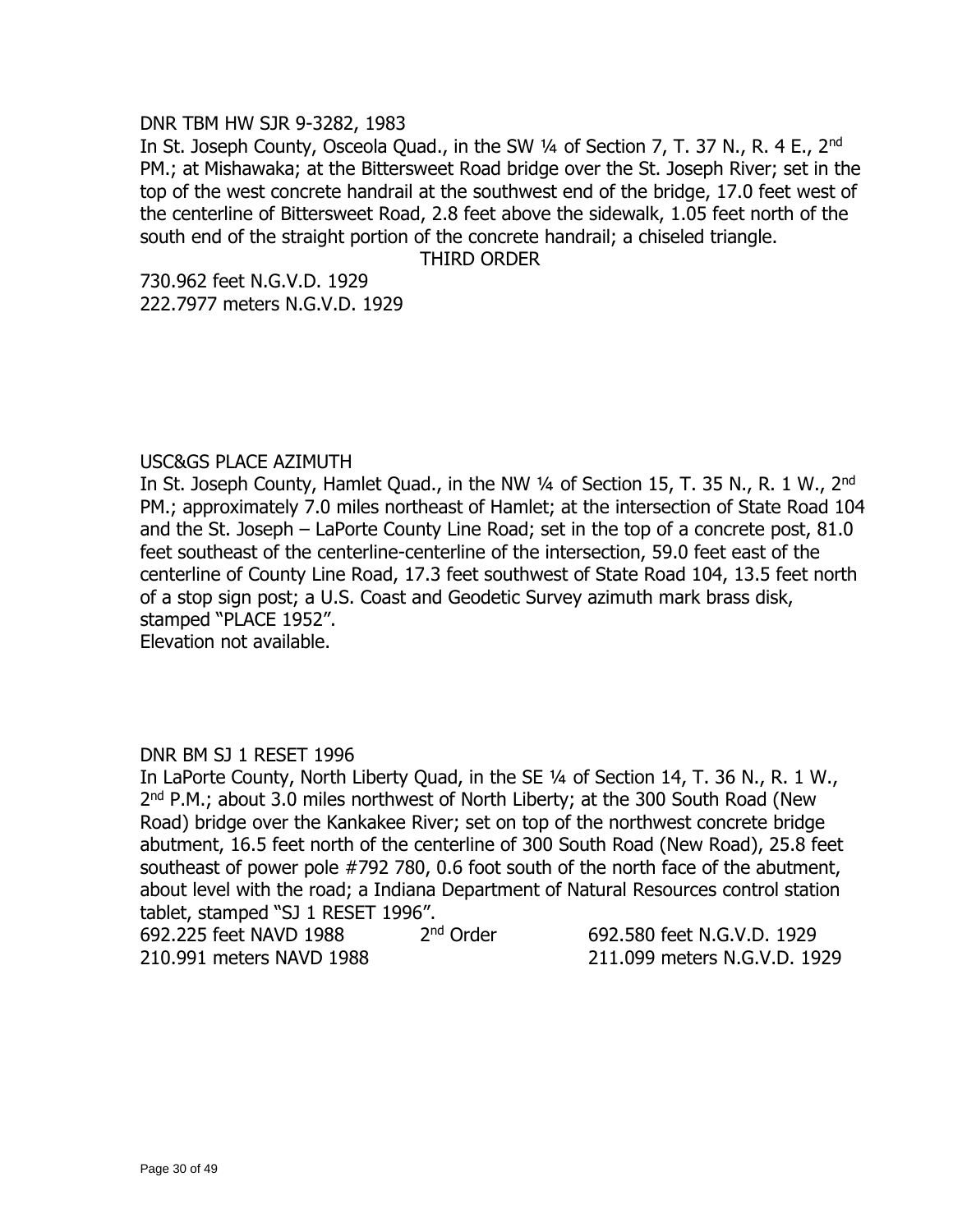#### DNR TBM HUD 4, 1998

In St. Joseph County, New Carlisle Quad., in the SW ¼ of Section 2, T. 37 N., R. 1 W., 2<sup>nd</sup> PM.; about 1.0 mile south of New Carlisle; at the intersection of Early Road and Timothy Road; set in the west side of a power pole, 25.0 feet south of the centerline of Early Road, 17.5 feet east of the centerline of Timothy Road, 1.5 feet above the ground; a railroad spike driven through a aluminum tag, stamped "IDNR TBM HUD 4 1998".

824.235 feet NAVD 1988 2<sup>nd</sup> Order 251.2273 meters NAVD 1988 251.3294 meters N.G.V.D. 1929

824.570 feet N.G.V.D. 1929

# DNR TBM HUD 5, 1998

In St. Joseph County, New Carlisle Quad., in the SW ¼ of Section 35, T. 38 N., R. 1 W., 2<sup>nd</sup> PM.; at New Carlisle; at the "T" road intersection of Dunn Road and Timothy Road; set in the west side of a power pole with a transformer, 100.9 feet east of the centerline of Timothy Road, 48.6 feet northwest of the northwest corner of the Masonic Lodge building, 24.4 feet south of the centerline of Dunn Road, 3.3 feet east of a cable pedestal, 1.2 feet above the ground; a railroad spike driven through a aluminum tag, stamped "IDNR TBM HUD 5 1998".

812.040 feet NAVD 1988 2<sup>nd</sup> Order 247.5103 meters NAVD 1988 247.6124 meters N.G.V.D. 1929

812.375 feet N.G.V.D. 1929

#### DNR TBM HUD 6, 1998

In St. Joseph County, New Carlisle Quad., in the NE ¼ of Section 34, T. 38 N., R. 1 W., 2<sup>nd</sup> PM.; at New Carlisle; at the "T" road intersection of U.S. 20 and Jon Street; set in the north side of power pole  $#$  H 08 F 287 with a underground wire on the south side of the pole, 39.2 feet north of the centerline of U.S. 20, 24.2 feet west of the centerline of Jon Street, 2.3 feet east of the east end of a cable pedestal, 1.2 feet above the ground; a railroad spike driven through a aluminum tag, stamped "IDNR TBM HUD 6 1998".

| 824.907 feet NAVD 1988    | 2 <sup>nd</sup> Order | 825.241 feet N.G.V.D. 1929    |
|---------------------------|-----------------------|-------------------------------|
| 251.4322 meters NAVD 1988 |                       | 251.5340 meters N.G.V.D. 1929 |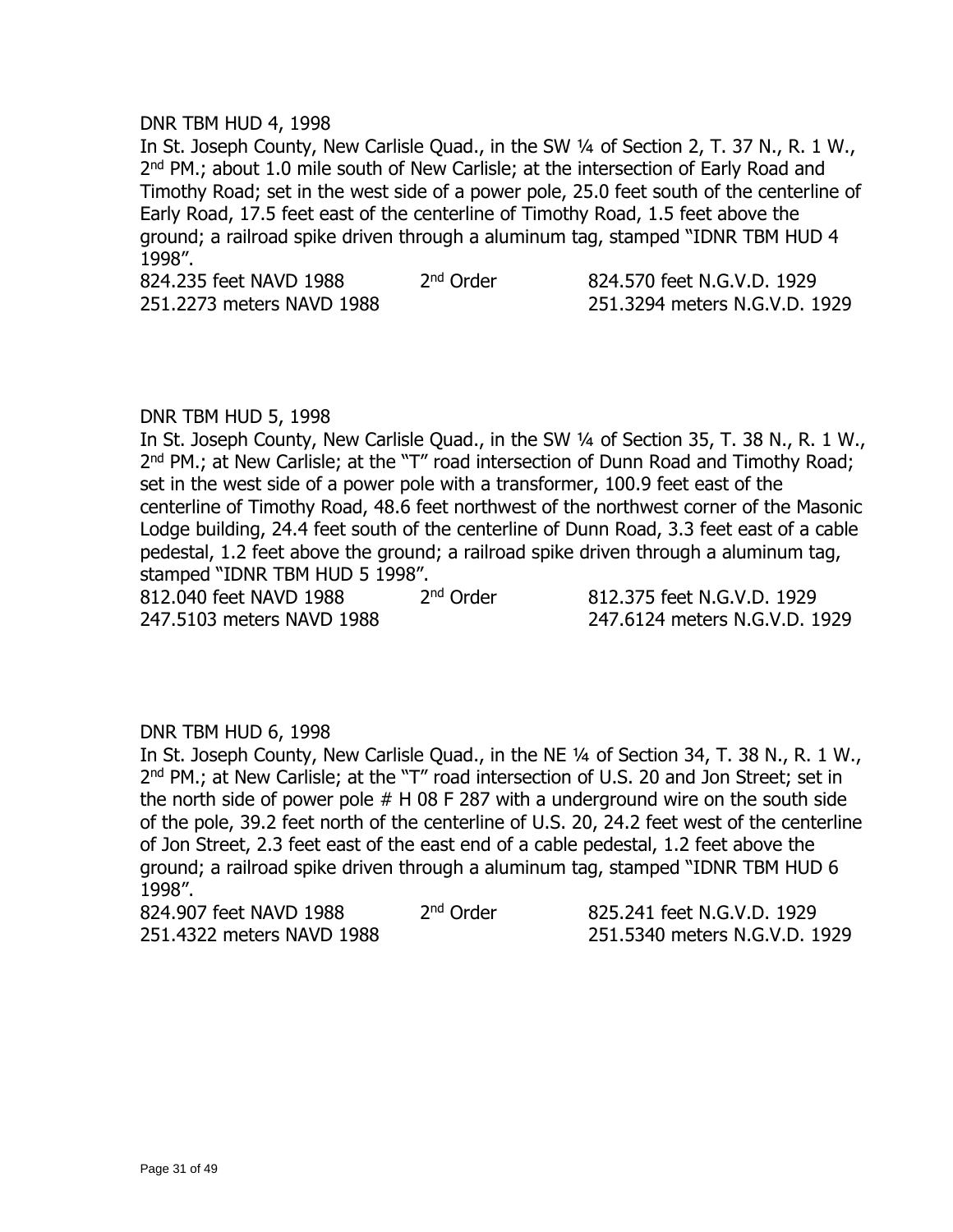#### DNR BM SJ 4 RESET 1991

In St. Joseph County, South Bend East Quad., in the NW 1/4 of Section 15, T. 37 N., R. 3 E., 2<sup>nd</sup> PM.; at Mishawaka; at the Cedar Street bridge over St. Joseph River; set in the top of the north end of the northwest concrete retaining wall (wingwall), 23.0 feet west of the centerline of Cedar Street, 14.0 feet south of the extended centerline of Edgewater Drive, 1.5 feet above the road; a Indiana Department of Natural Resources brass control station tablet, stamped "SJ 4 RESET 1991".

THIRD ORDER

707.70 feet N.G.V.D. 1929 711.13 feet NGVD 1929

710.74 feet NAVD 1988

DNR TBM "B" 1989

In St. Joseph County, South Bend East Quad., in the NW 1/4 of Section 15, T. 37 N., R. 3 E., 2<sup>nd</sup> PM.; at Mishawaka; at the "T" road intersection of Cedar Street and Edgewater Drive; set in the northwest side of utility pole # MI 85/175, 68 feet north of the centerline of Edgewater Drive, 20.5 feet east of the centerline of Cedar Street, 0.5 foot above the ground; a railroad spike.

THIRD ORDER

705.74 feet N.G.V.D. 1929 709.18 feet NGVD 1929

708.79 feet NAVD 1988

DNR BM SJ 33, 1991

In St. Joseph County, South Bend East Quad., in the NW 1/4 of Section 15, T. 37 N., R. 3 E., 2<sup>nd</sup> PM.; at Mishawaka; at the Cedar Street bridge over St. Joseph River; set in the top of the southwest concrete retaining wall (wingwall), 35.0 feet west of the centerline of Cedar Street, 6.3 feet south of the north end of the retaining wall, level with the road; a Indiana Department of Natural Resources brass control station tablet, stamped "SJ 33 1991".

THIRD ORDER

709.36 feet N.G.V.D. 1929 712.79 feet NGVD 1929

712.40 feet NAVD 1988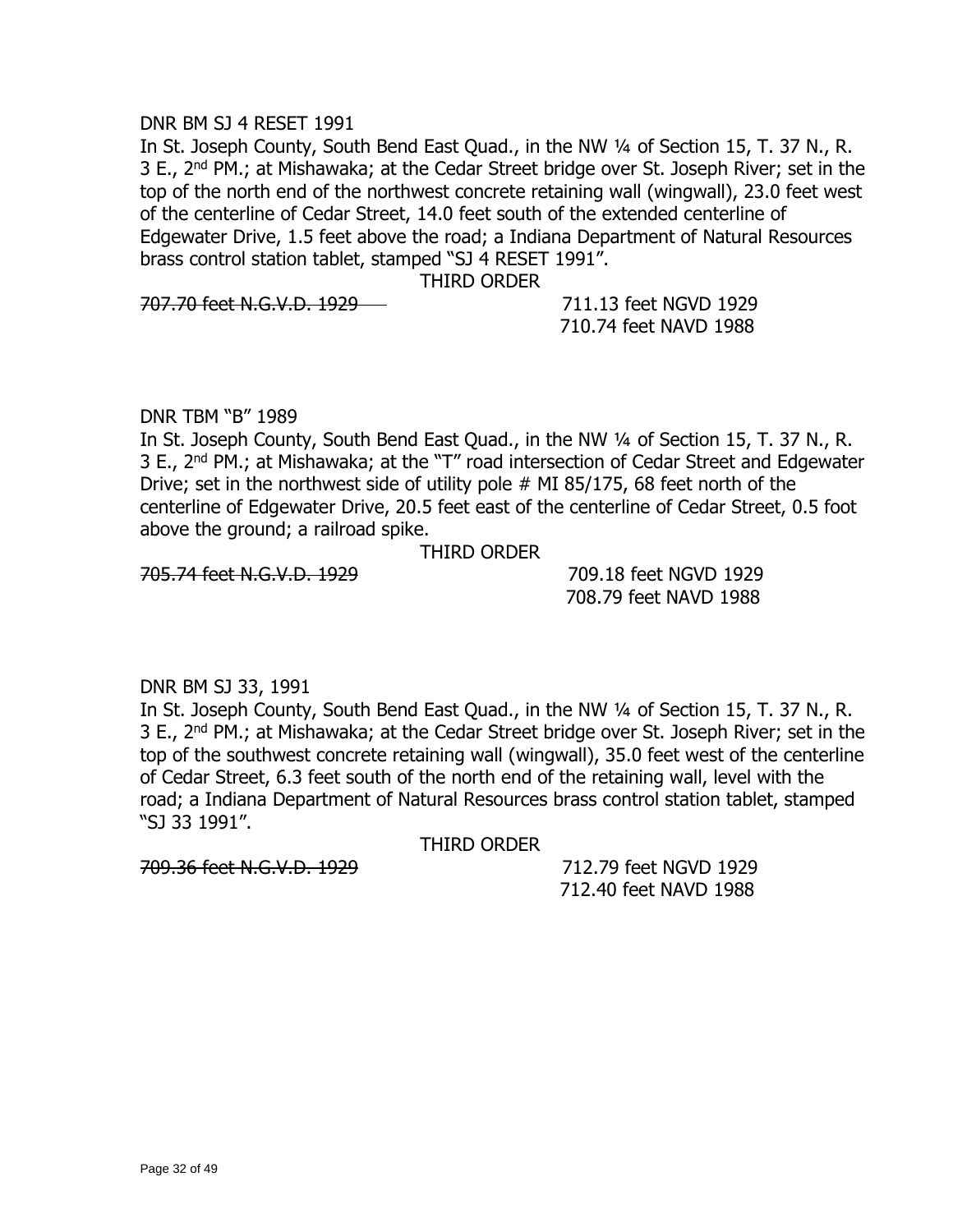#### DNR TBM KAM 1, 1996

In St. Joseph County, South Bend East Quad., in the NW 1/4 of Section 16, T. 37 N., R. 3 E.,  $2^{nd}$  PM.; at Mishawaka; at the road access site to Kamm Island, on the north side of the "Prestige Portraits" asphalt parking lot; set in the south side of power pole # M 183/131, 91.0 feet northwest of a 40 inch Sycamore tree, 73.0 feet west of the centerline of the Kamm Island access road, 72.0 feet east of the northeast corner of a large red brick building (Old Brewery), 1.2 feet above the ground; a railroad spike driven through a aluminum tag, stamped "KAM 1 1996".

#### THIRD ORDER

701.562 feet N.G.V.D. 1929

#### DNR TBM KAM 2, 1996

In St. Joseph County, South Bend East Quad., in the NW 1/4 of Section 16, T. 37 N., R. 3 E., 2<sup>nd</sup> PM.; at Mishawaka; at the Kamm Island Park on the St. Joseph River; set in the southwest side of a 45 inch Sycamore tree, 56.7 feet north of a asphalt sidewalk, 44.5 feet west of the extended centerline of the Kamm Island access road, 25.8 feet northeast of the northeast corner of a brick restroom, 1.3 feet above the ground; a railroad spike driven through a aluminum tag, stamped "KAM 2 1996".

THIRD ORDER

690.387 feet N.G.V.D. 1929

#### DNR TBM BAUGO 1, 1992

In St. Joseph County, Osceola Quad., in the SW 1/4 of Section 7, T. 37 N., R. 4 E., 2<sup>nd</sup> PM.; about 0.1 mile east of Osceola; at the County Road 20 bridge over Baugo Creek; set in the south end of the east concrete abutment, 20.5 feet south of the centerline of the road, 2.3 feet below the level of the road, 1.3 feet east of the west face of the abutment, 1.0 foot north of the south end of the abutment; a chiseled triangle. THIRD ORDER

727.123 feet N.G.V.D. 1929

#### DNR TBM HESTON 2, 1981

In St. Joseph County, Lakeville Quad., in the SW 1/4 of Section 2, T. 35 N., R. 2 E., 2<sup>nd</sup> PM.; about 0.6 mile south of Lakeville; at the Linden Road bridge over Heston Ditch; set on the southwest concrete wingwall of the bridge; a chiseled square.

THIRD ORDER

825.174 feet N.G.V.D. 1929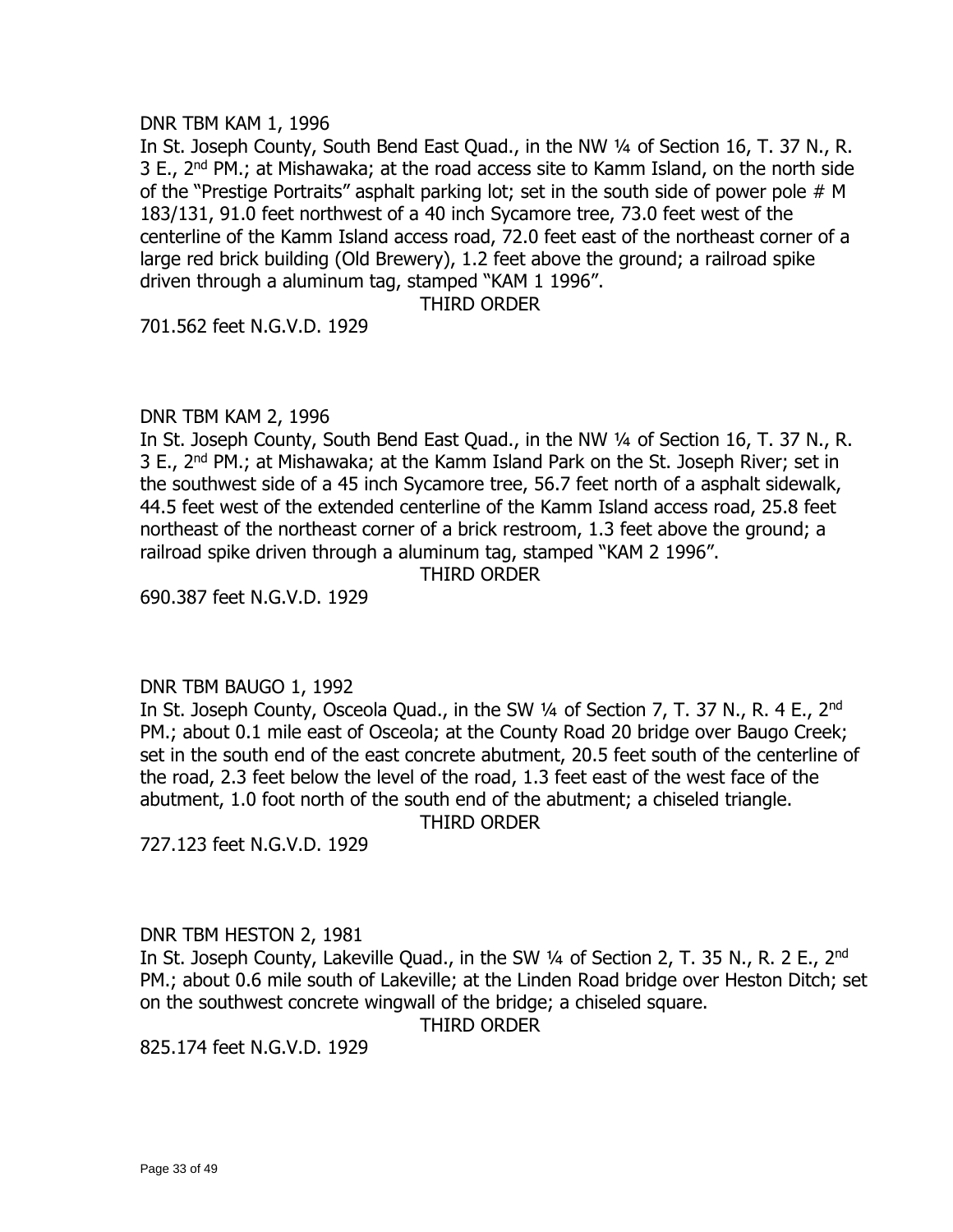#### DNR TBM HESTON 5, 1981

In St. Joseph County, Lakeville Quad., in the NE 1/4 of Section 11, T. 35 N., R. 2 E., 2<sup>nd</sup> PM.; about 1.4 miles south of Lakeville; at the Riddles Lake control structure; set in the top of the west end of the sheet metal piling, 2.67 feet above the crest; two filed notches.

#### THIRD ORDER

819.906 feet N.G.V.D. 1929

# DNR TBM 1-02787

In St. Joseph County, South Bend West Quad., in the SW ¼ of Section 13, T. 38 N., R. 2 E., 2nd PM.; at South Bend; at the intersection of U.S. 33 and Cowles Avenue; set in the south side of power pole # 51800, 34.4 feet north of the centerline of Cowles Avenue, 8.5 feet east of the east edge of U.S. 33, 1.4 feet above the ground; a railroad spike driven through a stamped aluminum tag.

THIRD ORDER

728.402 feet N.G.V.D. 1929

### DNR TBM 2-02787

In St. Joseph County, South Bend East Quad., in the SW ¼ of Section 13, T. 38 N., R. 2 E., 2<sup>nd</sup> PM.; at South Bend; near the intersection of U.S. 33 and Cowles Avenue; set in the west side of a 18 inch Cherry tree, about 110 feet west of the right angled bend in Cowles Avenue to the north, 85 feet east of the centerline of a concrete drive leading to the last house on the south side of Cowles Avenue, 33.0 feet south of the centerline of Cowles Avenue, 1.5 feet above the ground; a railroad spike driven through a stamped aluminum tag.

#### THIRD ORDER

722.075 feet N.G.V.D. 1929

#### DNR TBM CHAIN 1, 1989

In St. Joseph County, Lydick Quad., in the SW 1/4 of Section 4, T. 37 N., R. 1 E., 2<sup>nd</sup> PM.; about 1.5 mile west-southwest of Lydick; at the "T" road intersection of Sage Road and Early Road; set in the top of the south concrete driveway culvert on the west side of Sage Road; a chiseled triangle.

THIRD ORDER

723.947 feet N.G.V.D. 1929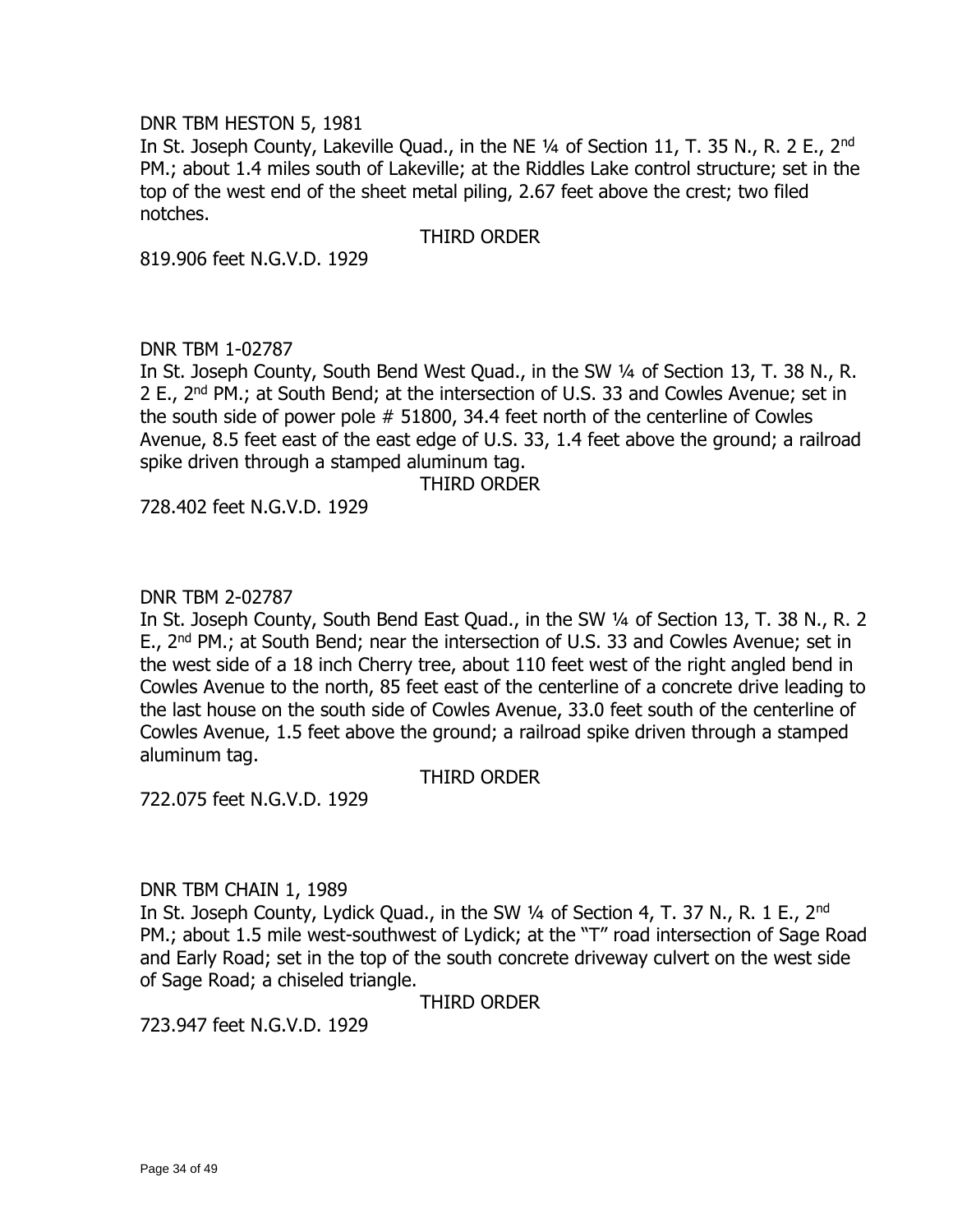#### DNR TBM CHAIN 2, 1989

In St. Joseph County, Lydick Quad., in the NE 1/4 of Section 3, T. 37 N., R. 1 E., 2<sup>nd</sup> PM.; about 0.4 mile west of Lydick; about 0.4 mile west along Early Road from its intersection with Pear Road to a bend in the road to the south; set in the east side of a power pole; a railroad spike driven through a aluminum tag, not stamped.

THIRD ORDER

723.474 feet N.G.V.D. 1929

### DNR TBM CHAIN 3, 1989

In St. Joseph County, Lydick Quad., in the NW 1/4 of Section 2, T. 37 N., R. 1 E., 2<sup>nd</sup> PM.; at Lydick; at the "T" road intersection of Early Road and Quince Road; set in the northwest side of power pole # J 228/53; a railroad spike driven through a aluminum tag.

THIRD ORDER

728.129 feet N.G.V.D. 1929 DESTROYED 9/3/1997

# DNR TBM CHAIN 3 RESET 1997

In St. Joseph County, Lydick Quad., in the NW 1/4 of Section 2, T. 37 N., R. 1 E., 2<sup>nd</sup> PM.; at Lydick; at the "T" road intersection of Early Road and Quince Road; set in the west side of power pole # J 228/53; a railroad spike driven through a aluminum tag, stamped "IDNR TBM CHAIN 3 RESET 1997".

#### THIRD ORDER

728.241 feet N.G.V.D. 1929

#### DNR TBM CHAIN 4, 1989

In St. Joseph County, South Bend West Quad., in the SW ¼ of Section 36, T. 38 N., R. 1 E., 2<sup>nd</sup> PM.; at North Chain Lake; at the intersection of Edison Road and the entrance to Mission Camp (Camp Ray Bird); set in the north side of a power pole, on the north side of Edison Road, 60 feet east of Mission Camp Drive; a railroad spike.

THIRD ORDER

726.089 feet N.G.V.D. 1929 note: mark has been disturbed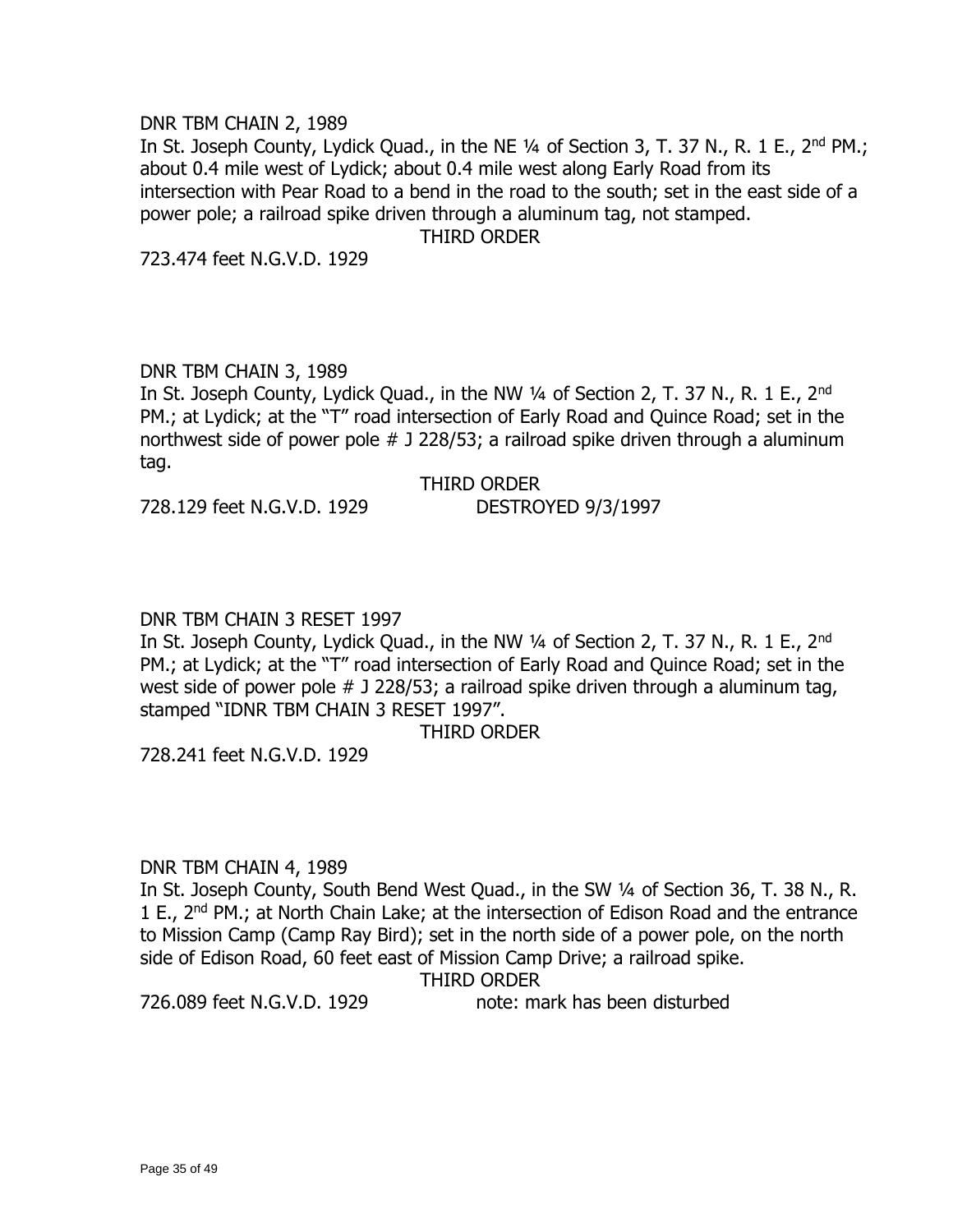#### DNR TBM CHAIN 5, 1989

In St. Joseph County, South Bend West Quad., in the NE ¼ of Section 1, T. 37 N., R. 1 E.,  $2^{nd}$  PM.; about 0.5 mile southeast of Lydick; at the intersection of Country Club Drive and the Chicago South Shore and South Bend Railroad; set in the east side of power pole # J 229/38, 30 feet north of the railroad tracks; a railroad spike.

THIRD ORDER

740.475 feet N.G.V.D. 1929 note: mark has been disturbed

# DNR TBM CHAIN 6, 1989

In St. Joseph County, South Bend West Quad., in the SE ¼ of Section 1, T. 37 N., R. 1 E., 2<sup>nd</sup> PM.; about 0.8 mile southeast of Lydick; at the intersection of Country Club Drive and the entrance to the South Bend Country Club; set in the west side of power pole # J 229/55, east side of Country Club Road, 35 feet south of the entrance to the South Bend Country Club; a railroad spike with a aluminum tag.

THIRD ORDER

752.427 feet N.G.V.D. 1929

# DNR TBM CHAIN 7, 1989

In St. Joseph County, South Bend West Quad., in the NE ¼ of Section 11, T. 37 N., R. 1 E., 2<sup>nd</sup> PM.; at Westfield; at the South Chain Lake outlet control structure; set in the top of the south concrete abutment of the outlet structure; a chiseled triangle.

THIRD ORDER

719.318 feet N.G.V.D. 1929

# DNR TBM PMB 1, 1991

In St. Joseph County, North Liberty Quad., in the NW ¼ of Sec. 21, T. 36 N., R. 1 E., 2<sup>nd</sup> PM.; about 1.3 miles north of North Liberty; about 1.7 miles north along State Road 23 from its intersection with State Road 4 to the residence # 64330 on the east side of State Road 23; set in the south side of power pole  $#$  261/664, the 4<sup>th</sup> pole north of the private drive # 64330, 30.6 feet east of the centerline of State Road 23; a very small two headed framing nail.

THIRD ORDER

726.02 feet N.G.V.D. 1929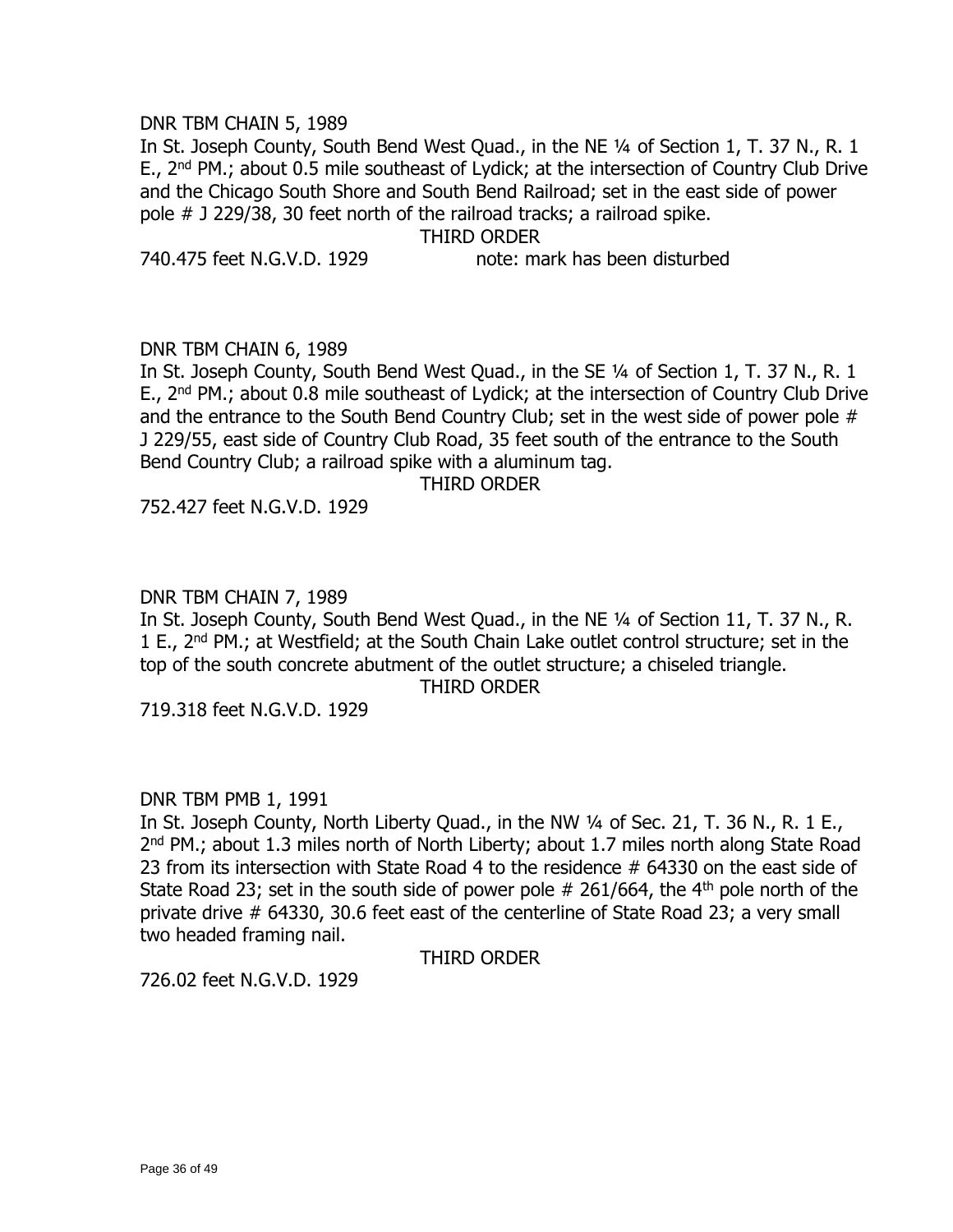# DNR TBM ND 1, 1991

In St. Joseph County, North Liberty Quad., in the NE 1/4 of Sec. 21, T. 36 N., R. 1 E., 2<sup>nd</sup> PM.; about 1.6 miles north of North Liberty; about 0.5 mile east along New Road from its intersection with State Road 23 to a gravel private drive to the south; set in the northwest side of power pole  $# 778/516$ , 44.0 feet east of mailbox  $# 28486$ , 18.0 feet south of the centerline of New Road, 11.0 feet east of the centerline of the private drive, 1.0 foot above the ground; a railroad spike driven through a aluminum tag, stamped "IDNR TBM ND 1 1991".

# THIRD ORDER

737.337 feet N.G.V.D. 1929

# DNR TBM 11-16181, 1981

In St. Joseph County, South Bend East Quad., in the SW ¼ of Sec. 29, T. 38 N., R. 3 E., 2<sup>nd</sup> PM.; at South Bend; at the Ironwood Road bridge over Judy Creek; set in the top of the north end of the east concrete curb of the bridge, 28.5 feet east of the centerline of the bridge, 0.6 foot above the road, 0.2 foot south of the north end of the bridge curb; a chiseled triangle.

#### THIRD ORDER

734.069 feet N.G.V.D. 1929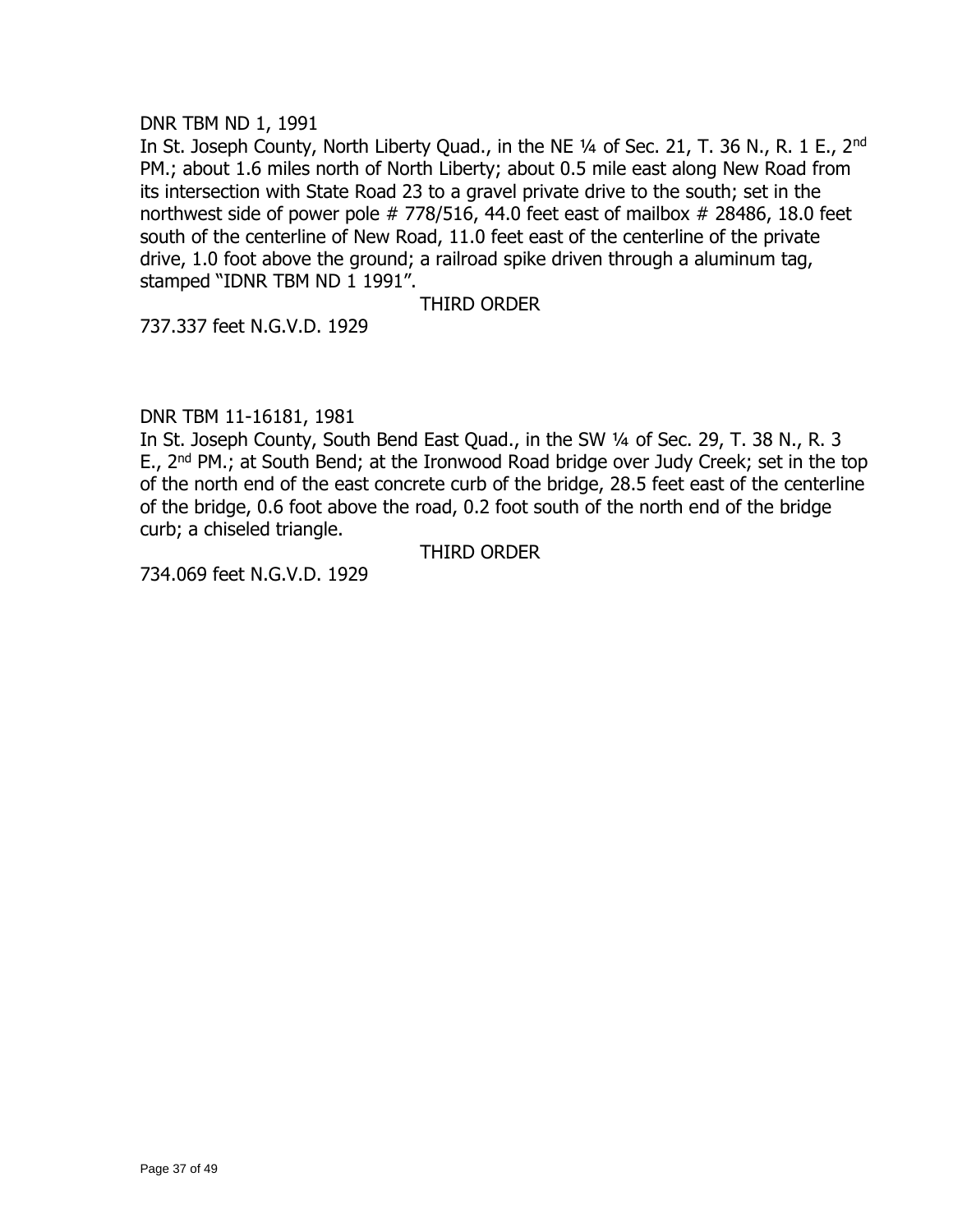# IDNR TBM STJOECO 1 2012

In St. Joseph County, South Bend East Quad., T. 38 N., R. 3 E., SE ¼ section 27, 2<sup>nd</sup> P. M. In South Bend, IN. Set at the intersection of Douglas Road and Fir Road at the bridge over Judy Creek. Set at the right upstream corner of the bridge on top of the concrete headwall for the bridge. 35.6 feet east of a metal stop light pole, 24.0 feet north of the west end of the metal guardrail for road, 1.0 foot above the ground 0.2 foot above the concrete wingwall, 3.6 feet below the top of metal tubing rail, A cut line forming a triangle. 751.91 feet NAVD 1988 INCORS Elevation

# IDNR TBM STJOECO 2 2012

In St. Joseph County, South Bend East Quad., T. 38 N., R. 3 E., NE ¼ section 33, 2<sup>nd</sup> P. M. In South Bend, IN. Set at the northwest corner of the Main Street bridge over Judy Creek. Set on the southwest corner of the north concrete base of the north pier of the bridge. 65 feet south of the north end of the downstream concrete guardrail, a cut line forming a triangle. 738.415 feet NAVD 1988 INCORS Elevation

# IDOH BM ST JOE L872

In St. Joseph County, South Bend East Quad., T. 38 N., R. 3 E., NE ¼ of section 32, 2<sup>nd</sup> P. M. In South Bend, IN. Set on top of the southwest concrete abutment of the S. R. 23 Bridge over Judy Creek. 11.5 feet north of the south end of the concrete guardrail, 0.8 foot east of the east face of the concrete guardrail, 9.6 feet south of the north end of the concrete abutment, 0.5 foot west of the east face of the concrete abutment, 0.4 foot north of the south end of the abutment, An IDOH BM tablet stamped "ST JOE L872" 735.77 feet NAVD 1988 INCORS Elevation

# IDNR TBM STJOECO 3 2012

In St. Joseph County, South Bend East Quad., T. 38 N., R. 3 E., SW ¼ section 29, 2<sup>nd</sup> P. M. In South Bend, IN. Set at the southeast corner of the Ironwood Road bridge over Judy Creek. Set in the east end of the south concrete bridge seat. 0.5 foot south of the north face of the bridge seat, 0.5 foot east of the east face of the bridge, 1.1 feet below the concrete bridge deck. A cut triangle.

731.99 feet NAVD 1988 INCORS Elevation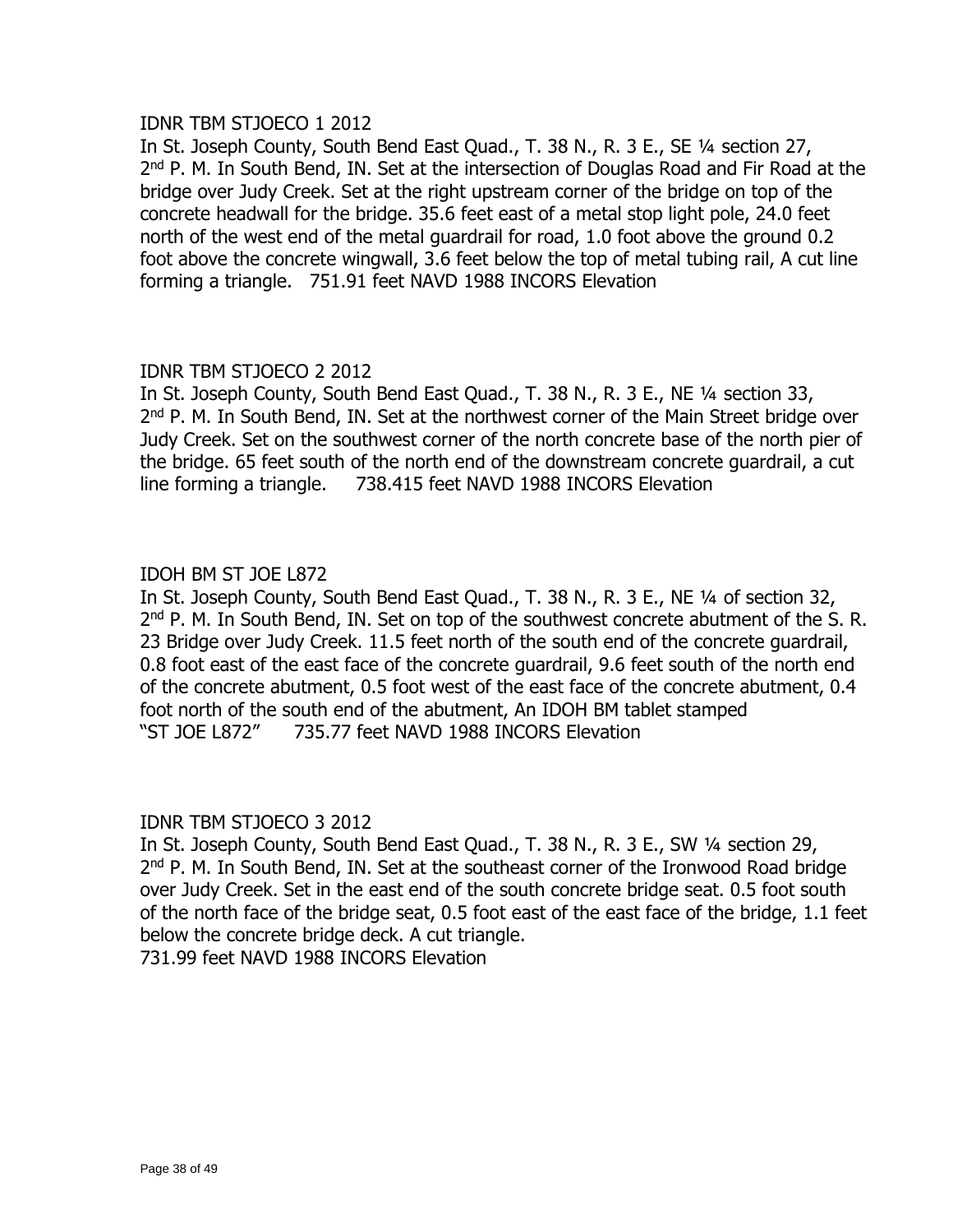# IDNR TBM STJOECO 4 2012

In St. Joseph County, South Bend West Quad., T. 38 N., R. 3 E., SW ¼ section 24, 2<sup>nd</sup> P. M. In South Bend, IN. Set at the southeast corner of the Kenilworth Road bridge over Judy Creek. Set in top of the concrete headwall of the bridge. 16.5 feet east of the centerline of the road, 2.2 feet east of the west face of the headwall, 0.8 foot above the top of the wingwall, 0.4 foot south of the north face of the headwall, 0.3 foot west of the east face of the concrete headwall, 0.5 foot north of the south face of the headwall, A cut triangle. 706.08 feet NAVD 1988 INCORS Elevation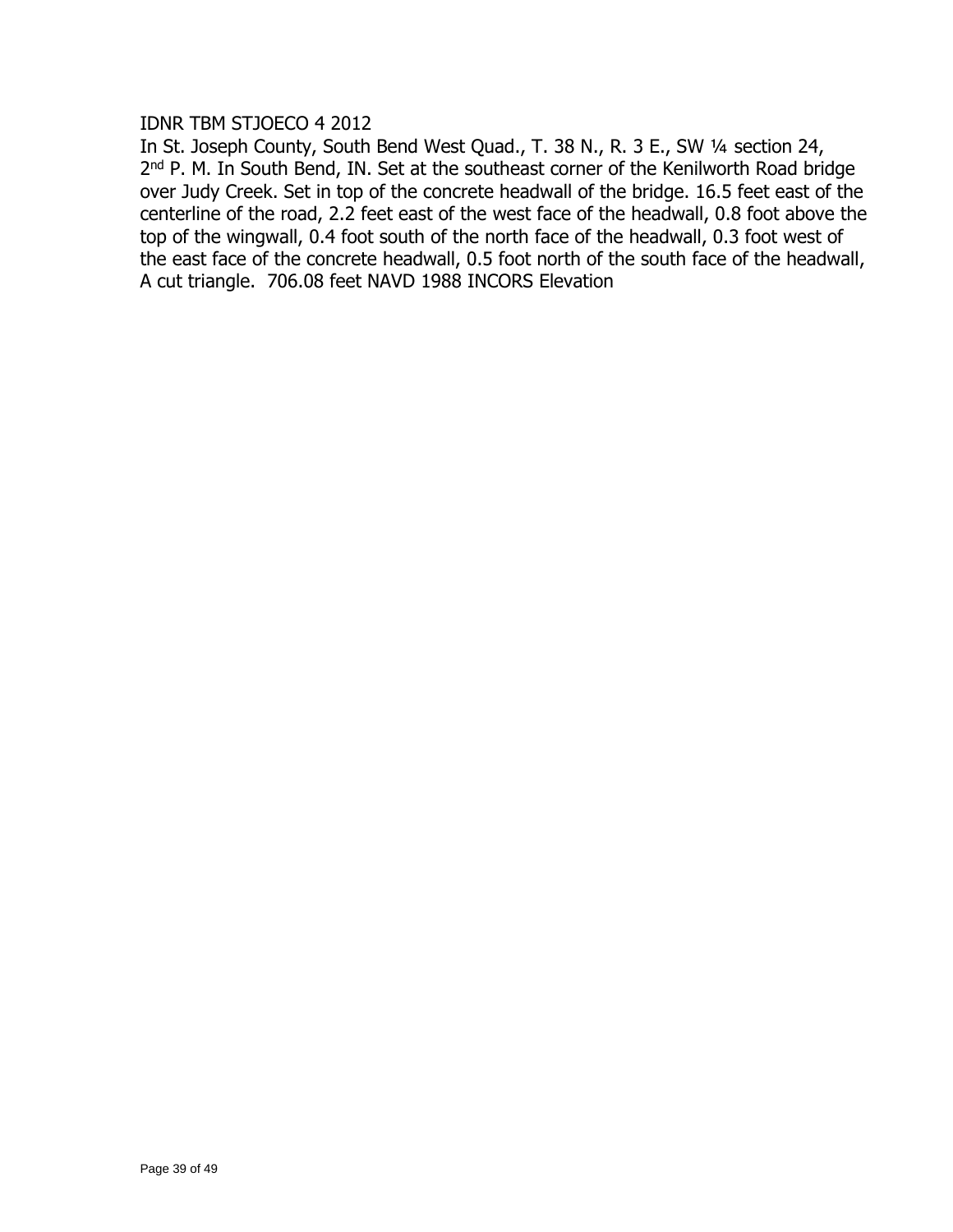# IDNR TBM GD 1 2016

In St. Joseph County, Galien Quad., in the W  $1/2$  of Sec. 8, T. 38 N., R. 1 E., 2<sup>nd</sup> P.M.; at the corrugated metal pipe (CMP) over Geyer Ditch / Grapevine Creek at private crossing; just upstream from the I-80/90 Toll Road; about 2.25 miles northeast from the town of Hamilton; set in power pole #J 104-11 just west of CMP; 16.7' downstream from centerline of farm path; access to private farm path near intersection of Reid Road & Chicago Trail; 39.4' west from centerline of CMP; 9.2' upstream from metal fence; set on west side of power pole # J 104-11, 0.6' above ground; IDNR TBM GD 1 2016; a lag bolt set by others.

741.10 feet NAVD 1988 INCORS 2011 Geoid 12A 741.45 feet NGVD 1929 INCORS 2011 Geoid 12A

### IDNR TBM GD 2 2016

In St. Joseph County, Galien Quad., in the NW  $\frac{1}{4}$  of Sec. 17, T. 38 N., R. 1 E., 2<sup>nd</sup> P.M.; at the private farm path corrugated metal pipe (CMP) over Geyer Ditch / Grapevine Creek; accessible along edge of farm on path 1000' south of intersection of Chicago Trail Road & I-80/90 Toll Road; about 2 miles northeast of the town of Hamilton; set on upstream end of corrugated metal pipe on top of lip with '2 filled lines'; 13.3' upstream from centerline of dirt path; 34.3' streamward from the streamward edge of west farm crop; 20.3' streamward from the streamward edge of east farm crop; IDNR TBM 2 2016; 2 filled lines on top of lip of upstream CMP. 733.44 feet NAVD 1988 INCORS 2011 Geoid 12A

733.79 feet NGVD 1929 INCORS 2011 Geoid 12A

IDNR TBM GD 3 2016

In St. Joseph County, Lydick Quad., in the NW  $\frac{1}{4}$  of Sec. 17, T. 38 N, R. 1 E. 2<sup>nd</sup> P.M.; at the private round corrugated metal pipe (CMP) over Geyer Ditch; About 2 miles NE from the town of Hamilton; About 0.3 miles South from the I-80/90 Toll Road.; Access via private farm dirt path from Snowberry Road about 0.2 miles S from Chicago Trail Road; set at the upstream end of CMP on top of lip, "2 Filled Lines"; 28.4' upstream from center line of dirt path over CMP; 28.0' streamward from dirt path on Western side of Geyer Ditch; 0.1' downstream from upstream end of CMP; "2 Filled Lines" on top of lip; IDNR TBM GD 3 2016.

732.18 feet NAVD 1988 INCORS 2011 Geoid 12A 732.53 feet NGVD 1929 INCORS 2011 Geoid 12A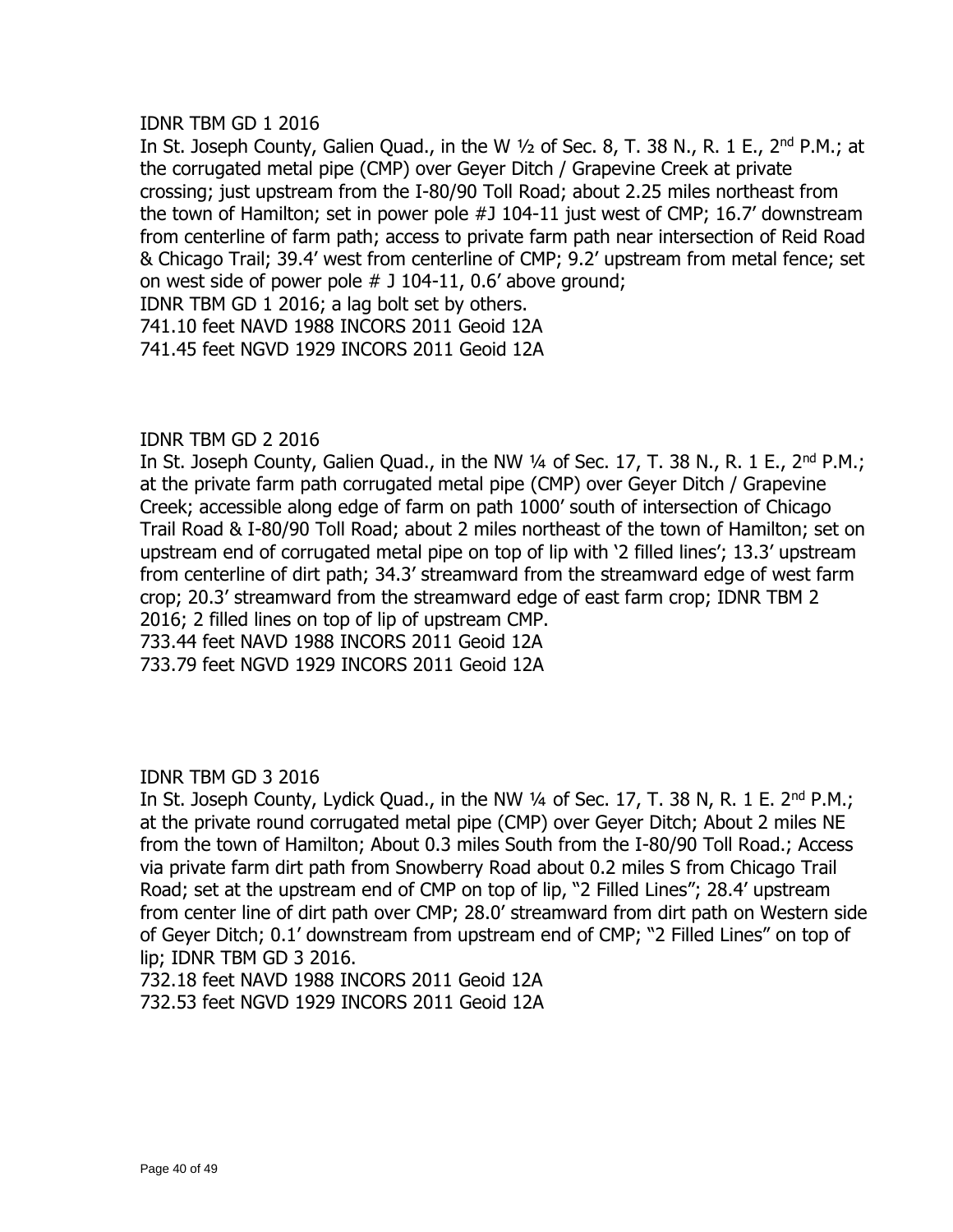# IDNR TBM GD 4 2016

In St. Joseph County, Lydick Quad., in the SW  $\frac{1}{4}$  of Sec. 17, T. 38 N, R. 1 E., 2<sup>nd</sup> P.M.; at the private round corrugated metal pipe (CMP) over Geyer Ditch / Grapevine Creek; about 0.4 miles South from the I-80/90 Toll Road; access via private farm dirt path from Snowberry Road about 0.2 miles South from Chicago Trail Road; set at upstream end of CMP on top of lip, "2 filled lines"; 21.0' upstream from centerline of dirt path over Geyer Ditch; 31.0' streamward from centerline of dirt path on western side of Geyer Ditch; "2 filed lines" on lip of upstream end of CMP; IDNR TBM GD 4 2016. 732.61 feet NAVD 1988 INCORS 2011 Geoid 12A 732.96 feet NGVD 1929 INCORS 2011 Geoid 12A

### IDNR TBM GD 5 2016

In St. Joseph County, Lydick Quad., in the S  $1/2$  of Sec. 17, T. 38 N., R. 1 E., 2<sup>nd</sup> P.M.; at the private round corrugated metal pipe (CMP) over Geyer Ditch / Grapevine Creek; about 2 miles North East from the town of Hamilton; about 0.6 miles south from the I-80/90 toll road; access via private farm dirt path from Snowberry road about 0.3 miles south from Chicago Trail Road; set at upstream end of CMP on top of lip, "2 filed lines"; 30.9' upstream from centerline of dirt path over Geyer Ditch; 29.7' upstream from metal leg of Irrigation stand; 5.6' upstream from single metal fence post; IDNR TBM GD 5 2016.

732.34 feet NAVD 1988 INCORS 2011 Geoid 12A 732.69 feet NGVD 1929 INCORS 2011 Geoid 12A

# IDNR TBM GD 6 2016

In St. Joseph County, Lydick Quad., in the S  $1/2$  on Sec. 16 & 17, T. 38 N., R. 1 E., 2<sup>nd</sup> P.M.; at the Tamarack Road bridge over Geyer Ditch; approximately 2.5 miles north east of the town of Hamilton; about 0.5 miles south from the I-80/90 Toll Road; set on top of left upstream concrete bridge headwall; 0.6' streamward from landward end of bridge headwall; 19.5' upstream from center line of road; 3.6' upstream from the upstream metal guardrail, 0.45' downstream from upstream face of bridge headwall; IDNR TBM GD 6 2016; a chiseled triangle.

732.08 feet NAVD 1988 INCORS 2011 Geoid 12A

732.43 feet NGVD 1929 INCORS 2011 Geoid 12A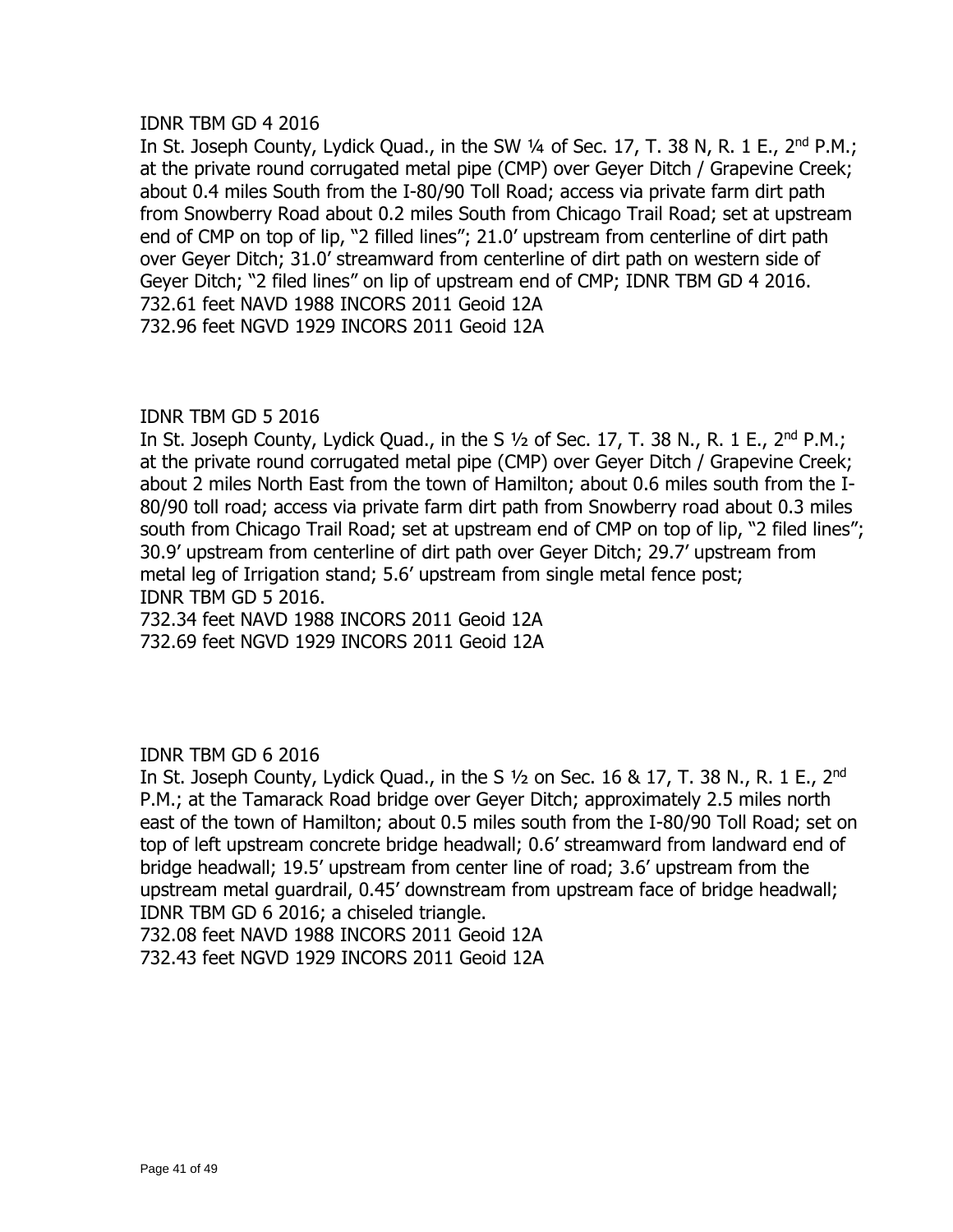# IDNR TBM GD 7 2016

In St. Joseph, Lydick Quad., in the NW  $\frac{1}{4}$  of Sec. 21, T. 38 N., R. 1 E., 2<sup>nd</sup> P.M.; at the private crossing CMP over Geyer Ditch; about 2.5 miles northwest from the town of Chain-O-Lakes; access via. Private dirt farm by House #52150 Tamarack Road; about 0.3 miles east along private dirt farm path; set at downstream end of CMP on top of lip; 32.4' downstream from the upstream end of CMP; 46.5' streamward from a 12" diameter tree that is 20' upstream from another tree; IDNR TBM GD 7 2016; "2 Filed Lines" on top of lip of CMP.

725.81 feet NAVD 1988 INCORS 2011 Geoid 12A 726.16 feet NGVD 1929 INCORS 2011 Geoid 12A

### IDNR TBM GD 8 2016

In St. Joseph County, Lydick Quad., in the center of Sec. 21, T. 38 N., R. 1 E., 2<sup>nd</sup> P.M.; at the Darden Road Bridge crossing over Geyer Ditch; about 2 miles southeast of the town of Twin Lakes; about 1.5 miles south of I-80/90 Toll Road; set at left upstream concrete bridge seat, 18.2' upstream from center line of Darden Road; 0.4' landward from streamward face; 0.5' downstream from upstream end; 1.9' below concrete bridge deck; 4.5' upstream from upstream guard rail; IDNR TBM GD 8 2016; a chiseled triangle.

727.29 feet NAVD 1988 INCORS 2011 Geoid 12A 727.64 feet NGVD 1929 INCORS 2011 Geoid 12A

# IDNR TBM GD18 2016

In St. Joseph County, Lydick Quad, in the center of section 28, T. 38 N, R. 1 E, 2<sup>nd</sup> P.M., at the private bridge crossing over Geyer Ditch; About 2.5 miles West from the town of Chain-O-Lakes; Access via private path at house #53450; Located on top of downstream concrete slab sitting on CMP; 21.5' downstream from upstream end of CMP; 9.2' downstream from centerline of path; 3' from right downstream corner of concrete slab; IDNR TBM GD 18 2016, A Chiseled Line Forming A Triangle. 723.22 feet NAVD 1988 INCORS 2011 Geoid 12A 723.57 feet NGVD 1929 INCORS 2011 Geoid 12A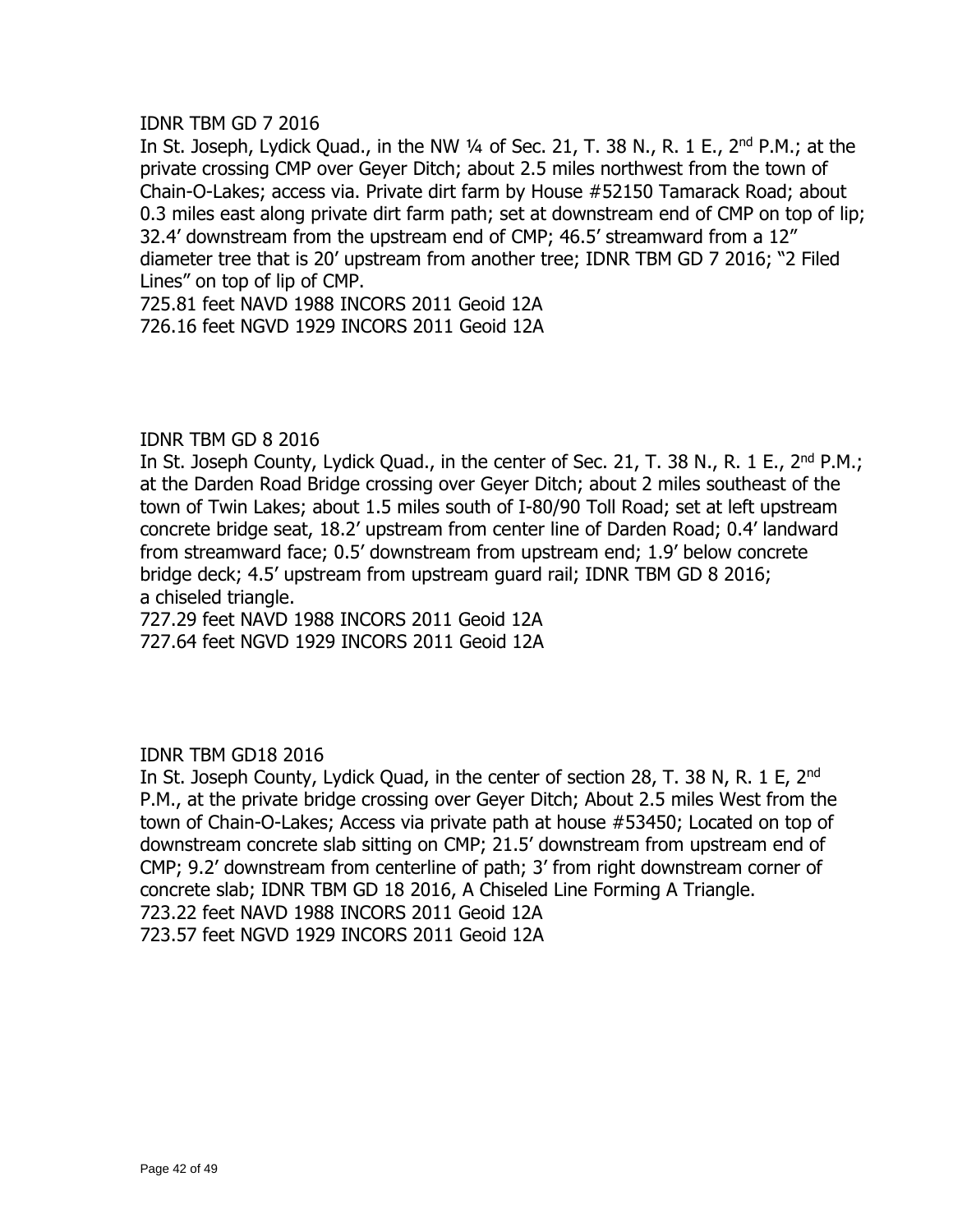# IDNR TBM GD 9 2016

In St. Joseph County, Lydick Quad., in the SE 1/4 of Sec. 28, T. 38 N., R. 1 E., 2<sup>nd</sup> P.M.; at the State Road 20 Bridge over Geyer Ditch; 2 miles west from the town of Chain-O-Lakes; ½ mile east of State Road 20 & Tamarack Road; set on top of right upstream end of concrete wing wall of the concrete box culvert; 66.3 feet upstream of the centerline of State Road 20; 45.6 feet downstream from right upstream bank streamward-most corner fence post; approximately 6 feet below road surface; 0.7 feet landward of streamward face of concrete wingwall; 0.35 feet downstream of upstream end of concrete wingwall; IDNR TBM GD 9 2016; a chiseled triangle.

721.82 feet NAVD 1988 INCORS 2011 Geoid 12A 721.17 feet NGVD 1929 INCORS 2011 Geoid 12A

# IDNR TBM GD 10 2016

In St. Joseph County, Lydick Quad., on Section lines 33 & 34; T. 38 N., R. 1 E., 2<sup>nd</sup> P.M.; at the private dirt farm path crossing over Geyer Ditch; about 2 miles southwest of the town of Chain-O-Lakes; about 0.2 miles south from dirt path access at Tom Cooreman's Farm House (Address #27798 Lincoln Way W); 15.5 feet upstream from centerline of dirt path; 30.4 feet upstream from downstream end of CMP; 92.0 feet downstream from upstream left water pump on top of bank; IDNR TBM GD 10 2016; "2 filed lines". 717.53 feet NAVD 1988 INCORS 2011 Geoid 12A

717.88 feet NGVD 1929 INCORS 2011 Geoid 12A

IDNR TBM GD 11 2016

In St. Joseph County, Lydick Quad., in the SW 1/4 of Sec. 34, T. 38 N.; R. 1 E.; 2<sup>nd</sup> P.M.; at the railroad crossing over Geyer Ditch; about 2 miles southwest from the town of Chain-O-Lakes; about 0.5 miles east of Sage Road; railroad spike set in left downstream-streamward most power pole #598670; 10.6' downstream from centerline of railroad tracks; 13.8' landward from left downstream end of guardrail; 1.7' above ground; IDNR TBM GD 11 2016.

724.02 feet NAVD 1988 INCORS 2011 Geoid 12A 724.37 feet NGVD 1929 INCORS 2011 Geoid 12A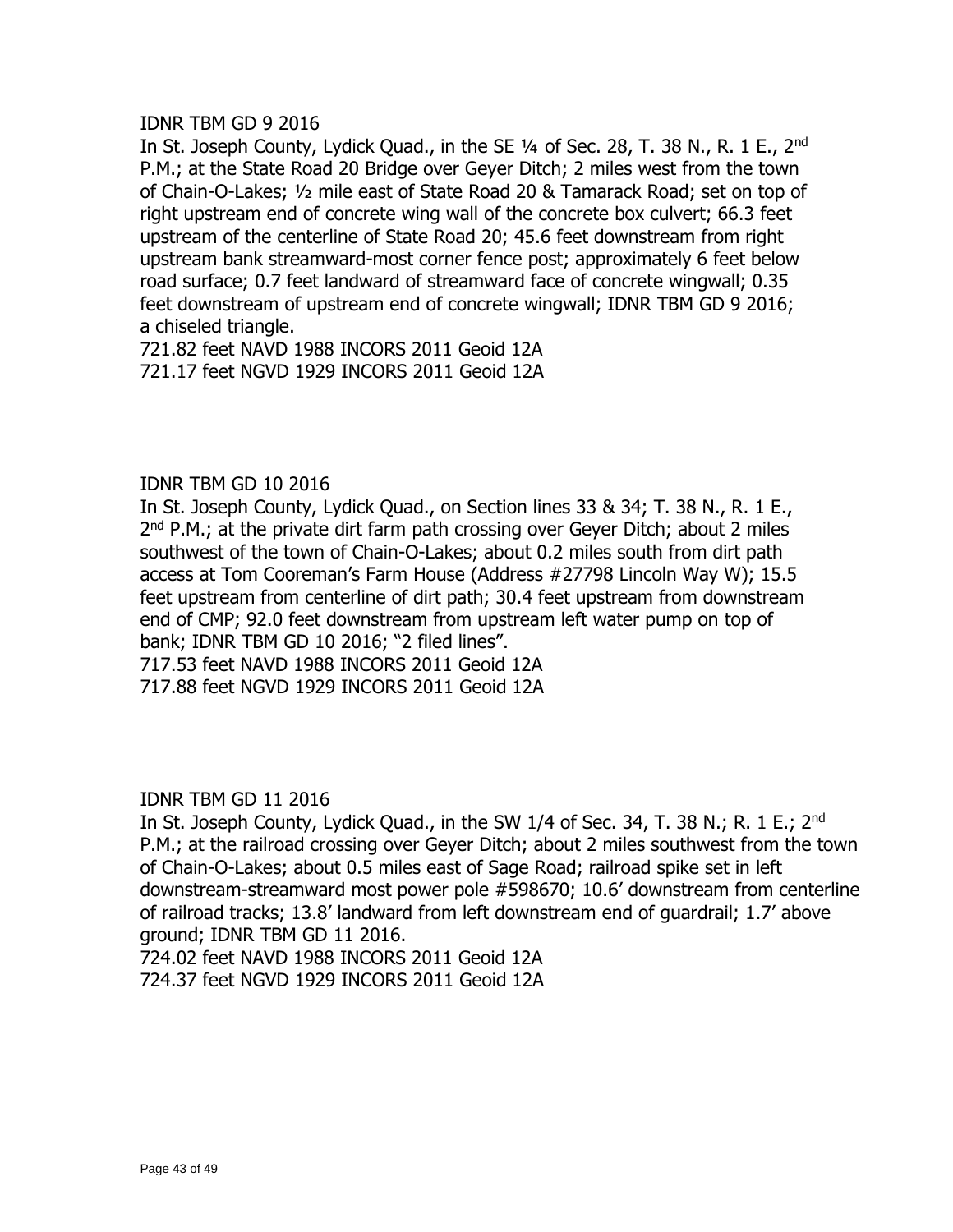# IDNR TBM GD 12 2016

In St. Joseph County, Lydick Quad., in the NW/SW on the Sec. Line of 3 & 34, T. 38 N., R. 1 E., 2nd P.M.; at the private farm path crossing over Geyer Ditch; about 2 miles southwest from the town of Chain-O-Lakes; about 0.2 miles east of the intersection of Edison Road and Sage Road on a private farm path behind house #46628; set on right downstream top of bridge deck; 7.5' downstream from the centerline of bridge; 11.4' upstream from the right downstream streamward most stump on bank; 6.3' streamward from right downstream end of bridge deck; 0.2' upstream from downstream face of bridge; IDNR TBM GD 12 2016; an anchor bolt with "two filed lines" on top.

716.78 feet NAVD 1988 INCORS 2011 Geoid 12A 717.13 feet NGVD 1929 INCORS 2011 Geoid 12A

# IDNR TBM GD 13 2016

In St. Joseph County, Lydick Quad., in the W 1/2of Sec. 3, T. 37 N., R. 1 E., 2nd P.M.; At the Early Rd. bridge crossing over the Geyer Ditch; About 2 miles northwest from the town of Westfield; About 1 mile East from the intersection of Sage Road and Early Road; Located on the left downstream streamward most power pole; 20.1' downstream from the centerline of Early Road; 6.3' downstream from the face of the downstream guard rail; 30.7' streamward from the left downstream end of guard rail; 0.7' above ground; a railroad spike with an aluminum tag stamped, IDNR TBM GD13 2016. 716.19 feet NAVD 1988 INCORS 2011 Geoid 12A 716.54 feet NGVD 1929 INCORS 2011 Geoid 12A

# IDOT BM ST. JOE L740

In St. Joseph County, Lydick quadrangle, in the SW ¼ of section 10, T. 37 N, R. 1 E, 2<sup>nd</sup> P.M., at the IN 2 bridge over Geyer Ditch; About 1.5 miles SW of the town of Lydick; About 1.5 miles East of the intersection of Tulip Road & IN 2; Set along the Westbound lane; set on top of the right upstream concrete wingwall; 25.5' upstream of the centerline of West bound road; 2.8' below top of concrete guard rail; 1.3' streamward of the landward face of concrete wing wall; 1.2' landward of the streamward face of wing wall; 1.1' upstream of the downstream end of concrete wing wall; An IDOT BM tablet Stamped, "ST JOE L740' 713.80 feet NAVD 1988 INCORS 2011 Geoid 12A 714.15 feet NGVD 1929 INCORS 2011 Geoid 12A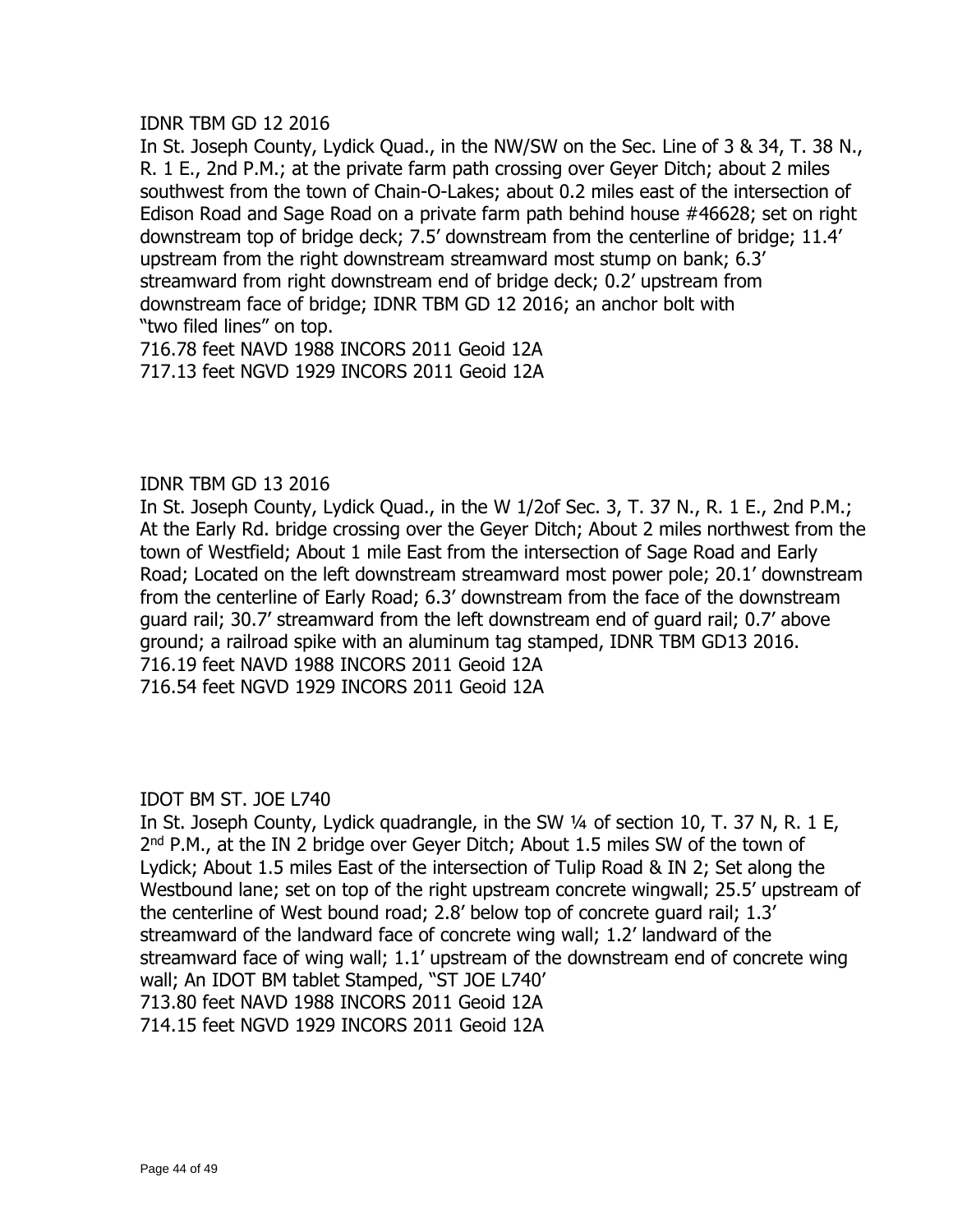# IDNR TBM GD 14 2016

In St. Joseph County, Lydick Quadrangle, on the Sec. Line of 16 and 21, in the SE 1/4 of 16 and the NE ¼ of 21, T. 38 N R. 1 E, 2nd PM. At the Harrison Road bridge crossing over Geyer Ditch: about 2.5 miles Southwest from the town of Westfield; About at the intersection of Rush Road and Harrison Road; Located on left upstream streamward most power pole number J274-31; 24.5' upstream from the centerline of Harrison Road; 88' ENE from centerline of intersection of Rush Road and Harrison Road; 8' upstream from the upstream guard rail; 0.95' above ground; IDNR TBM14 2016, a "PK" nail in the power pole, set by others.

706.11 feet NAVD 1988 INCORS 2011 Geoid 12A 706.46 feet NGVD 1929 INCORS 2011 Geoid 12A

# IDNR TBM GD 15 2016

In the St. Joseph County, Lydick Quadrangle, on the Sec line of 21 and 28, SE ¼ of 21, NE  $1/4$  of 28, T. 37 N, R. 1 E,  $2<sup>nd</sup>$  PM. At the Inwood Road bridge crossing over Geyer Ditch; 1 mile NW from the town of Crumstown; 0.5 miles west from the intersection of Sycamore Road and Inwood Road; Located on top of left downstream concrete bridge seat; 16.9' downstream from the centerline of Inwood Road; 34.7' from left downstream end of guard rail; o.6' upstream from the downstream face of bridge seat; 1.5' below guard rail; IDNR GD15 2016; A chiseled triangle. 703.05 feet NAVD 1988 INCORS 2011 Geoid 12A

703.40 feet NGVD 1929 INCORS 2011 Geoid 12A

IDNR TBM GD 16 2016

In the St. Joseph County. North Liberty Quadrangle. In the NW ¼ of Sec, 33. T. 37 N, R.  $1$  E.  $2<sup>nd</sup>$  PM. At the private gravel path crossing over Geyer Ditch; About 1.5 miles southwest from the town of Crumstown; About 0.3 miles about East from a white house number 65250; on Tamarack Rd; located left upstream corner of concrete bridge seat; 5' upstream from centerline of path; 9.8' upstream from downstream end of concrete bridge seat; 0.8' streamward from the landward face of concrete bridge seat; 0.2' below concrete bridge deck; IDNR TBM GD16 2016, A chiseled line forming a triangle. 703.02 feet NAVD 1988 INCORS 2011 Geoid 12A 703.37 feet NGVD 1929 INCORS 2011 Geoid 12A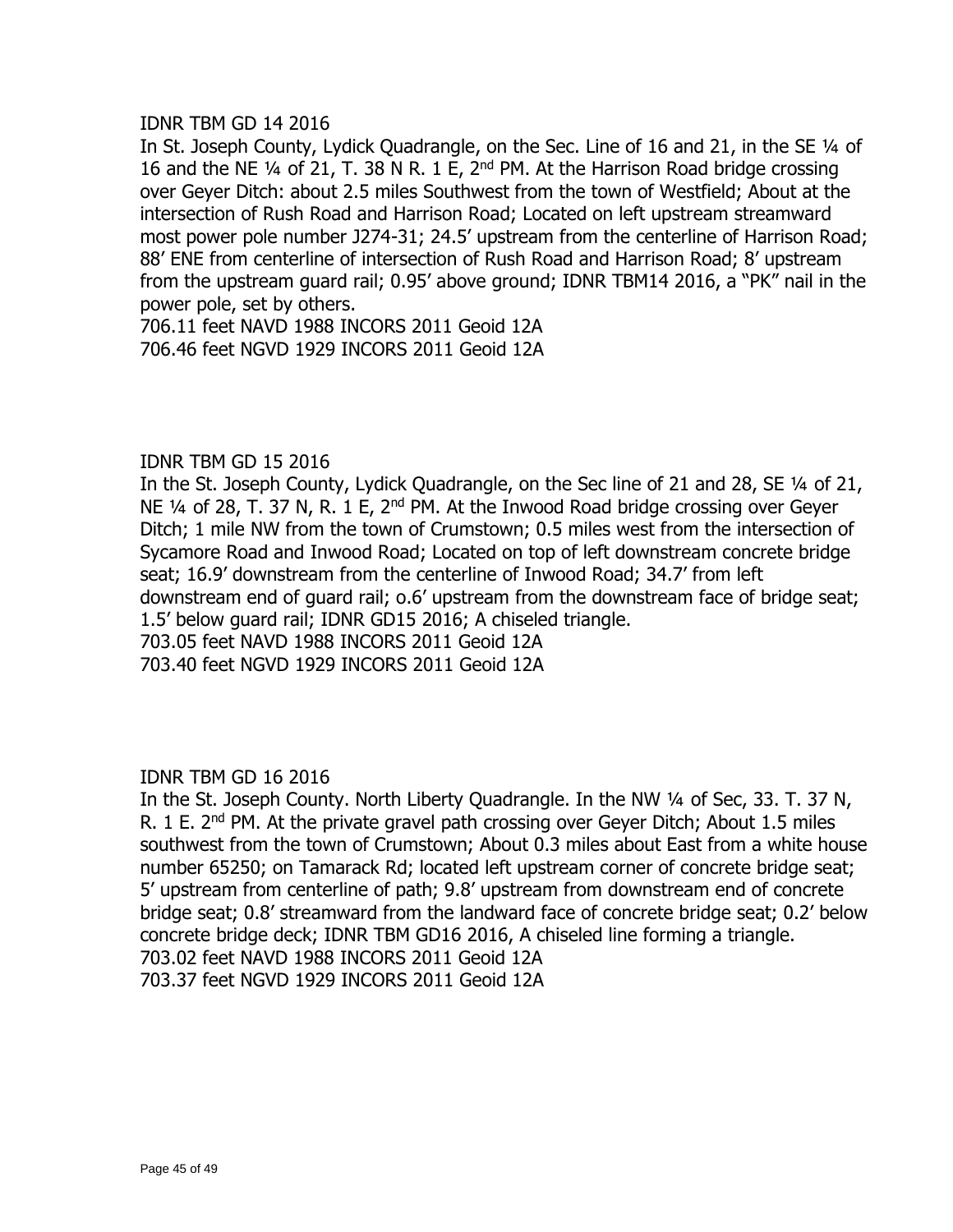IDNR TBM GD 17 2016

In St. Joseph County, North Liberty Quadrangle, in the NW 1/4 of Sec. 33, T. 37 N, R. 1 E, 2nd P.M. at the Johnson Road Bridge crossing over Geyer Ditch; About 1.5 miles SW from the town of Crumstown; About 0.5 miles E from the intersection of Tamarack Road and Johnson Road; Located on top of right upstream concrete bridge deck/abutment; 16.5' upstream from centerline of Johnson Road; 2.6' below the top of guard rail; 1.2' streamward from landward end of concrete bridge seat/abutment; 0.4' downstream from upstream concrete bridge seat/ abutment face; IDNR TBM GD17 2016, A CHISELED TRIANGLE.

700.50 feet NAVD 1988 INCORS 2011 Geoid 12A 700.85 feet NGVD 1929 INCORS 2011 Geoid 12A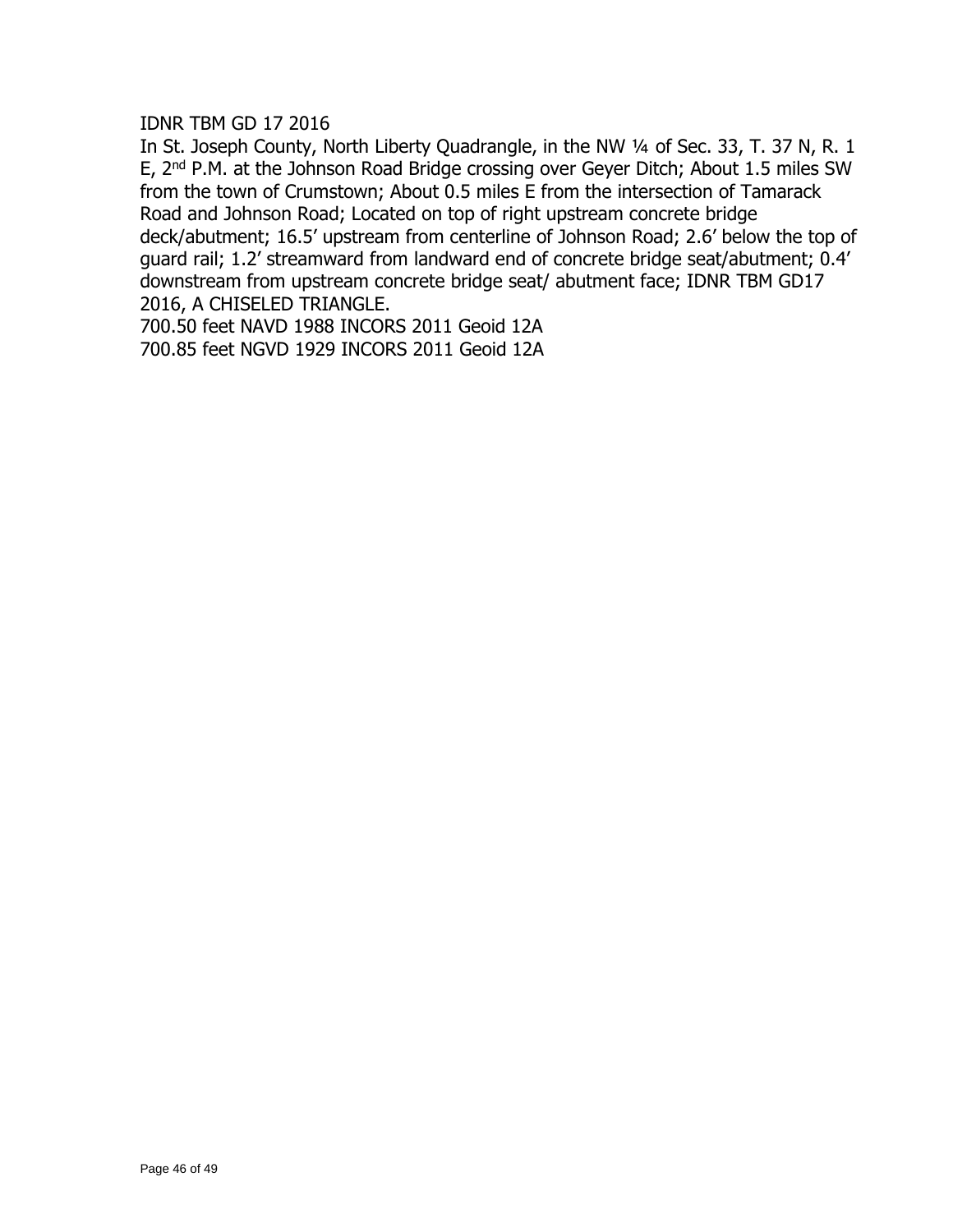# IDNR TBM PC 1 2016

In St. Joseph County, Walkerton Quadrangle, on section line of 25 & 30, T. 35 N, R. on section line of R 1 W, R 1 E,  $2^{nd}$  P.M. Near the W County Line Rd. bridge over Pine Creek; About 1 mile SE from the town of Walkerton; located on right downstream concrete wing wall of the railroad bridge; 32.5' upstream from the centerline of W County Line Road; 17' upstream from upstream guardrail; 6.4' downstream from centerline of railroad tracks; 1.2' downstream from upstream end of concrete wing wall; 0.8' landward from streamward face of concrete wing wall; IDNR TBM PC1 2016, A Steel Coin on top of concrete wing wall. 714.14 feet NAVD 1988 INCORS 2011 GEOID 12A 714.50 feet NGVD 1929 CorpsCon6.0.1

# IDNR TBM PC 2 2016

In St. Joseph County, Walkerton Quadrangle, in the NE ¼ of section, T. 35 N, R. 1 W, 2<sup>nd</sup> P.M. near railroad bridge between West county Line Rd. and the town of Walkerton over Pine Creek, Set on the South side of SR. 6; First power pole East of intersection of John Glen DR. and SR. 6; Set in power pole # 286/285 in the North face of pole; 23.6' South from the centerline of St. Rd. 6; 3.4' down from center of number tag #286/285; 2.8' above ground; IDNR TBM PC 2 2016, A Lag Bolt in the North side of power pole. 708.41 feet NAVD 1988 INCORS 2011 GEOID 12A 708.71 feet NGVD 1929 CorpsCon6.0.1

# IFC&WRC BM SJ 29, 1955

In Saint Joseph County, Walkerton Quad., in the NE 1/4 of Sec. 25, T. 35 N., R. 1 W., 2<sup>nd</sup> PM.; at Walkerton; at the Harrison Street Bridge (West  $1<sup>st</sup>$  Road) over Pine Creek; set in the top of the south end of the west abutment, 15 feet south of the centerline of the road, 0.5 foot west of the east face of the west abutment, about level with the road; a Indiana Flood Control and Water Resources Commission bronze bench mark tablet, stamped "SJ 29 1955".

711.995 feet N.G.V.D. 1929 **Superseded 8/2016**  711.89 feet NAVD 1988 INCORS 2011 Geoid 12A

712.25 feet NGVD 1929 Corpscon 6.0.1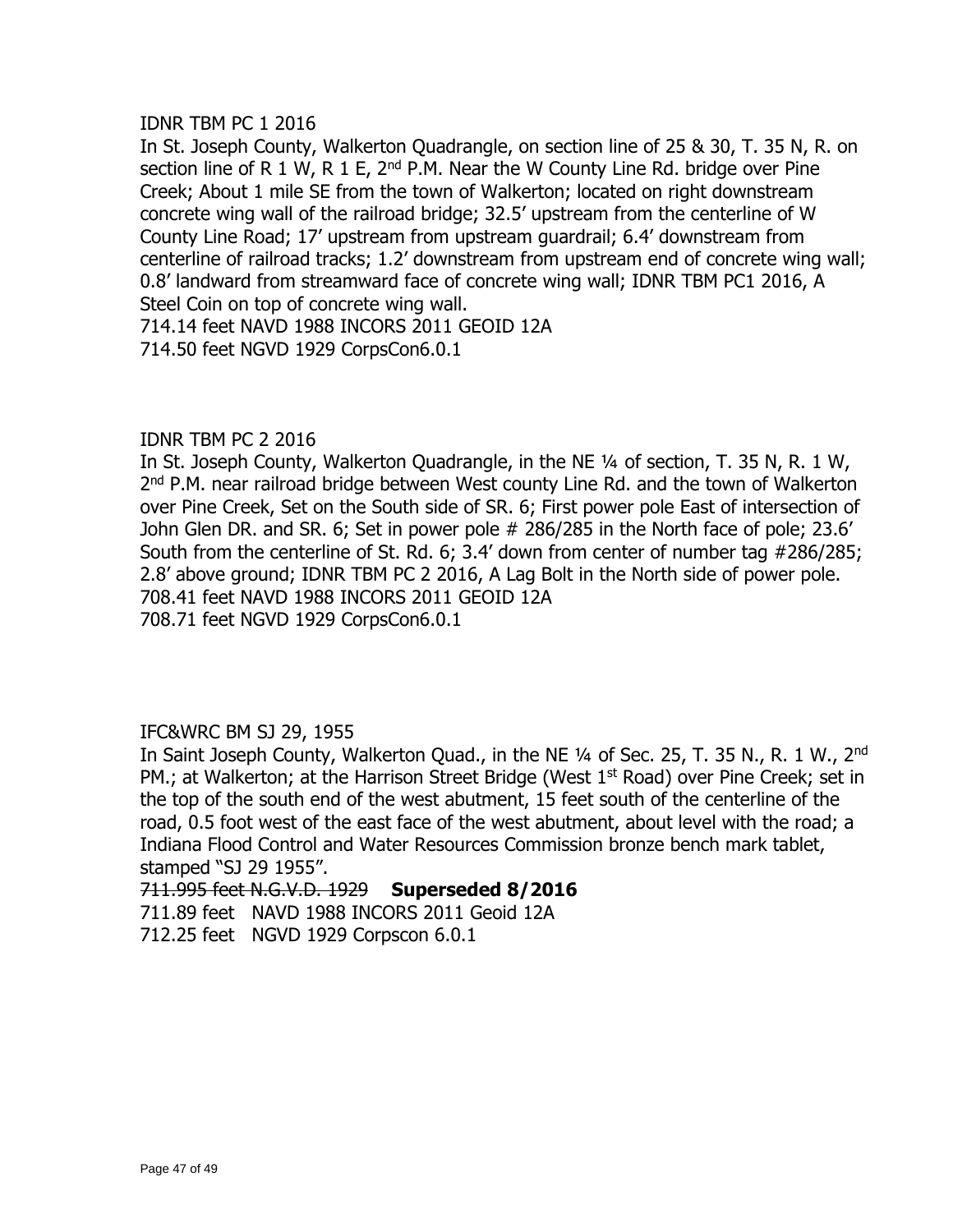#### IFC&WRC BM SJ 28, 1955

In Saint Joseph County, Walkerton Quad., in the NW 1/4 of Sec. 24, T. 35 N., R. 1 W., 2<sup>nd</sup> PM.; at Walkerton; at the Baltimore and Ohio Railroad Bridge over Pine Creek; set in the top of the south end of the west bridge seat, 9.5 feet below the tracks, 2.5 feet west of the east face of the west abutment, 1.3 feet south of the south edge of the bridge; a Indiana Flood Control and Water Resources Commission bronze bench mark tablet, stamped "SJ 28 1955".

702.859 feet N.G.V.D. 1929 **Superseded 8/2016** 702.61 feet NAVD 1988 INCORS 2011 Geoid 12A 702.97 feet NGVD 1929 Corpscon 6.0.1

# SHCOI BM STJ L501

In St. Joseph County, Walkerton Quadrangle, in the N 1/4 of section 23, T. 35 N, R. 1 W, 2<sup>nd</sup> P.M. at the SR. 23 bridge crossing over Pine Creek; 24' upstream from the centerline of SR. 23; 4.4' streamward from landward end of concrete bridge abutment; 4.2' landward from streamward end of concrete abutment; 2.7' below top of concrete guardrail; 0.5' downstream from upstream face of concrete bridge abutment; A SHCOI BM Tablet, stamped "STJ L501".

707.92 feet NAVD 1988 INCORS 2011 GEOID 12A 708.28 feet NGVD 1929 CorpsCon6.0.1

# IFC&WRC BM SJ 26, 1955

In St. Joseph County, Walkerton Quad., in the NE 1/4 of Sec. 23, T. 35 N., R. 1 W., 2<sup>nd</sup> PM.; at Walkerton; 0.2 mile north along Adams Street from its intersection with U.S. Highway 6,at the Adams Street Bridge over Pine Creek set in the top of the west end of the north abutment, 10 feet west of the centerline of the road, 0.8 foot west of the west edge of the bridge, 0.5 foot from the face of the abutment, 0.3 foot above the bridge floor; a Indiana Flood Control and Water Resources Commission bronze bench mark tablet, stamped "SJ 26 1955".

#### 703.620 feet N.G.V.D. 1929 **Superseded 8/2016**

701.61 feet NAVD 1988 INCORS 2011 Geoid 12A (Readjusted 2016) 701.97 feet NGVD 1929 Corpscon 6.0.1